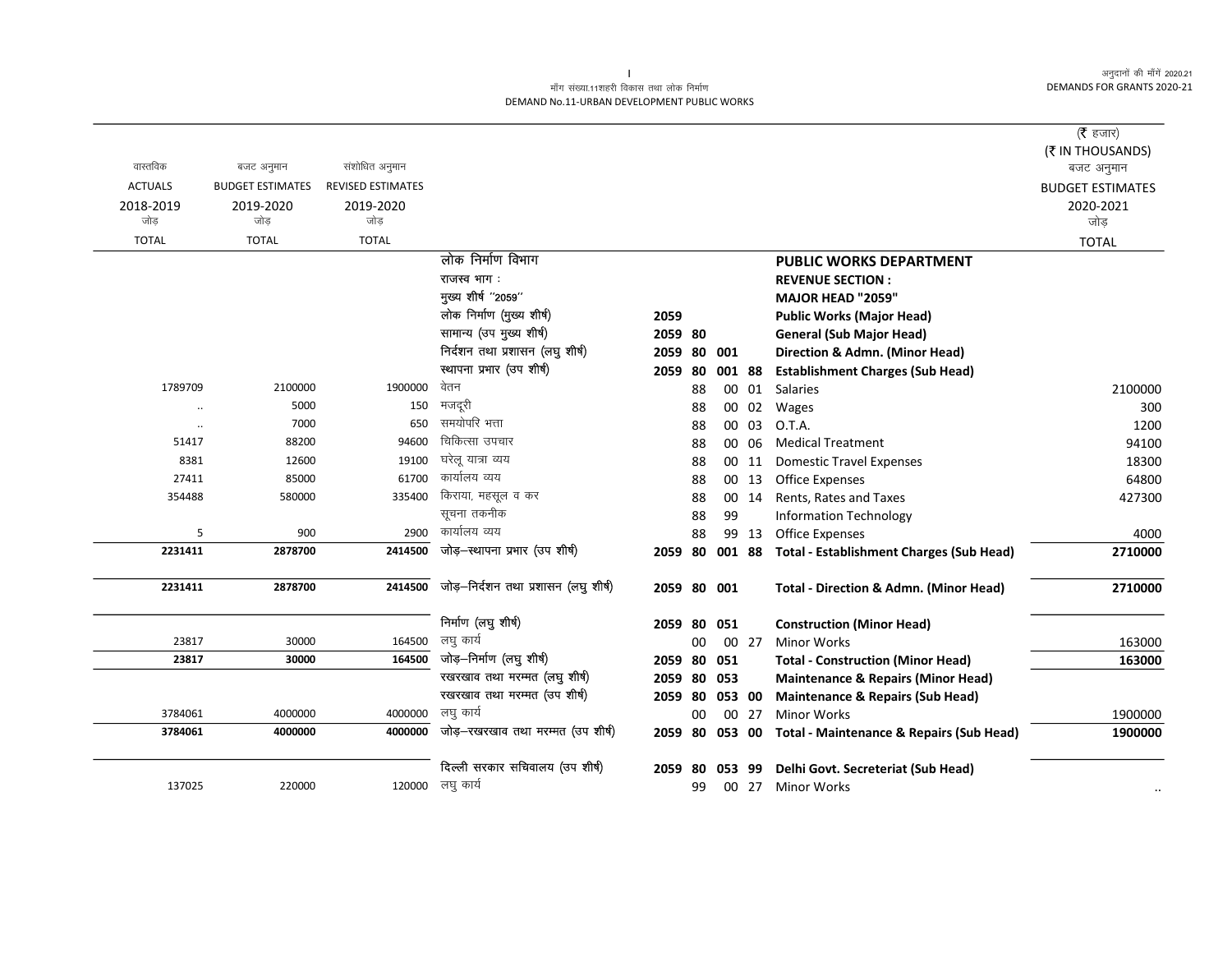#### .<br>माँग संख्या.11शहरी विकास तथा लोक निर्माण DEMAND No.11-URBAN DEVELOPMENT PUBLIC WORKS

|                  |                         |                          |                                         |                    |     |        |       |                                                                                             | (रै हजार)               |
|------------------|-------------------------|--------------------------|-----------------------------------------|--------------------|-----|--------|-------|---------------------------------------------------------------------------------------------|-------------------------|
|                  |                         |                          |                                         |                    |     |        |       |                                                                                             | (₹ IN THOUSANDS)        |
| वास्तविक         | बजट अनुमान              | संशोधित अनुमान           |                                         |                    |     |        |       |                                                                                             | बजट अनुमान              |
| <b>ACTUALS</b>   | <b>BUDGET ESTIMATES</b> | <b>REVISED ESTIMATES</b> |                                         |                    |     |        |       |                                                                                             | <b>BUDGET ESTIMATES</b> |
| 2018-2019<br>जोड | 2019-2020<br>जोड        | 2019-2020<br>जोड         |                                         |                    |     |        |       |                                                                                             | 2020-2021<br>जोड        |
| <b>TOTAL</b>     | <b>TOTAL</b>            | <b>TOTAL</b>             |                                         |                    |     |        |       |                                                                                             |                         |
| 137025           | 220000                  | 120000                   | जोड़-दिल्ली सरकार सचिवालय (उप शीर्ष)    |                    |     |        |       | 2059 80 053 99 Total - Delhi Govt. Secreteriat (Sub Head)                                   | <b>TOTAL</b>            |
|                  |                         |                          |                                         |                    |     |        |       |                                                                                             |                         |
|                  |                         |                          | चुनाव कार्यालय (उप शीर्ष)               | 2059 80            |     |        |       | 053 98 Election Office (Sub Head)                                                           |                         |
| 3916             | 10000                   | 20000                    | लघु कार्य                               |                    | 98  |        | 00 27 | <b>Minor Works</b>                                                                          | 10000                   |
| 3916             | 10000                   | 20000                    | जोड़-चुनाव कार्यालय (उप शीर्ष)          | 2059 80            |     |        |       | 053 98 Total - Election Office (Sub Head)                                                   | 10000                   |
|                  |                         |                          | प्रशिक्षण निदेशालय (उप शीर्ष)           | 2059 80            |     | 053 97 |       | Dte. Of Training (Sub Head)                                                                 |                         |
| 4835             | 10000                   | 20000                    | लघु कार्य                               |                    | 97  |        | 00 27 | <b>Minor Works</b>                                                                          | 7000                    |
| 4835             | 10000                   | 20000                    | जोड़-प्रशिक्षण निदेशालय (उप शीर्ष)      | 2059 80            |     |        |       | 053 97 Total - Dte. Of Training (Sub Head)                                                  | 7000                    |
|                  |                         |                          | नागरिक सुरक्षा एवं होम गार्ड (उप शीर्ष) | 2059 80            |     |        |       | 053 96 Civil Defence & Home Guard (Sub Head)                                                |                         |
|                  |                         |                          |                                         |                    |     |        |       |                                                                                             |                         |
| 4870             | 5000                    | 1000                     | लघु कार्य                               |                    | 96  |        | 00 27 | <b>Minor Works</b>                                                                          | 7000                    |
| 4870             | 5000                    | 1000                     | जोड़–नागरिक सुरक्षा एवं होम गार्ड (उप   | 2059 80            |     |        |       | 053 96 Total - Civil Defence & Home Guard (Sub                                              | 7000                    |
|                  |                         |                          | शीर्ष)                                  |                    |     |        |       | Head)                                                                                       |                         |
|                  |                         |                          | सहकारिता विभाग (उप शीर्ष)               | 2059 80            |     |        |       | 053 95 Co-operative Department (Sub Head)                                                   |                         |
| 698              | 5000                    | 2000                     | लघ कार्य                                |                    | 95. |        | 00 27 | <b>Minor Works</b>                                                                          | 3000                    |
| 698              | 5000                    | 2000                     | जोड़-सहकारिता विभाग (उप शीर्ष)          | 2059 80            |     |        |       | 053 95 Total - Co-operative Department (Sub                                                 | 3000                    |
|                  |                         |                          |                                         |                    |     |        |       | Head)                                                                                       |                         |
|                  |                         |                          | मण्डल आयुक्त कार्यालय (उप शीर्ष)        | 2059 80            |     | 053 94 |       | <b>Divisional Commissioner's Office (Sub</b>                                                |                         |
|                  |                         |                          |                                         |                    |     |        |       | Head)                                                                                       |                         |
| 37029            | 50000                   |                          | 70000 लघु कार्य                         |                    | 94  |        | 00 27 | <b>Minor Works</b>                                                                          | 50000                   |
| 37029            | 50000                   | 70000                    | जोड़—उपायुक्त कार्यालय (उप शीर्ष)       | 2059 80            |     |        |       | 053 94 Total - Divisional Commissioner's Office                                             | 50000                   |
|                  |                         |                          | न्यायालय भवन (उप शीर्ष)                 |                    |     |        |       | (Sub Head)                                                                                  |                         |
| 396909           | 320000                  | 600000                   | लघु कार्य                               | 2059 80            | 93. |        | 00 27 | 053 93 Court Buildings (Sub Head)<br><b>Minor Works</b>                                     | 400000                  |
| 396909           | 320000                  | 600000                   | जोड़-न्यायालय भवन (उप शीर्ष)            |                    |     |        |       |                                                                                             | 400000                  |
|                  |                         |                          | दिल्ली अधीनस्थ कर्मचारी चयन बोर्ड (उप   | 2059 80<br>2059 80 |     | 053 92 |       | 053 93 Total - Court Buildings (Sub Head)<br><b>Delhi Subordinate Staff Selection Board</b> |                         |
|                  |                         |                          | शीर्ष)                                  |                    |     |        |       | (Sub Head)                                                                                  |                         |
| 2368             | 10000                   | 4500                     | लघु कार्य                               |                    | 92. |        | 00 27 | <b>Minor Works</b>                                                                          | 5000                    |
| 2368             | 10000                   | 4500                     | जोड—दिल्ली अधीनस्थ कर्मचारी चयन बोर्ड   | 2059 80            |     |        |       | 053 92 Total - Delhi Subordinate Staff Selection                                            | 5000                    |
|                  |                         |                          | (उप शीर्ष)                              |                    |     |        |       | <b>Board (Sub Head)</b>                                                                     |                         |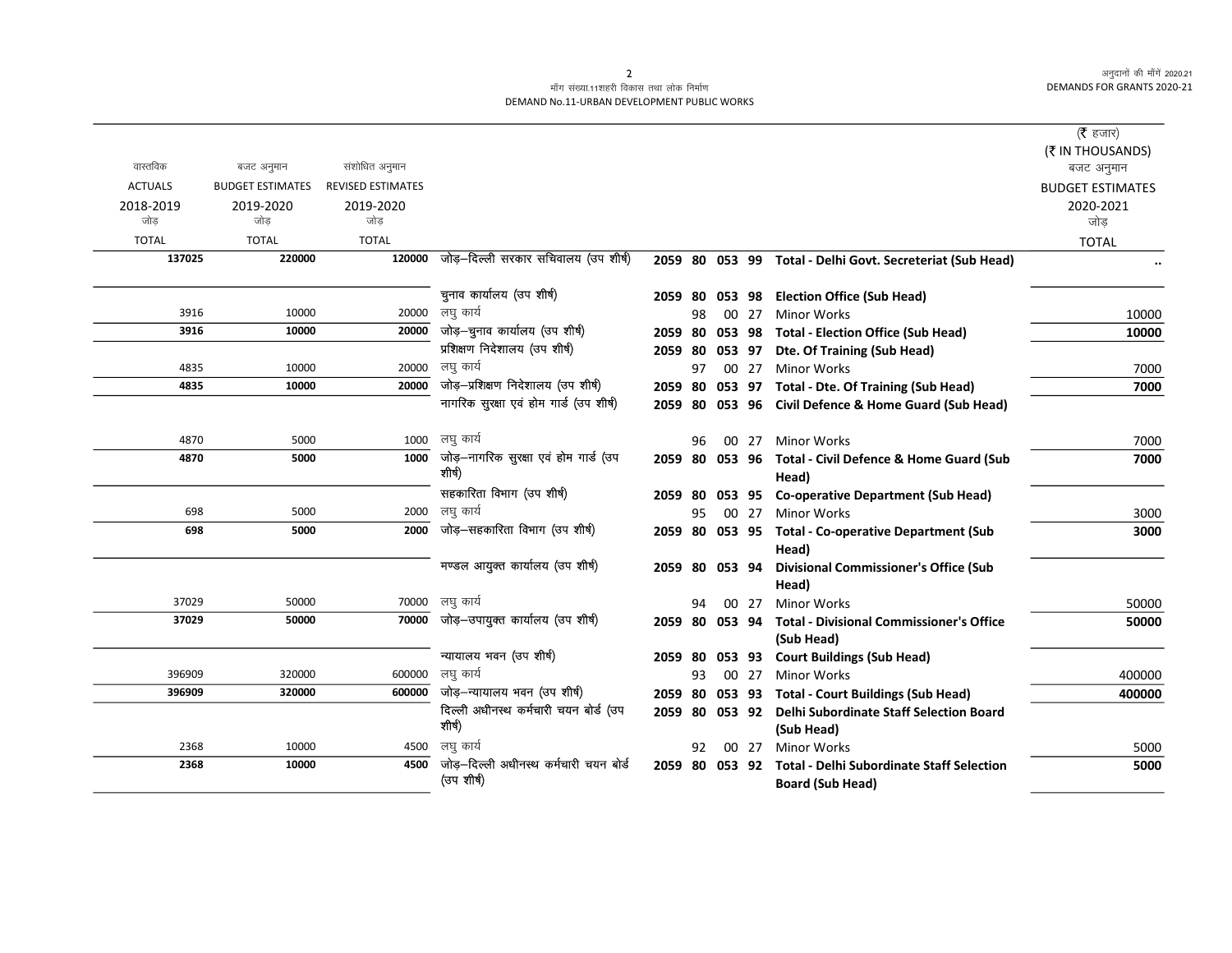### माँग संख्या.11शहरी विकास तथा लोक निर्माण DEMAND No.11-URBAN DEVELOPMENT PUBLIC WORKS

|                |                         |                          |                                          |                |    |        |       |                                                          | (रै हजार)               |
|----------------|-------------------------|--------------------------|------------------------------------------|----------------|----|--------|-------|----------------------------------------------------------|-------------------------|
|                |                         |                          |                                          |                |    |        |       |                                                          | (₹ IN THOUSANDS)        |
| वास्तविक       | बजट अनुमान              | संशोधित अनुमान           |                                          |                |    |        |       |                                                          | बजट अनुमान              |
| <b>ACTUALS</b> | <b>BUDGET ESTIMATES</b> | <b>REVISED ESTIMATES</b> |                                          |                |    |        |       |                                                          | <b>BUDGET ESTIMATES</b> |
| 2018-2019      | 2019-2020               | 2019-2020                |                                          |                |    |        |       |                                                          | 2020-2021               |
| जोड            | जोड                     | जोड                      |                                          |                |    |        |       |                                                          | जोड                     |
| <b>TOTAL</b>   | <b>TOTAL</b>            | <b>TOTAL</b>             |                                          |                |    |        |       |                                                          | <b>TOTAL</b>            |
| 4371711        | 4630000                 | 4837500                  | जोड़—रखरखाव तथा मरम्मत (लघु शीर्ष)       | 2059 80 053    |    |        |       | <b>Total - Maintenance &amp; Repairs (Minor</b><br>Head) | 2382000                 |
| 6626939        | 7538700                 | 7416500                  | जोड़-सामान्य (उप मुख्य शीर्ष)            | 2059 80        |    |        |       | <b>Total - General (Sub Major Head)</b>                  | 5255000                 |
| 6626939        | 7538700                 | 7416500                  | जोड़-मुख्य शीर्ष "2059"                  | 2059           |    |        |       | <b>TOTAL - MAJOR HEAD"2059"</b>                          | 5255000                 |
|                |                         |                          | मुख्य शीर्ष "2202"                       |                |    |        |       | MAJOR HEAD "2202"                                        |                         |
|                |                         |                          | सामान्य शिक्षा (मुख्य शीर्ष)             | 2202           |    |        |       | <b>General Education (Major Head)</b>                    |                         |
|                |                         |                          | माध्यमिक शिक्षा (उप मुख्य शीर्ष)         | 2202 02        |    |        |       | <b>Secondary Education (Sub Major Head)</b>              |                         |
|                |                         |                          |                                          |                |    |        |       |                                                          |                         |
|                |                         |                          | इमारतों का रखरखाव (लघु शीर्ष)            | 2202 02 053    |    |        |       | <b>Maintenance of Buildings (Minor Head)</b>             |                         |
|                |                         |                          | सरकारी स्कूलों में सिविल और इलेक्ट्रिकल  | 2202 02 053 98 |    |        |       | <b>Comprehensive Maintenance of Civil &amp;</b>          |                         |
|                |                         |                          | कार्यों के व्यापक रखरखाव (उप शीर्ष)      |                |    |        |       | <b>Electrical Works in Govt. Schools (Sub</b>            |                         |
|                |                         |                          |                                          |                |    |        |       | Head)                                                    |                         |
| 246296         | 250000                  | 220000                   | लघु कार्य                                |                | 98 |        | 00 27 | <b>Minor Works</b>                                       | 450000                  |
| 246296         | 250000                  | 220000                   | जोड़—सरकारी स्कूलों में सिविल और         | 2202 02 053 98 |    |        |       | <b>Total - Comprehensive Maintenance of</b>              | 450000                  |
|                |                         |                          | इलेक्ट्रिकल कार्यों के व्यापक रखरखाव (उप |                |    |        |       | Civil & Electrical Works in Govt. Schools                |                         |
|                |                         |                          | शीर्ष)                                   |                |    |        |       | (Sub Head)                                               |                         |
| 246296         | 250000                  | 220000                   | जोड़-इमारतों का रखरखाव (लघु शीर्ष)       | 2202 02 053    |    |        |       | <b>Total - Maintenance of Buildings (Minor</b>           | 450000                  |
|                |                         |                          |                                          |                |    |        |       | Head)                                                    |                         |
| 246296         | 250000                  | 220000                   | जोड़-माध्यमिक शिक्षा (उप मुख्य शीर्ष)    | 2202 02        |    |        |       | <b>Total - Secondary Education (Sub Major</b>            | 450000                  |
|                |                         |                          |                                          |                |    |        |       | Head)                                                    |                         |
| 246296         | 250000                  | 220000                   | जोड़-मुख्य शीर्ष "2202"                  | 2202           |    |        |       | TOTAL - MAJOR HEAD"2202"                                 | 450000                  |
|                |                         |                          | मुख्य शीर्ष "2210"                       |                |    |        |       | MAJOR HEAD "2210"                                        |                         |
|                |                         |                          | चिकित्सा एवं जन स्वास्थ्य (मुख्य शीर्ष)  | 2210           |    |        |       |                                                          |                         |
|                |                         |                          |                                          |                |    |        |       | <b>Medical &amp; Public Health (Major Head)</b>          |                         |
|                |                         |                          | शहरी स्वास्थ्य सेवा (एलोपैथी) (उप मुख्य  | 2210 01        |    |        |       | <b>Urban Health Services-Allopathy (Sub</b>              |                         |
|                |                         |                          | शीर्ष)                                   |                |    |        |       | Major Head)                                              |                         |
|                |                         |                          | अस्पताल और डिसपेंसरी (लघु शीर्ष)         | 2210           |    | 01 110 |       | <b>Hospital &amp; Dispensaries (Minor Head)</b>          |                         |
|                |                         |                          | भवन (उप शीर्ष)                           | 2210 01 110 10 |    |        |       | <b>Buildings (Sub Head)</b>                              |                         |
| 16391          | 20000                   | 24000                    | गीता कॉलोनी में सुपर स्पेशिलिटी बाल      |                | 10 |        | 98 27 | Super Speciality Pediatric Hospital at Geeta             | 30000                   |
|                |                         |                          | चिकित्सा अस्पताल                         |                |    |        |       | Colony                                                   |                         |
|                |                         |                          |                                          |                |    |        |       |                                                          |                         |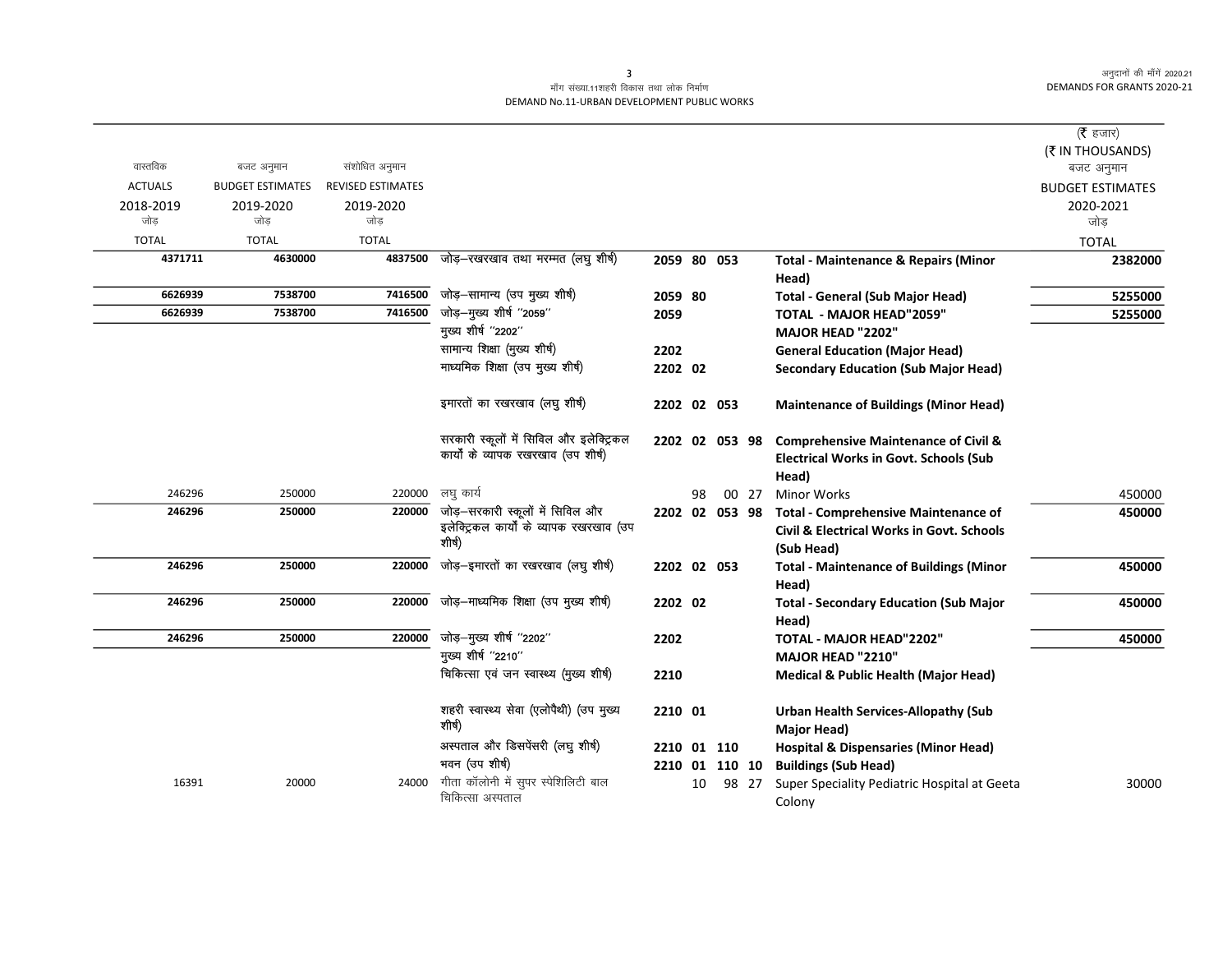#### माँग संख्या.11शहरी विकास तथा लोक निर्माण DEMAND No.11-URBAN DEVELOPMENT PUBLIC WORKS

|                  |                         |                          |                                            |    |       |                                                  | ( $\bar{\tau}$ हजार)           |
|------------------|-------------------------|--------------------------|--------------------------------------------|----|-------|--------------------------------------------------|--------------------------------|
| वास्तविक         | बजट अनुमान              | संशोधित अनुमान           |                                            |    |       |                                                  | (₹ IN THOUSANDS)<br>बजट अनुमान |
| <b>ACTUALS</b>   | <b>BUDGET ESTIMATES</b> | <b>REVISED ESTIMATES</b> |                                            |    |       |                                                  | <b>BUDGET ESTIMATES</b>        |
| 2018-2019<br>जोड | 2019-2020<br>जोड        | 2019-2020<br>जोड         |                                            |    |       |                                                  | 2020-2021<br>जोड़              |
| <b>TOTAL</b>     | <b>TOTAL</b>            | <b>TOTAL</b>             |                                            |    |       |                                                  | <b>TOTAL</b>                   |
| 35907            | 40000                   | 50000                    | राजीव गाँधी सुपर स्पेशिलिटी अस्पताल,       | 10 | 95 27 | Rajiv Gandhi Super Specialty Hospital, Tahir     | 50000                          |
|                  |                         |                          | ताहिरपुर                                   |    |       | Pur                                              |                                |
| 908              | 2500                    | 1500                     | लारेंस रोड पर ए.एस. जैन नेत्र अस्पताल      | 10 | 94 27 | A.S.Jain Eye Hospital at Lawrence Road           | 2000                           |
| 36574            | 40000                   | 40000                    | कड़कड़डूमा में डा. हेडगेवार आरोग्य संस्थान | 10 | 93 27 | Dr. Hedgewar Arogya Sansthan at                  | 40000                          |
|                  |                         |                          |                                            |    |       | Karkardooma                                      |                                |
| 19259            | 27500                   | 20000                    | नरेला मे सत्यवादी राजा हरिश्चन्द्र अस्पताल | 10 | 92 27 | Satyawadi Raja Harichandra Hospital at<br>Narela | 20000                          |
| 29274            | 30000                   | 25000                    | डी.डी.यू. उत्कृष्ट विशेषता अस्पताल जनकपुरी | 10 | 91 27 | DDU Super Speciality Hospital Janak Puri         | 40000                          |
| 27190            | 25000                   | 25000                    | श्री दादा देव मात्री एवं शिशु चिकित्सालय   | 10 | 90 27 | Shri Dadadev Matri Avum Shishu<br>Chikitsalaya   | 25000                          |
| 74285            | 80000                   | 80000                    | .डा. बाबा साहेब अम्बेडकर अस्पताल           | 10 | 89 27 | Dr. Baba Saheb Ambedkar Hospital                 | 90000                          |
| 36005            | 80000                   | 80000                    | जी.बी.पंत अस्पताल                          | 10 | 88 27 | G.B. Pant Hospital                               | 80000                          |
| 155945           | 180000                  | 130000                   | लोक नायक अस्पताल                           | 10 | 87 27 | Lok Nayak Hospital                               | 180000                         |
| 18727            | 20000                   | 16000                    | गुरू नानक अस्पताल                          | 10 | 86 27 | Guru Nanak Eye Hospital                          | 20000                          |
| 148707           | 200000                  | 200000                   | गुरूतेग बहादुर कालेज एवं अस्पताल           | 10 | 85 27 | G.T.B. Medical College & Hospital                | 220000                         |
| 81121            | 85000                   | 93000                    | दीन दयाल उपाध्याय अस्पताल                  | 10 | 84 27 | Deen Dayal Upadhayay Hospital                    | 100000                         |
| 11811            | 15000                   | 15000                    | सरदार बल्लभ भाई पटेल अस्पताल               | 10 | 83 27 | Sardar Ballabh Bhai Patel Hospital               | 15000                          |
| 21491            | 25000                   | 25000                    | मालवीय नगर कालोनी अस्पताल                  | 10 | 82 27 | Malviya Nagar Colony Hospital                    | 25000                          |
| 28281            | 35000                   | 30000                    | आचार्य भिकशु अस्पताल                       | 10 | 81 27 | Acharya Bhikshu Hospital                         | 30000                          |
| 31006            | 30000                   | 45000                    | महर्षि बालमीकि अस्पताल                     | 10 | 80 27 | Maharishi Balmiki Hospital                       | 30000                          |
| 24776            | 30000                   | 34000                    | शास्त्री पार्क अस्पताल                     | 10 | 79 27 | Shastri Park Colony Hospital                     | 30000                          |
| 17114            | 32500                   | 20000                    | भगवान महावीर अस्पताल                       | 10 | 78 27 | Bhagwan Mahavir Hospital                         | 20000                          |
| 51393            | 45000                   | 25000                    | राव तुला राम अस्पताल                       | 10 | 77 27 | Rao Tula Ram Hospital                            | 30000                          |
| 8535             | 10000                   | 5000                     | डा. एन.सी.जोशी मैमोरियल अस्पताल            | 10 | 76 27 | Dr. N.C. Joshi Memorial Hospital                 | 9000                           |
| 675              | 2500                    | 1000                     | स्वास्थ्य एवं प्रसूति केन्द्र कान्ति नगर   | 10 | 75 27 | Health cum Maternity Centre Kanti Nagar          | 2200                           |
| 3077             | 10000                   | 4000                     | अरूणा आसफ अली राजकीय अस्पताल               | 10 | 74 27 | Aruna Asaf Ali Hospital                          | 10000                          |
|                  |                         | 20000                    | दीप चन्द बंधु अस्पताल                      | 10 | 73 27 | Deep Chand Bandhu Hospital                       | 20000                          |
| 878452           | 1065000                 | 1008500                  | जोड़–भवन (उप शीर्ष)                        |    |       | 2210 01 110 10 Total - Buildings (Sub Head)      | 1118200                        |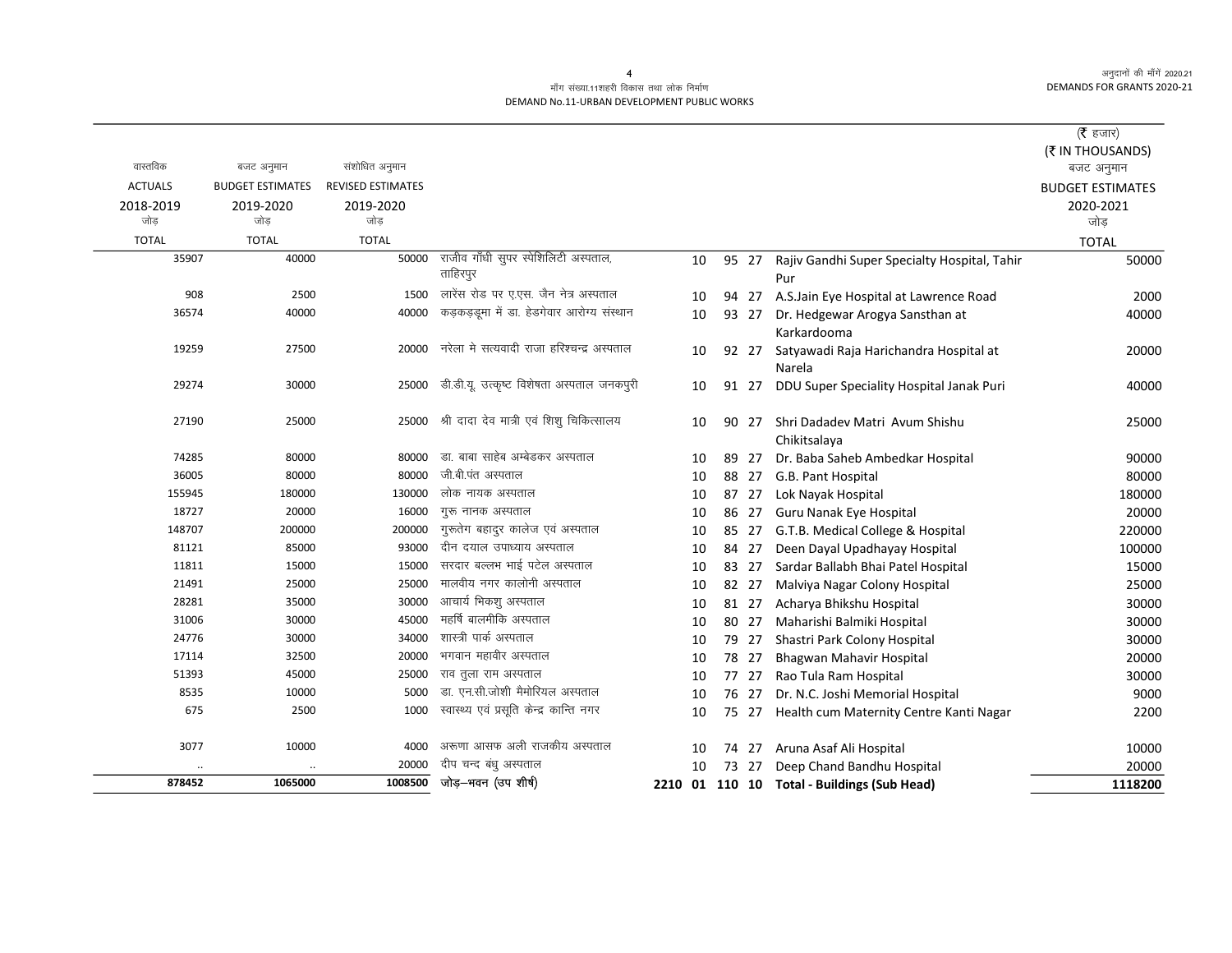### .<br>माँग संख्या.11शहरी विकास तथा लोक निर्माण DEMAND No.11-URBAN DEVELOPMENT PUBLIC WORKS

|                |                         |                          |                                                            |             |    |                |       |                                                                           | ( $\bar{\tau}$ हजार)    |
|----------------|-------------------------|--------------------------|------------------------------------------------------------|-------------|----|----------------|-------|---------------------------------------------------------------------------|-------------------------|
|                |                         |                          |                                                            |             |    |                |       |                                                                           | (₹ IN THOUSANDS)        |
| वास्तविक       | बजट अनुमान              | संशोधित अनुमान           |                                                            |             |    |                |       |                                                                           | बजट अनुमान              |
| <b>ACTUALS</b> | <b>BUDGET ESTIMATES</b> | <b>REVISED ESTIMATES</b> |                                                            |             |    |                |       |                                                                           | <b>BUDGET ESTIMATES</b> |
| 2018-2019      | 2019-2020               | 2019-2020                |                                                            |             |    |                |       |                                                                           | 2020-2021               |
| जोड            | जोड                     | जोड                      |                                                            |             |    |                |       |                                                                           | जोड                     |
| <b>TOTAL</b>   | <b>TOTAL</b>            | <b>TOTAL</b>             |                                                            |             |    |                |       |                                                                           | <b>TOTAL</b>            |
| 878452         | 1065000                 | 1008500                  | जोड़-अस्पताल और डिसपेंसरी (लघु शीर्ष)                      | 2210 01 110 |    |                |       | <b>Total - Hospital &amp; Dispensaries (Minor</b><br>Head)                | 1118200                 |
|                |                         |                          | अनूसुचित जातियों के लिए विशेष घटक<br>योजना (लघु शीर्ष)     | 2210 01 789 |    |                |       | <b>Special Component Plan for Scheduled</b><br><b>Castes (Minor Head)</b> |                         |
| 23241          | 35000                   | 25000                    | मंगोलपूरी में संजय गाँधी मैमोरियल अस्पताल                  |             | 93 |                | 00 27 | Sanjay Gandhi Memorial Hospital at                                        | 35000                   |
|                |                         |                          | (एस.सी.एस.पी) (उप शीर्ष)                                   |             |    |                |       | Mangolpuri (SCSP) (Sub Head)                                              |                         |
| 31593          | 35000                   | 30000                    | खिचड़ी पुर में लाल बहादुर शास्त्री अस्पताल                 |             | 92 |                | 00 27 | Lal Bahadur Shastri Hospital at Khichripur                                | 35000                   |
|                |                         |                          | हेतु (एस.सी.एस.पी) (उप शीर्ष)                              |             |    |                |       | (SCSP) (Sub Head)                                                         |                         |
| 18909          | 22500                   | 30000                    | जहॉगीर पुरी में बाबू जगजीवन राम अस्पताल                    |             | 91 |                | 00 27 | Babu Jagjivan Ram Hospital at Jahangirpuri                                | 25000                   |
|                |                         |                          | हेतु (एस.सी.एस.पी) (उप शीर्ष)                              |             |    |                |       | (SCSP) (Sub Head)                                                         |                         |
| 25705          | 40000                   | 35000                    | औषधालय स्वास्थ्य केन्द्र के भवन निर्माण हेतु               |             | 90 |                | 00 27 | Construction of Building for                                              | 30000                   |
|                |                         |                          | (एस.सी.एस.पी) (उप शीर्ष)                                   |             |    |                |       | dispensary/health centre (SCSP) (Sub Head)                                |                         |
| 34542          | 35000                   | 40000                    | रघुबीर नगर में गुरू गोविंद सिंह अस्पताल                    |             | 89 |                | 00 27 | Guru Gobind Singh Hospital at Raghubir                                    | 40000                   |
|                |                         |                          | (एस.सी.एस.पी) (उप शीर्ष)                                   |             |    |                |       | Nagar (SCSP) (Sub Head)                                                   |                         |
| 133990         | 167500                  | 160000                   | जोड़-अनूसुचित जातियों के लिए विशेष                         | 2210 01 789 |    |                |       | <b>Total - Special Component Plan for</b>                                 | 165000                  |
|                |                         |                          | घटक योजना (लघु शीर्ष)                                      |             |    |                |       | <b>Scheduled Castes (Minor Head)</b>                                      |                         |
| 1012442        | 1232500                 | 1168500                  | जोड़-शहरी स्वास्थ्य सेवा (एलोपैथी) (उप<br>मुख्य शीर्ष)     | 2210 01     |    |                |       | <b>Total - Urban Health Services-Allopathy</b>                            | 1283200                 |
|                |                         |                          |                                                            |             |    |                |       | (Sub Major Head)                                                          |                         |
|                |                         |                          | चिकित्सा शिक्षा, प्रशिक्षण और अनुसंधान<br>(उप मुख्य शीर्ष) | 2210 05     |    |                |       | <b>Medical Education, Training and Research</b><br>(Sub Major Head)       |                         |
|                |                         |                          | आयुर्वेद (लघु शीर्ष)                                       | 2210 05     |    | 101            |       | Ayurveda (Minor Head)                                                     |                         |
|                |                         |                          | भवन (उप शीर्ष)                                             | 2210 05     |    | 101 85         |       | <b>Buildings (Sub Head)</b>                                               |                         |
| 11464          | 30000                   | 20000                    | आर्युवेदिक एवं यूनानी तिब्बिया कालेज                       |             | 85 |                | 98 27 | Ayurvedic & Unani Tibbia College                                          | 30000                   |
| 1519           | 3000                    | 3000                     | भारतीय चिकित्सा प्रणाली का विकास एवं<br>सुदृढ़ीकरण         |             | 85 |                | 97 27 | Development and stregthening of ISM                                       | 5000                    |
| 12983          | 33000                   | 23000                    | जोड़–भवन (उप शीर्ष)                                        | 2210 05     |    |                |       | 101 85 Total - Buildings (Sub Head)                                       | 35000                   |
| 12983          | 33000                   | 23000                    | जोड़-आयुर्वेद (लघु शीर्ष)                                  | 2210 05 101 |    |                |       | Total - Ayurveda (Minor Head)                                             | 35000                   |
|                |                         |                          | होम्योपैथी (लघु शीर्ष)                                     | 2210 05 102 |    |                |       | Homoeopathy (Minor Head)                                                  |                         |
|                |                         |                          | भवन (उप शीर्ष)                                             |             |    | 2210 05 102 96 |       | <b>Buildings (Sub Head)</b>                                               |                         |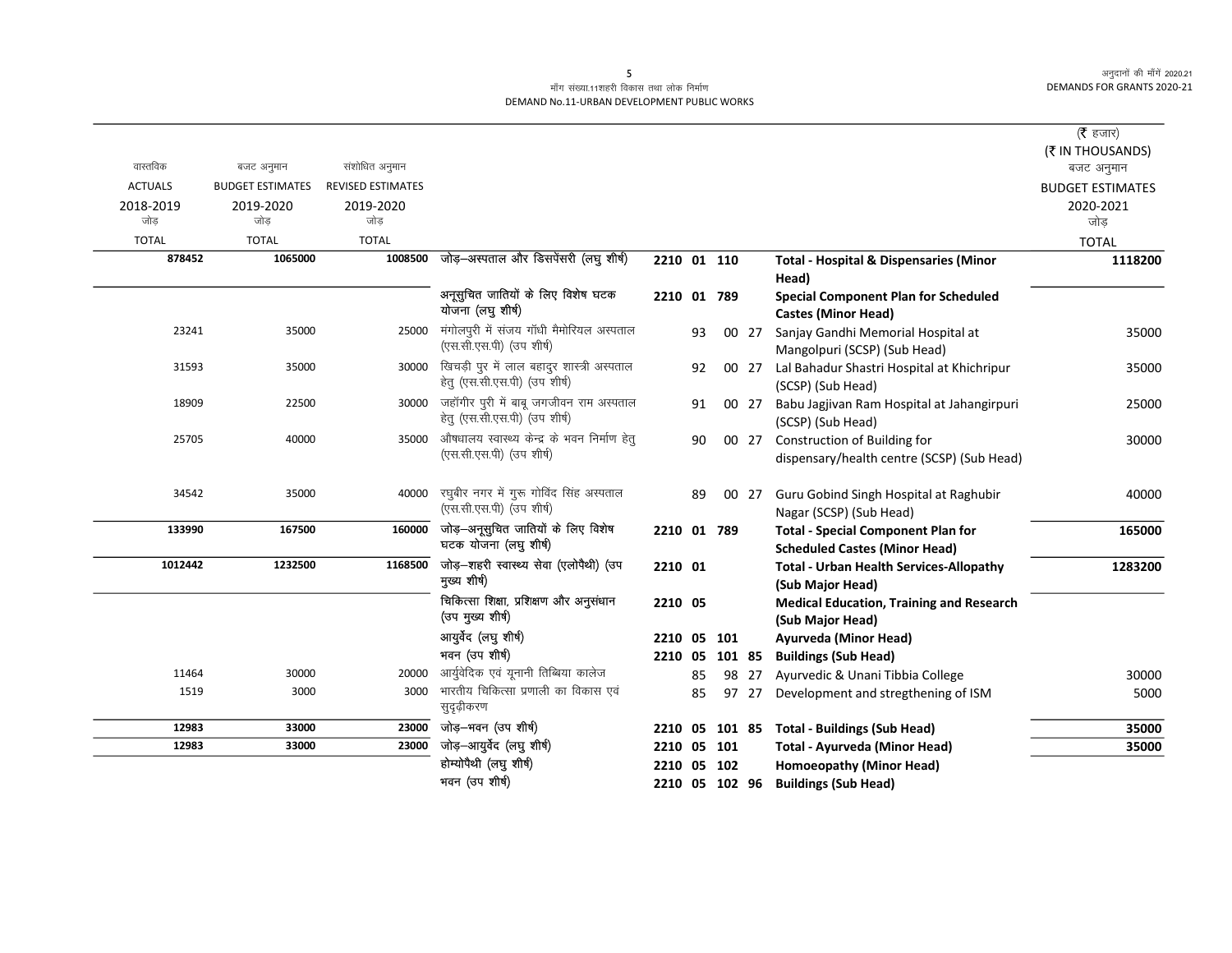#### माँग संख्या.11शहरी विकास तथा लोक निर्माण DEMAND No.11-URBAN DEVELOPMENT PUBLIC WORKS

|                  |                         |                          |                                                   |                |    |        |       |                                                         | ( $\bar{\tau}$ हजार)           |
|------------------|-------------------------|--------------------------|---------------------------------------------------|----------------|----|--------|-------|---------------------------------------------------------|--------------------------------|
| वास्तविक         | बजट अनुमान              | संशोधित अनुमान           |                                                   |                |    |        |       |                                                         | (₹ IN THOUSANDS)<br>बजट अनुमान |
| <b>ACTUALS</b>   | <b>BUDGET ESTIMATES</b> | <b>REVISED ESTIMATES</b> |                                                   |                |    |        |       |                                                         | <b>BUDGET ESTIMATES</b>        |
| 2018-2019<br>जोड | 2019-2020<br>जोड        | 2019-2020<br>जोड         |                                                   |                |    |        |       |                                                         | 2020-2021<br>जोड               |
| <b>TOTAL</b>     | <b>TOTAL</b>            | <b>TOTAL</b>             |                                                   |                |    |        |       |                                                         | <b>TOTAL</b>                   |
| 2757             | 2500                    | 2500                     | भारतीय चिकित्सा पद्धति एवं होम्योपैथी<br>निदेशालय |                | 96 |        |       | 98 27 Directorate of ISM & Homoeopathy                  | 3500                           |
| 7351             | 10000                   | 10000                    | होम्योपैथी की स्वास्थ्य सेवाओं का विकास           |                | 96 |        | 97 27 | Development of health care services of<br>homoeopathic  | 15000                          |
| 10108            | 12500                   | 12500                    | जोड़-भवन (उप शीर्ष)                               | 2210           | 05 | 102 96 |       | <b>Total - Buildings (Sub Head)</b>                     | 18500                          |
| 10108            | 12500                   | 12500                    | जोड़-होम्योपैथी (लघु शीर्ष)                       | 2210           | 05 | 102    |       | <b>Total - Homoeopathy (Minor Head)</b>                 | 18500                          |
|                  |                         |                          | ऐलोपैथी (लघु शीर्ष)                               | 2210           |    | 05 105 |       | <b>Allopathy (Minor Head)</b>                           |                                |
|                  |                         |                          | भवन (उप शीर्ष)                                    | 2210 05 105 65 |    |        |       | <b>Buildings (Sub Head)</b>                             |                                |
| 136923           | 120000                  | 150000                   | मौलाना आजाद मेडिकल कालेज भवन                      |                | 65 |        | 98 27 | M.A.M. College building                                 | 130000                         |
| 136923           | 120000                  | 150000                   | जोड़-भवन (उप शीर्ष)                               | 2210 05 105 65 |    |        |       | <b>Total - Buildings (Sub Head)</b>                     | 130000                         |
| 136923           | 120000                  | 150000                   | जोड़-ऐलोपैथी (लघु शीर्ष)                          | 2210 05 105    |    |        |       | <b>Total - Allopathy (Minor Head)</b>                   | 130000                         |
| 160014           | 165500                  | 185500                   | जोड़-चिकित्सा शिक्षा, प्रशिक्षण और                | 2210 05        |    |        |       | <b>Total - Medical Education, Training and</b>          | 183500                         |
|                  |                         |                          | अनुसंधान (उप मुख्य शीर्ष)                         |                |    |        |       | <b>Research (Sub Major Head)</b>                        |                                |
| 1172456          | 1398000                 | 1354000                  | जोड़-मुख्य शीर्ष "2210"                           | 2210           |    |        |       | TOTAL - MAJOR HEAD"2210"                                | 1466700                        |
|                  |                         |                          | मुख्य शीर्ष "2216"                                |                |    |        |       | MAJOR HEAD "2216"                                       |                                |
|                  |                         |                          | आवास (मुख्य शीर्ष)                                | 2216           |    |        |       | <b>Housing (Major Head)</b>                             |                                |
|                  |                         |                          | सरकारी निवास भवन (उप मुख्य शीर्ष)                 | 2216 01        |    |        |       | Govt. Residential Building (Sub Major<br>Head)          |                                |
|                  |                         |                          | सामान्य पूल आवास (लघु शीर्ष)                      | 2216 01 106    |    |        |       | <b>General Pool Accommodation (Minor</b><br>Head)       |                                |
|                  |                         |                          | रखरखाव तथा मरम्मत (उप शीर्ष)                      | 2216 01        |    | 106 99 |       | <b>Maintenance &amp; Repairs (Sub Head)</b>             |                                |
| 88689            | 111000                  | 90000                    | किराया, महसूल व कर                                |                | 99 |        | 00 14 | Rents, Rates and Taxes                                  | 120000                         |
| 630795           | 803000                  | 640000                   | लघु कार्य                                         |                | 99 |        | 00 27 | <b>Minor Works</b>                                      | 700000                         |
| 719484           | 914000                  | 730000                   | जोड़–रखरखाव तथा मरम्मत (उप शीर्ष)                 |                |    |        |       | 2216 01 106 99 Total - Maintenance & Repairs (Sub Head) | 820000                         |
|                  |                         |                          | निर्माण (उप शीर्ष)                                | 2216 01        |    |        |       | 106 98 Construction (Sub Head)                          |                                |
| 8543             | 35000                   | 15000                    | लघु कार्य                                         |                | 98 |        |       | 00 27 Minor Works                                       | 20500                          |
| 8543             | 35000                   | 15000                    | जोड़-निर्माण (उप शीर्ष)                           |                |    |        |       | 2216 01 106 98 Total - Construction (Sub Head)          | 20500                          |
|                  |                         |                          | दिल्ली सरकार कर्मचारी आवास (उप शीर्ष)             |                |    |        |       | 2216 01 106 87 Delhi Govt.Staff Quarters (Sub Head)     |                                |
| 194510           | 258000                  |                          | 139400 लघु कार्य                                  |                | 87 |        |       | 00 27 Minor Works                                       | 189600                         |
|                  |                         |                          |                                                   |                |    |        |       |                                                         |                                |

 $\epsilon$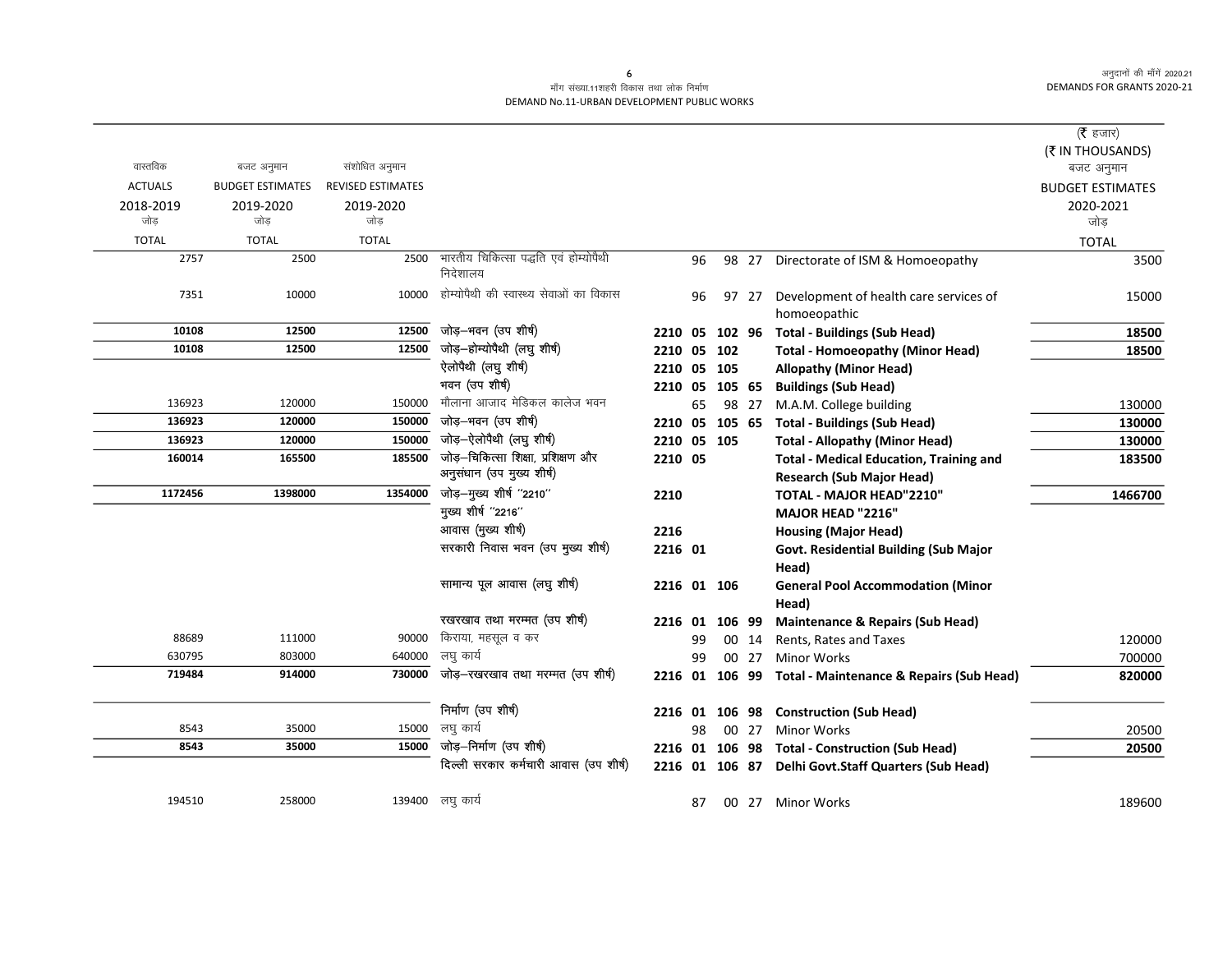### माँग संख्या.11शहरी विकास तथा लोक निर्माण DEMAND No.11-URBAN DEVELOPMENT PUBLIC WORKS

|                   |                         |                          |                                          |                |    |        |       |                                                           | ( <b>रै</b> हजार)       |
|-------------------|-------------------------|--------------------------|------------------------------------------|----------------|----|--------|-------|-----------------------------------------------------------|-------------------------|
| वास्तविक          | बजट अनुमान              | संशोधित अनुमान           |                                          |                |    |        |       |                                                           | (₹ IN THOUSANDS)        |
| <b>ACTUALS</b>    | <b>BUDGET ESTIMATES</b> | <b>REVISED ESTIMATES</b> |                                          |                |    |        |       |                                                           | बजट अनुमान              |
|                   |                         |                          |                                          |                |    |        |       |                                                           | <b>BUDGET ESTIMATES</b> |
| 2018-2019<br>जोड़ | 2019-2020<br>जोड        | 2019-2020<br>जोड         |                                          |                |    |        |       |                                                           | 2020-2021<br>जोड        |
| <b>TOTAL</b>      | <b>TOTAL</b>            | <b>TOTAL</b>             |                                          |                |    |        |       |                                                           | <b>TOTAL</b>            |
| 194510            | 258000                  | 139400                   | जोड़-दिल्ली सरकार कर्मचारी आवास (उप      | 2216 01 106 87 |    |        |       | <b>Total - Delhi Govt.Staff Quarters (Sub</b>             | 189600                  |
|                   |                         |                          | शीर्ष)                                   |                |    |        |       | Head)                                                     |                         |
| 922537            | 1207000                 | 884400                   | जोड़-सामान्य पूल आवास (लघु शीर्ष)        | 2216 01 106    |    |        |       | <b>Total - General Pool Accommodation</b><br>(Minor Head) | 1030100                 |
| 922537            | 1207000                 | 884400                   | जोड़–सरकारी निवास भवन (उप मुख्य शीर्ष)   | 2216 01        |    |        |       | <b>Total - Govt. Residential Building (Sub</b>            | 1030100                 |
|                   |                         |                          |                                          |                |    |        |       | Major Head)                                               |                         |
|                   |                         |                          | सामान्य पूल आवास (उप मुख्य शीर्ष)        | 2216 05        |    |        |       | <b>General Pool Accommodation (Sub Major</b>              |                         |
|                   |                         |                          |                                          |                |    |        |       | Head)                                                     |                         |
|                   |                         |                          | अन्य व्यय (लघु शीर्ष)                    | 2216 05        |    | 800    |       | <b>Other Expenditure (Minor Head)</b>                     |                         |
|                   |                         |                          | मंत्रिपरिषद के सदनों के लिए सुरक्षा और   | 2216 05 800 99 |    |        |       | <b>Security &amp; Sanitation Services for Houses</b>      |                         |
|                   |                         |                          | स्वच्छता सेवाएँ (उप शीर्ष)               |                |    |        |       | of Council of Ministers (Sub Head)                        |                         |
| $\ldots$          | $\ldots$                |                          | मजदूरी                                   |                | 99 |        |       | 00 02 Wages                                               | 50000                   |
| $\ldots$          | $\ldots$                |                          | अन्य प्रभार                              |                | 99 |        | 00 50 | <b>Other Charges</b>                                      | 50000                   |
| $\ddotsc$         | $\ddot{\phantom{a}}$    |                          | जोड़-मंत्रिपरिषद के सदनों के लिए सुरक्षा | 2216 05        |    | 800 99 |       | <b>Total - Security &amp; Sanitation Services for</b>     | 100000                  |
|                   |                         |                          | और स्वच्छता सेवाएँ (उप शीर्ष)            |                |    |        |       | <b>Houses of Council of Ministers (Sub Head)</b>          |                         |
| $\cdot\cdot$      | $\ddotsc$               |                          | जोड़–अन्य व्यय (लघु शीर्ष)               | 2216 05 800    |    |        |       | <b>Total - Other Expenditure (Minor Head)</b>             | 100000                  |
| $\cdot\cdot$      | $\ddotsc$               |                          | जोड़-सामान्य पूल आवास (उप मुख्य शीर्ष)   | 2216 05        |    |        |       | <b>Total - General Pool Accommodation (Sub</b>            | 100000                  |
|                   |                         |                          |                                          |                |    |        |       | Major Head)                                               |                         |
| 922537            | 1207000                 | 884400                   | जोड़-मुख्य शीर्ष "2216"                  | 2216           |    |        |       | TOTAL - MAJOR HEAD"2216"                                  | 1130100                 |
|                   |                         |                          | मुख्य शीर्ष "3054"                       |                |    |        |       | MAJOR HEAD "3054"                                         |                         |
|                   |                         |                          | सड़के तथा पुल (मुख्य शीर्ष)              | 3054           |    |        |       | Roads & Bridges (Major Head)                              |                         |
|                   |                         |                          | जिला तथा अन्य सड़के (उप मुख्य शीर्ष)     | 3054 04        |    |        |       | District & Other Roads (Sub Major Head)                   |                         |
|                   |                         |                          | रखरखाव तथा मरम्मत (लघु शीर्ष)            | 3054           |    | 04 105 |       | <b>Maintenance and Repairs (Minor Head)</b>               |                         |
|                   |                         |                          | लोक निर्माण विभाग की सड़कों का व्यापक    | 3054           | 04 | 105 98 |       | <b>Comprehensive Maintenance of PWD</b>                   |                         |
|                   |                         |                          | रखरखाव (उप शीर्ष)                        |                |    |        |       | Roads (Sub Head)                                          |                         |
| 440070            | 330500                  |                          | 330000 लघु कार्य                         |                | 98 |        | 00 27 | <b>Minor Works</b>                                        | 500000                  |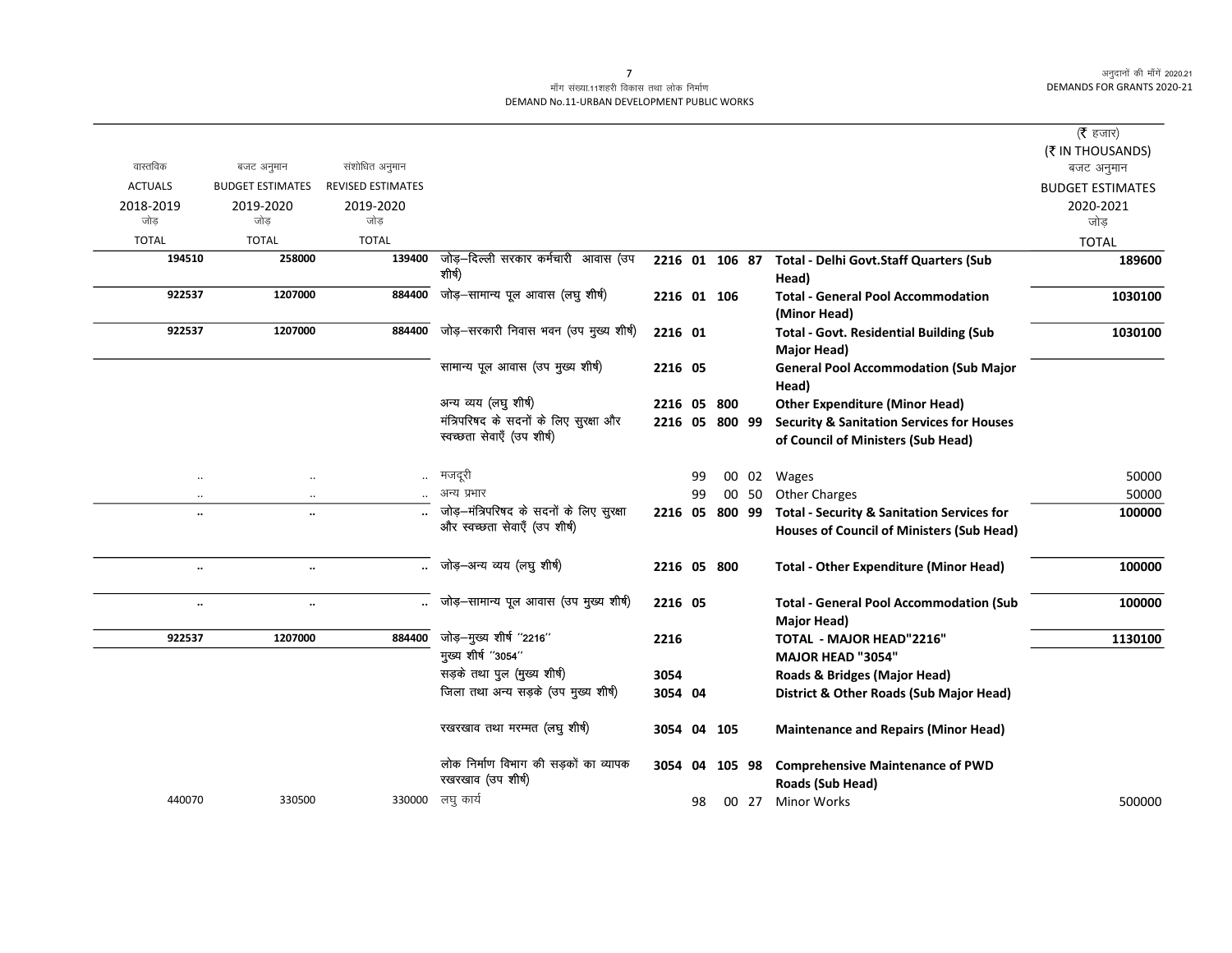### माँग संख्या.11शहरी विकास तथा लोक निर्माण DEMAND No.11-URBAN DEVELOPMENT PUBLIC WORKS

|                      |                         |                          |                                                      |             |    |                |       |                                                               | (रै हजार)                      |
|----------------------|-------------------------|--------------------------|------------------------------------------------------|-------------|----|----------------|-------|---------------------------------------------------------------|--------------------------------|
| वास्तविक             | बजट अनुमान              | संशोधित अनुमान           |                                                      |             |    |                |       |                                                               | (₹ IN THOUSANDS)<br>बजट अनुमान |
| <b>ACTUALS</b>       | <b>BUDGET ESTIMATES</b> | <b>REVISED ESTIMATES</b> |                                                      |             |    |                |       |                                                               | <b>BUDGET ESTIMATES</b>        |
| 2018-2019            |                         |                          |                                                      |             |    |                |       |                                                               | 2020-2021                      |
| जोड                  | 2019-2020<br>जोड        | 2019-2020<br>जोड         |                                                      |             |    |                |       |                                                               | जोड                            |
| <b>TOTAL</b>         | <b>TOTAL</b>            | <b>TOTAL</b>             |                                                      |             |    |                |       |                                                               | <b>TOTAL</b>                   |
| 440070               | 330500                  | 330000                   | जोड़—लोक निर्माण विभाग की सड़कों का                  |             |    |                |       | 3054 04 105 98 Total - Comprehensive Maintenance of           | 500000                         |
|                      |                         |                          | व्यापक रखरखाव (उप शीर्ष)                             |             |    |                |       | <b>PWD Roads (Sub Head)</b>                                   |                                |
| 440070               | 330500                  | 330000                   | जोड़-रखरखाव तथा मरम्मत (लघु शीर्ष)                   | 3054 04 105 |    |                |       | <b>Total - Maintenance and Repairs (Minor</b><br>Head)        | 500000                         |
|                      |                         |                          | अन्य व्यय (लघु शीर्ष)                                | 3054 04 800 |    |                |       | <b>Other Expenditure (Minor Head)</b>                         |                                |
|                      |                         |                          | जिला सड़के (उप शीर्ष)                                | 3054 04     |    | 800 94         |       | <b>District Roads (Sub Head)</b>                              |                                |
|                      |                         |                          | स्ट्रीट लाइट बिजली बिल                               |             | 94 | 98             |       | <b>Street Light Electricity Bills</b>                         |                                |
| 1091661              | 1170000                 | 1170000 लघु कार्य        |                                                      |             | 94 |                | 98 27 | <b>Minor Works</b>                                            | 1200000                        |
|                      |                         |                          | कार्य प्रभारित स्थापना                               |             | 94 | 97             |       | <b>Workcharge Establishment</b>                               |                                |
| 858702               | 1050000                 | 1050000                  | वेतन                                                 |             | 94 |                | 97 01 | Salaries                                                      | 1100000                        |
|                      |                         |                          | रखरखाव                                               |             | 94 | 96             |       | <b>Maintenance</b>                                            |                                |
|                      |                         |                          | लघु कार्य                                            |             | 94 |                | 96 27 | <b>Minor Works</b>                                            |                                |
| 3402686              | 3500000                 | 3500000                  | स्वीकृत                                              |             |    |                |       | Voted                                                         | 1500000                        |
| $\ddot{\phantom{0}}$ | $\ldots$                | 1569                     | भारित                                                |             |    |                |       | Charged                                                       | $\ldots$                       |
| 5353049              | 5720000                 | 5721569                  | जोड़–जिला सड़के (उप शीर्ष)                           |             |    |                |       | 3054 04 800 94 Total - District Roads (Sub Head)              | 3800000                        |
| 5353049              | 5720000                 | 5720000                  | स्वीकृत                                              |             |    |                |       | Voted                                                         | 3800000                        |
|                      | $\ldots$                | 1569                     | भारित                                                |             |    |                |       | Charged                                                       | $\bullet\bullet$               |
| 5353049              | 5720000                 | 5721569                  | जोड़—अन्य व्यय (लघु शीर्ष)                           | 3054 04 800 |    |                |       | <b>Total - Other Expenditure (Minor Head)</b>                 | 3800000                        |
| 5353049              | 5720000                 | 5720000                  | स्वीकृत                                              |             |    |                |       | Voted                                                         | 3800000                        |
|                      | $\ldots$                | 1569                     | भारित                                                |             |    |                |       | Charged                                                       |                                |
| 5793119              | 6050500                 | 6051569                  | जोड़–जिला तथा अन्य सड़के (उप मुख्य<br>शीर्ष)         | 3054 04     |    |                |       | <b>Total - District &amp; Other Roads (Sub Major</b><br>Head) | 4300000                        |
| 5793119              | 6050500                 | 6050000                  | स्वीकृत                                              |             |    |                |       | Voted                                                         | 4300000                        |
|                      | $\ddotsc$               | 1569                     | भारित                                                |             |    |                |       | Charged                                                       | $\ddot{\phantom{0}}$           |
|                      |                         |                          | सामान्य (उप मुख्य शीर्ष)                             | 3054 80     |    |                |       | <b>General (Sub Major Head)</b>                               |                                |
|                      |                         |                          | अनुसंधान और विकास (लघु शीर्ष)                        | 3054 80 004 |    |                |       | <b>Research &amp; Development (Minor Head)</b>                |                                |
|                      |                         |                          | विभिन्न गलियारों का व्यवहार्यता अध्ययन<br>(उप शीर्ष) |             |    | 3054 80 004 97 |       | <b>Feasibility Studies of Various Corridors</b><br>(Sub Head) |                                |

 $\bf 8$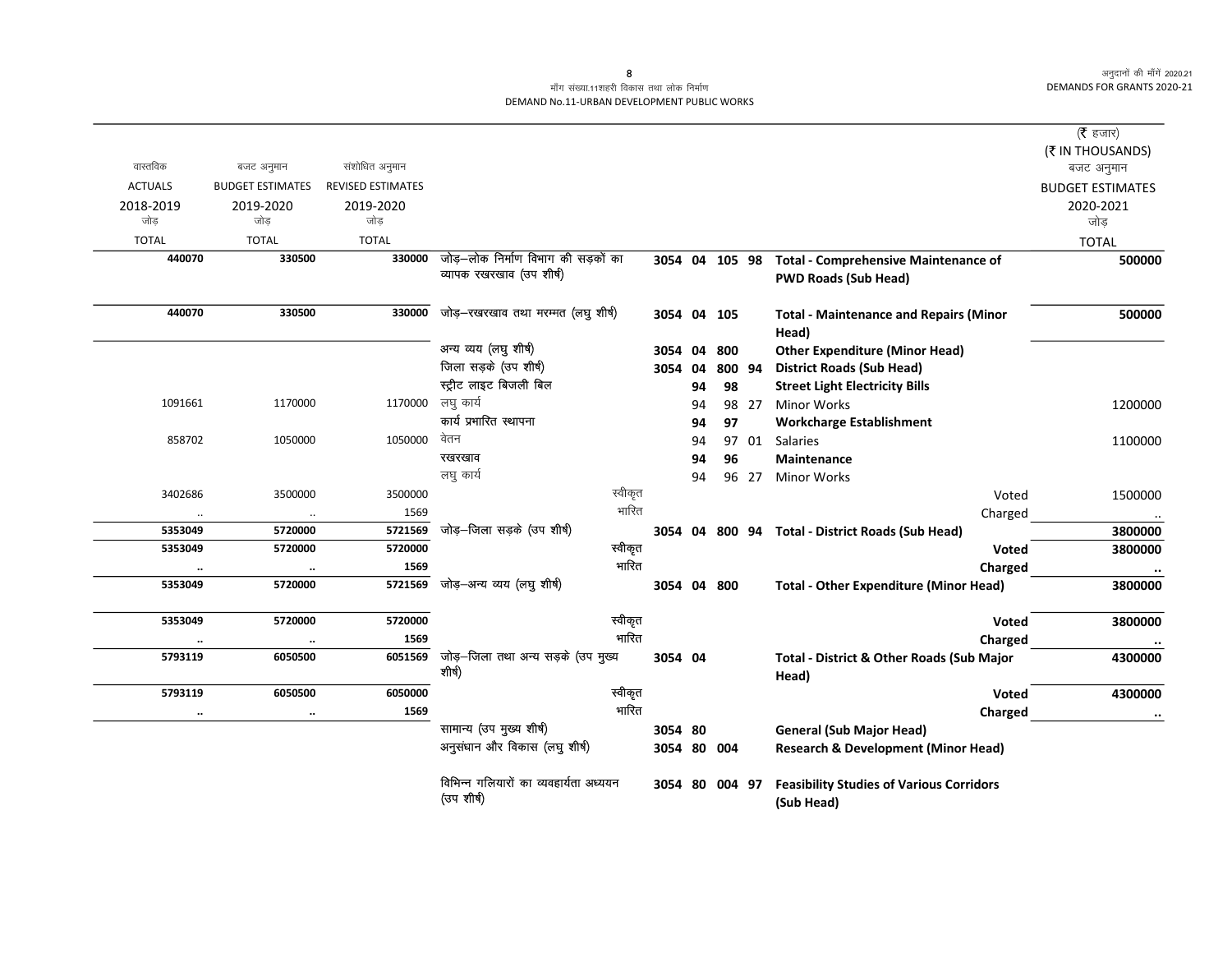### माँग संख्या.11शहरी विकास तथा लोक निर्माण DEMAND No.11-URBAN DEVELOPMENT PUBLIC WORKS

|                      |                         |                          |                                             |             |    |        |       |                                               | ( $\bar{\tau}$ हजार)    |
|----------------------|-------------------------|--------------------------|---------------------------------------------|-------------|----|--------|-------|-----------------------------------------------|-------------------------|
|                      |                         |                          |                                             |             |    |        |       |                                               | (₹ IN THOUSANDS)        |
| वास्तविक             | बजट अनुमान              | संशोधित अनुमान           |                                             |             |    |        |       |                                               | बजट अनुमान              |
| <b>ACTUALS</b>       | <b>BUDGET ESTIMATES</b> | <b>REVISED ESTIMATES</b> |                                             |             |    |        |       |                                               | <b>BUDGET ESTIMATES</b> |
| 2018-2019            | 2019-2020               | 2019-2020                |                                             |             |    |        |       |                                               | 2020-2021               |
| जोड                  | जोड                     | जोड                      |                                             |             |    |        |       |                                               | जोड                     |
| <b>TOTAL</b>         | <b>TOTAL</b>            | <b>TOTAL</b>             |                                             |             |    |        |       |                                               | <b>TOTAL</b>            |
| $\ldots$             | 50000                   | 10000                    | अन्य प्रभार                                 |             | 97 |        | 00 50 | <b>Other Charges</b>                          | 20000                   |
| $\ddot{\phantom{a}}$ | 50000                   | 10000                    | जोड–विभिन्न गलियारों का व्यवहार्यता         | 3054 80     |    | 004 97 |       | <b>Total - Feasibility Studies of Various</b> | 20000                   |
|                      |                         |                          | अध्ययन (उप शीर्ष)                           |             |    |        |       | <b>Corridors (Sub Head)</b>                   |                         |
| $\ldots$             | 50000                   | 10000                    | जोड़-अनुसंधान और विकास (लघु शीर्ष)          | 3054 80     |    | 004    |       | Total - Research & Development (Minor         | 20000                   |
|                      |                         |                          |                                             |             |    |        |       | Head)                                         |                         |
| $\ldots$             | 50000                   | 10000                    | जोड़-सामान्य (उप मुख्य शीर्ष)               | 3054 80     |    |        |       | <b>Total - General (Sub Major Head)</b>       | 20000                   |
| 5793119              | 6100500                 | 6061569                  | जोड़-मुख्य शीर्ष "3054"                     | 3054        |    |        |       | <b>TOTAL - MAJOR HEAD"3054"</b>               | 4320000                 |
| 5793119              | 6100500                 | 6060000                  | स्वीकृत                                     |             |    |        |       | Voted                                         | 4320000                 |
|                      | $\ddot{\phantom{0}}$    | 1569                     | भारित                                       |             |    |        |       | Charged                                       |                         |
| 14761347             | 16494200                | 15936469                 | जोड–राजस्व भाग                              |             |    |        |       | <b>TOTAL - REVENUE SECTION</b>                | 12621800                |
| 14761347             | 16494200                | 15934900                 | स्वीकृत                                     |             |    |        |       | Voted                                         | 12621800                |
| $\ldots$             | $\ldots$                | 1569                     | भारित                                       |             |    |        |       | Charged                                       |                         |
|                      |                         |                          | पूँजी भाग :                                 |             |    |        |       | <b>CAPITAL SECTION:</b>                       |                         |
|                      |                         |                          | मुख्य शीर्ष "4055"                          |             |    |        |       | <b>MAJOR HEAD "4055"</b>                      |                         |
|                      |                         |                          | पुलिस पर पूँजी परिव्यय (मुख्य शीर्ष)        | 4055        |    |        |       | <b>Capital Outlay on Police (Major Head)</b>  |                         |
|                      |                         |                          | दिल्ली पुलिस (लघु शीर्ष)                    | 4055 00     |    | 212    |       | <b>Delhi Police (Minor Head)</b>              |                         |
| 38922                | 53000                   | 40000                    | दिल्ली अपराध विज्ञान प्रयोग शाला (उप शीर्ष) |             | 90 |        | 00 42 | Delhi Forensic Science Laboratory (Sub        | 100000                  |
|                      |                         |                          |                                             |             |    |        |       | Head)                                         |                         |
| 38922                | 53000                   | 40000                    | जोड़-दिल्ली पुलिस (लघु शीर्ष)               | 4055 00 212 |    |        |       | <b>Total - Delhi Police (Minor Head)</b>      | 100000                  |
| 38922                | 53000                   | 40000                    | जोड़-मुख्य शीर्ष "4055"                     | 4055        |    |        |       | Total - MAJOR HEAD "4055"                     | 100000                  |
|                      |                         |                          | मुख्य शीर्ष "4059"                          |             |    |        |       | MAJOR HEAD "4059"                             |                         |
|                      |                         |                          | लोक निर्माण पर पूँजी परिव्यय (मुख्य शीर्ष)  | 4059        |    |        |       | <b>Capital Outlay on Public Works (Major</b>  |                         |
|                      |                         |                          |                                             |             |    |        |       | Head)                                         |                         |
|                      |                         |                          | कार्यालय भवन (उप मुख्य शीर्ष)               | 4059 01     |    |        |       | <b>Office buildings (Sub Major Head)</b>      |                         |
|                      |                         |                          | निर्माण (लघु शीर्ष)                         | 4059 01     |    | 051    |       | <b>Construction (Minor Head)</b>              |                         |
| 732143               | 1850000                 | 870000                   | न्यायालय भवन (उप शीर्ष)                     |             | 96 |        |       | 00 53 Court Buildings (Sub Head)              | 400000                  |
| 25190                | 150000                  | 50000                    | उपायुक्त कार्यालय (उप शीर्ष)                |             | 95 |        | 00 53 | Dy. Commissioner Office (Sub Head)            | 1000000                 |
| 6520                 |                         |                          | दिल्ली फार्मास्युटिकल विज्ञान एवं अनुसंधान  |             | 89 |        | 00 53 | Delhi Institute of Pharmaceutical Science     |                         |
|                      |                         |                          | संस्थान (उप शीर्ष)                          |             |    |        |       | and Research (Sub Head)                       |                         |

 $9<sup>°</sup>$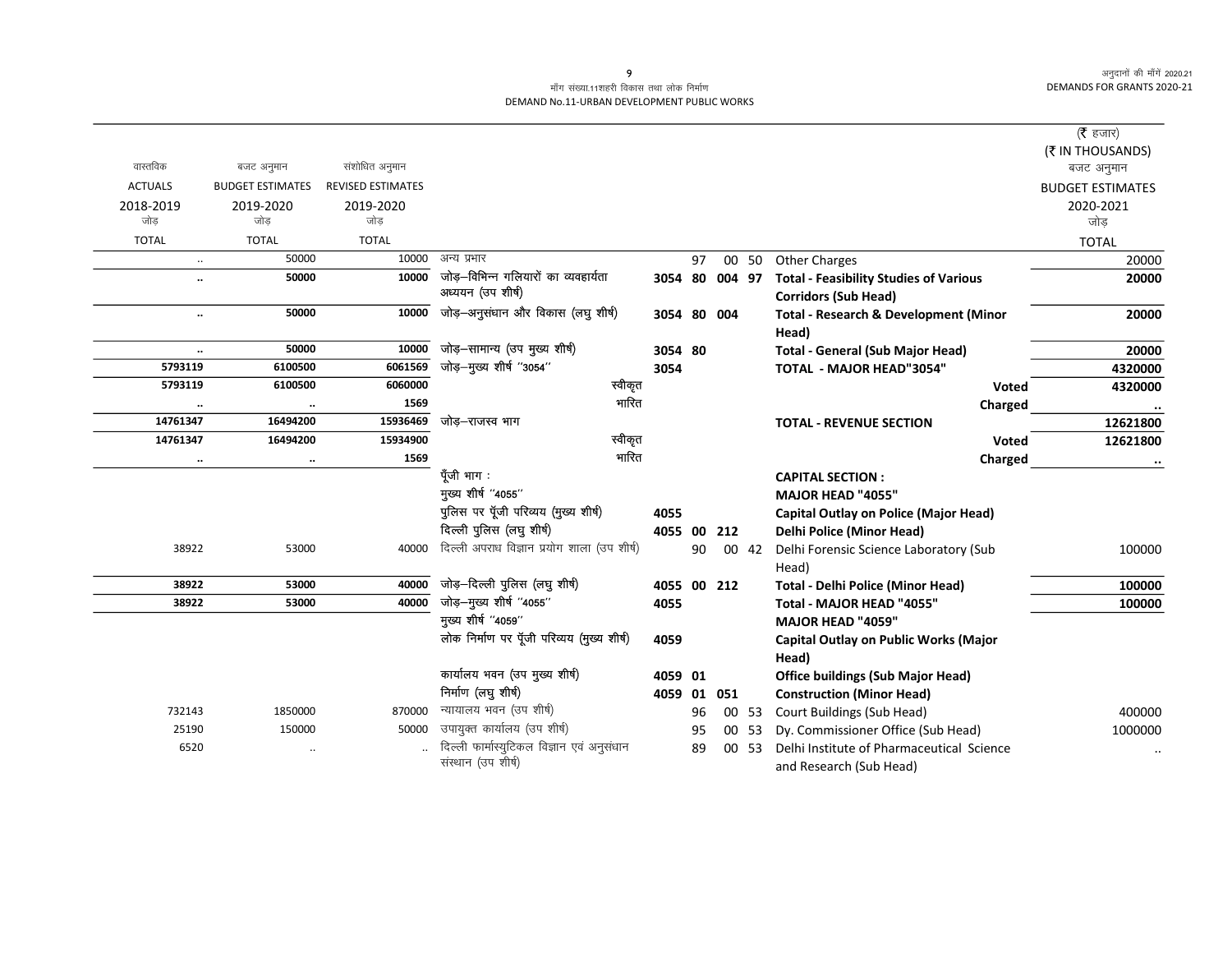# .<br>माँग संख्या.11शहरी विकास तथा लोक निर्माण DEMAND No.11-URBAN DEVELOPMENT PUBLIC WORKS

|                      |                         |                          |                                           |             |    |        |       |                                                             | ( $\bar{\tau}$ हजार)    |
|----------------------|-------------------------|--------------------------|-------------------------------------------|-------------|----|--------|-------|-------------------------------------------------------------|-------------------------|
|                      |                         |                          |                                           |             |    |        |       |                                                             | (₹ IN THOUSANDS)        |
| वास्तविक             | बजट अनुमान              | संशोधित अनुमान           |                                           |             |    |        |       |                                                             | बजट अनुमान              |
| <b>ACTUALS</b>       | <b>BUDGET ESTIMATES</b> | <b>REVISED ESTIMATES</b> |                                           |             |    |        |       |                                                             | <b>BUDGET ESTIMATES</b> |
| 2018-2019            | 2019-2020               | 2019-2020                |                                           |             |    |        |       |                                                             | 2020-2021               |
| जोड                  | जोड                     | जोड़                     |                                           |             |    |        |       |                                                             | जोड                     |
| <b>TOTAL</b>         | <b>TOTAL</b>            | <b>TOTAL</b>             |                                           |             |    |        |       |                                                             | <b>TOTAL</b>            |
|                      | 100000                  | 20000                    | दिल्ली सरकार के भवनों / परिसरों में       |             | 79 |        | 00 53 | Installation/Erection of hoarding structure                 | 20000                   |
|                      |                         |                          | सरकारी विज्ञापन के लिए संरचना की          |             |    |        |       | on Delhi Govt. Buildings/ Premises for Govt.                |                         |
|                      |                         |                          | स्थापना / निर्माण (उप शीर्ष)              |             |    |        |       | Advertisements (Sub Head)                                   |                         |
|                      |                         |                          |                                           |             |    |        |       |                                                             |                         |
|                      |                         |                          | कार्यालय भवनों का सुधार (उप शीर्ष)        |             | 78 |        |       | 00 53 Improvement of Office Buildings (Sub Head)            | 2500000                 |
|                      |                         |                          |                                           |             |    |        |       |                                                             |                         |
|                      |                         | 20000                    | उत्पाद शुल्क विभाग (उप शीर्ष)             |             | 76 |        | 00 53 | <b>Excise Department (Sub Head)</b>                         |                         |
| 763853               | 2100000                 | 960000                   | जोड़–निर्माण (लघु शीर्ष)                  | 4059 01 051 |    |        |       | <b>Total - Construction (Minor Head)</b>                    | 3920000                 |
|                      |                         |                          | मशीनरी एवं उपकरण (लघु शीर्ष)              | 4059 01 052 |    |        |       | <b>Machinery &amp; Equipments (Minor Head)</b>              |                         |
|                      |                         |                          |                                           |             |    |        |       |                                                             |                         |
| $\ddotsc$            | 750000                  | 600000                   | सभी जेलों में सीसीटीवी निगरानी प्रणाली की |             | 98 |        | 00 53 | Installation/ O&M of CCTV Survillance                       | 250000                  |
|                      |                         |                          | स्थापना / ओएण्डएम                         |             |    |        |       | systems in all Jails (Sub Head)                             |                         |
| $\ldots$             | 750000                  | 600000                   | जोड़-मशीनरी एवं उपकरण (लघु शीर्ष)         | 4059 01 052 |    |        |       | <b>Total - Machinery &amp; Equipments (Minor</b>            | 250000                  |
|                      |                         |                          |                                           |             |    |        |       | Head)                                                       |                         |
| 763853               | 2850000                 | 1560000                  | जोड़- भवन कार्यालय (उप मुख्य शीर्ष)       | 4059 01     |    |        |       | <b>Total - Office buildings (Sub Major Head)</b>            | 4170000                 |
|                      |                         |                          |                                           |             |    |        |       |                                                             |                         |
|                      |                         |                          | अन्य भवन (उप मुख्य शीर्ष)                 | 4059 60     |    |        |       | <b>Other Buildings (Sub Major Head)</b>                     |                         |
|                      |                         |                          | निर्माण (लघु शीर्ष)                       | 4059        | 60 | 051    |       | <b>Construction (Minor Head)</b>                            |                         |
|                      |                         |                          | न्याय प्रशासन (उप शीर्ष)                  | 4059        | 60 | 051 80 |       | <b>Administration of Justice (Sub Head)</b>                 |                         |
| 360446               | 400000                  | 1000000                  | न्याय पालिका के लिए आधरभूत सुविधाऐं ,(सी. |             | 80 |        | 90 42 | Infrastructural facilities for Judiciary (CSS)              | 1000000                 |
|                      |                         |                          | एस.एस)                                    |             |    |        |       |                                                             |                         |
| 360446               | 400000                  | 1000000                  | जोड़–न्याय प्रशासन (उप शीर्ष)             |             |    |        |       | 4059 60 051 80 Total - Administration of Justice (Sub Head) | 1000000                 |
|                      |                         |                          |                                           |             |    |        |       |                                                             |                         |
|                      |                         |                          | हज हाउस का निर्माण (उप शीर्ष)             | 4059 60     |    | 051 77 |       | <b>Construction of Haj House (Sub Head)</b>                 |                         |
| $\ldots$             | $\ldots$                |                          | बडे निर्माण कार्य                         |             | 77 |        | 00 53 | <b>Major Works</b>                                          | 300000                  |
| $\ddot{\phantom{a}}$ | $\ddot{\phantom{a}}$    |                          | जोड़– हज हाउस का निर्माण (उप शीर्ष)       | 4059 60     |    |        |       | 051 77 Total - Construction of Haj House (Sub               | 300000                  |
|                      |                         |                          |                                           |             |    |        |       | Head)                                                       |                         |
| 360446               | 400000                  | 1000000                  | जोड़–निर्माण (लघु शीर्ष)                  | 4059 60 051 |    |        |       | <b>Total - Construction (Minor Head)</b>                    | 1300000                 |
| 360446               | 400000                  | 1000000                  | जोड़–अन्य भवन (उप मुख्य शीर्ष)            | 4059 60     |    |        |       | <b>Total - Other Buildings (Sub Major Head)</b>             | 1300000                 |
|                      |                         |                          |                                           |             |    |        |       |                                                             |                         |
| 1124299              | 3250000                 | 2560000                  | जोड़-मुख्य शीर्ष "4059"                   | 4059        |    |        |       | TOTAL - MAJOR HEAD"4059"                                    | 5470000                 |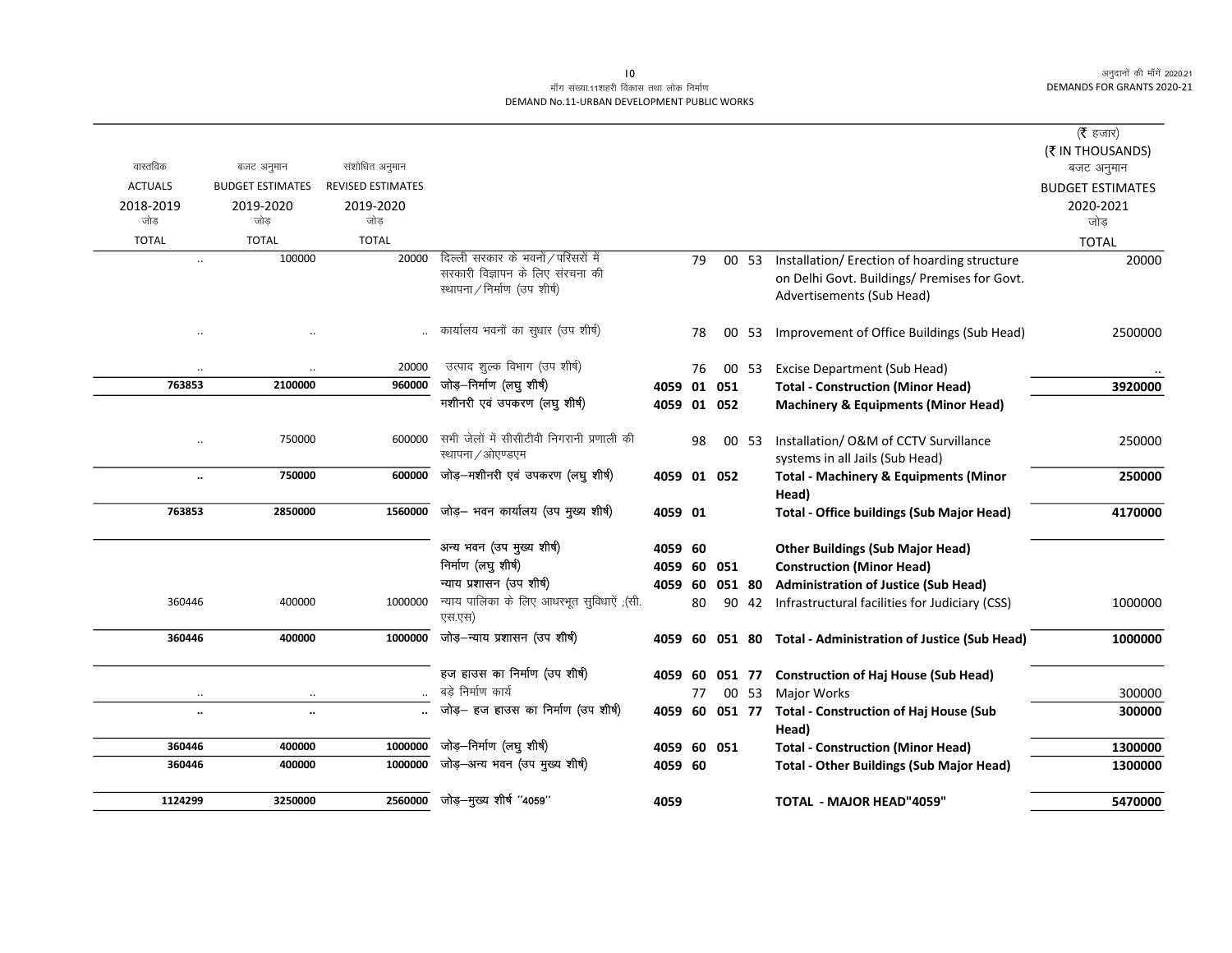# माँग संख्या.11शहरी विकास तथा लोक निर्माण DEMAND No.11-URBAN DEVELOPMENT PUBLIC WORKS

|                      |                         |                          |                                                                               |             |    |     |       |                                                                               | ( $\bar{\tau}$ हजार)    |
|----------------------|-------------------------|--------------------------|-------------------------------------------------------------------------------|-------------|----|-----|-------|-------------------------------------------------------------------------------|-------------------------|
|                      |                         |                          |                                                                               |             |    |     |       |                                                                               | (₹ IN THOUSANDS)        |
| वास्तविक             | बजट अनुमान              | संशोधित अनुमान           |                                                                               |             |    |     |       |                                                                               | बजट अनुमान              |
| <b>ACTUALS</b>       | <b>BUDGET ESTIMATES</b> | <b>REVISED ESTIMATES</b> |                                                                               |             |    |     |       |                                                                               | <b>BUDGET ESTIMATES</b> |
| 2018-2019            | 2019-2020               | 2019-2020                |                                                                               |             |    |     |       |                                                                               | 2020-2021               |
| जोड                  | जोड                     | जोड                      |                                                                               |             |    |     |       |                                                                               | जोड़                    |
| <b>TOTAL</b>         | <b>TOTAL</b>            | <b>TOTAL</b>             | मुख्य शीर्ष "4070"                                                            |             |    |     |       |                                                                               | <b>TOTAL</b>            |
|                      |                         |                          | प्रशासनिक सेवाओं पर पूँजी परिव्यय (मुख्य                                      |             |    |     |       | <b>MAJOR HEAD "4070"</b>                                                      |                         |
|                      |                         |                          | शीर्ष)                                                                        | 4070        |    |     |       | <b>Capital Outlay on Other Administrative</b><br><b>Services (Major Head)</b> |                         |
|                      |                         |                          | अन्य व्यय (लघु शीर्ष)                                                         | 4070 00     |    | 800 |       | <b>Other Expenditure (Minor Head)</b>                                         |                         |
| 96577                | 100000                  | 400000                   | दिल्ली अग्नि शमन सेवा (उप शीर्ष)                                              |             | 98 |     | 00 53 | Delhi Fire Service (Sub Head)                                                 | 600000                  |
| 192719               | 200000                  | 1680000                  | केन्द्रीय कारागार (उप शीर्ष)                                                  |             | 89 |     | 00 42 | Central Jail Building (Sub Head)                                              | 330000                  |
| 289296               | 300000                  | 2080000                  | जोड़-अन्य व्यय (लघु शीर्ष)                                                    | 4070 00 800 |    |     |       | <b>Total - Other Expenditure (Minor Head)</b>                                 | 930000                  |
| 289296               | 300000                  | 2080000                  | जोड़-मुख्य शीर्ष "4070"                                                       | 4070        |    |     |       | <b>TOTAL - MAJOR HEAD"4070"</b>                                               | 930000                  |
|                      |                         |                          | मुख्य शीर्ष "4202"                                                            |             |    |     |       | MAJOR HEAD "4202"                                                             |                         |
|                      |                         |                          | शिक्षा, खेल—कूद, कला और संस्डुति पर                                           | 4202        |    |     |       | Capital Outlay on Education Sports, Art &                                     |                         |
|                      |                         |                          | पूँजी परिव्यय                                                                 |             |    |     |       | <b>Culture</b>                                                                |                         |
|                      |                         |                          | सामान्य शिक्षा (उप मुख्य शीर्ष)                                               | 4202 01     |    |     |       | <b>General Education (Sub Major Head)</b>                                     |                         |
|                      |                         |                          | माध्यमिक शिक्षा (लघु शीर्ष)                                                   | 4202 01     |    | 202 |       | <b>Secondary Education (Minor Head)</b>                                       |                         |
|                      |                         |                          | माध्यमिक स्कूलो के लिए भवनों का निर्माण                                       |             | 99 |     | 00 53 | <b>Construction of Buildings for Secondary</b>                                |                         |
|                      |                         |                          | (उप शीर्ष)                                                                    |             |    |     |       | Schools (Sub Head)                                                            |                         |
| 2281958              | 1000000                 | 1500000                  | स्वीकृत                                                                       |             |    |     |       | Voted                                                                         | 1500000                 |
|                      |                         |                          | भारित                                                                         |             |    |     |       | Charged                                                                       |                         |
| 1045842              | 6000000                 | 7300000                  | मौजूदा स्कूल बिल्डिंग में अतिरिक्त कक्षा के<br>लिए कमरे का निर्माण (उप शीर्ष) |             | 94 |     | 00 53 | <b>Construction of Additional Class Rooms in</b>                              | 6500000                 |
|                      |                         |                          |                                                                               |             |    |     |       | the existing School Buildings (Sub Head)                                      |                         |
| 3327800              | 7000000                 | 8800000                  | जोड़-माध्यमिक शिक्षा (लघु शीर्ष)                                              | 4202 01 202 |    |     |       | <b>Total - Secondary Education (Minor Head)</b>                               | 8000000                 |
| 3327800              | 7000000                 | 8800000                  | स्वीकृत                                                                       |             |    |     |       | <b>Voted</b>                                                                  | 8000000                 |
| $\ddot{\phantom{a}}$ | $\cdots$                |                          | भारित                                                                         |             |    |     |       | Charged                                                                       | $\ldots$                |
|                      |                         |                          | विश्वविद्यालय एवं उच्चशिक्षा (लघु शीर्ष)                                      | 4202 01 203 |    |     |       | <b>University and Higher Education (Minor</b><br>Head)                        |                         |
| 105047               | $\ddot{\phantom{a}}$    |                          | दिल्ली सरकार द्वारा प्रायोजित महाविद्यालयों                                   |             | 97 |     | 00 42 | <b>Construction of Delhi Government</b>                                       |                         |
|                      |                         |                          | के भवन निर्माण (उप शीर्ष)                                                     |             |    |     |       | sponsored College Buildings (Sub Head)                                        |                         |
|                      | 1500000                 | 110000                   | सरकारी कॉलेजों / विश्वविद्यालयों की                                           |             | 90 |     | 00 53 | Infrastructure Projects of Govt. Colleges/                                    | 1500000                 |
|                      |                         |                          | मूलढाँचा परियोजनाएँ (उप शीर्ष)                                                |             |    |     |       | Universities (Sub Head)                                                       |                         |

 $\vert \vert \vert \vert$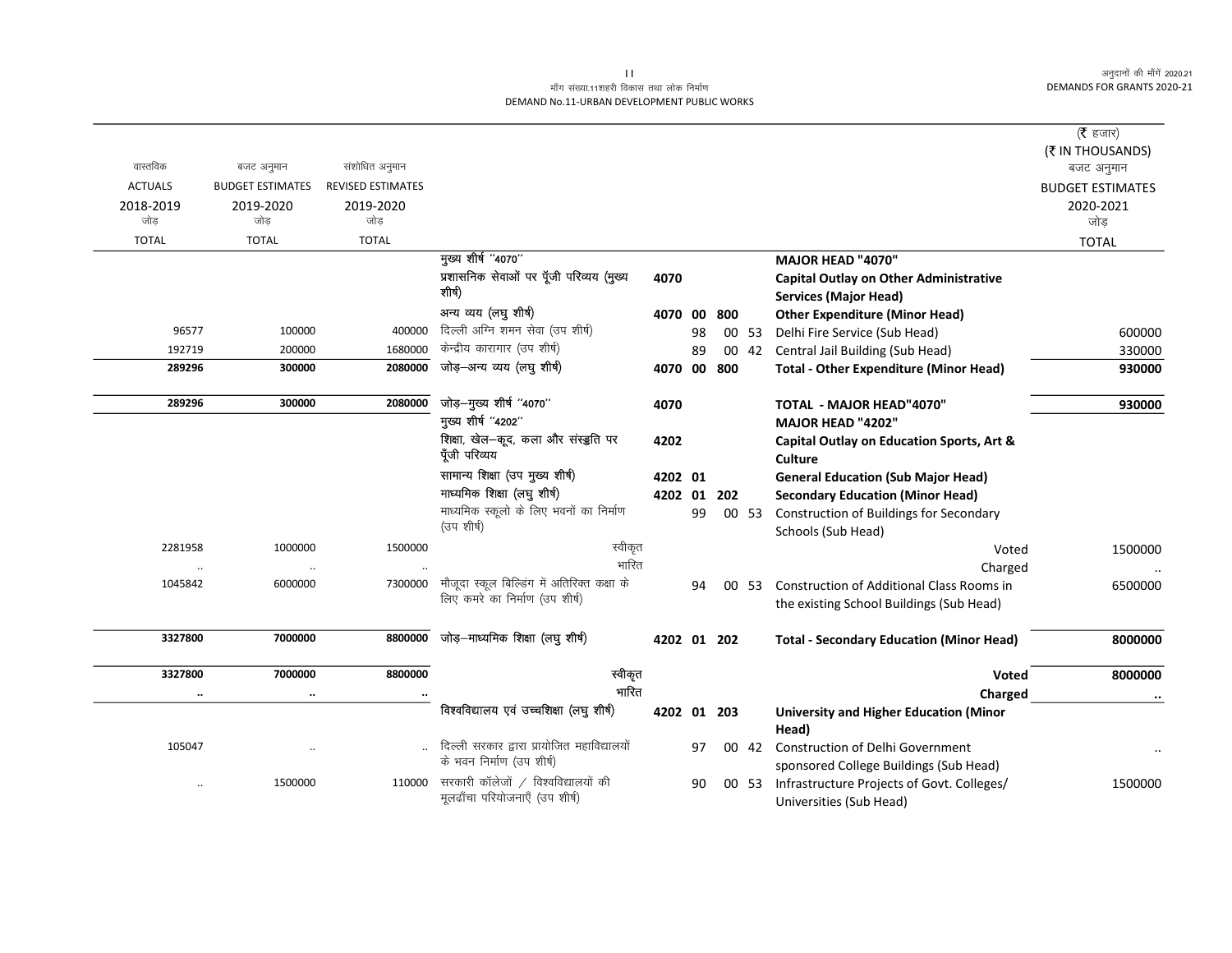# माँग संख्या.11शहरी विकास तथा लोक निर्माण DEMAND No.11-URBAN DEVELOPMENT PUBLIC WORKS

| ( $\bar{\tau}$ हजार)           |                                                                                                |       |                |    |             |                                                                   |                          |                         |                |
|--------------------------------|------------------------------------------------------------------------------------------------|-------|----------------|----|-------------|-------------------------------------------------------------------|--------------------------|-------------------------|----------------|
| (₹ IN THOUSANDS)<br>बजट अनुमान |                                                                                                |       |                |    |             |                                                                   | संशोधित अनुमान           | बजट अनुमान              | वास्तविक       |
| <b>BUDGET ESTIMATES</b>        |                                                                                                |       |                |    |             |                                                                   | <b>REVISED ESTIMATES</b> | <b>BUDGET ESTIMATES</b> | <b>ACTUALS</b> |
| 2020-2021                      |                                                                                                |       |                |    |             |                                                                   | 2019-2020                | 2019-2020               | 2018-2019      |
| जोड़                           |                                                                                                |       |                |    |             |                                                                   | जोड                      | जोड                     | जोड            |
| <b>TOTAL</b>                   |                                                                                                |       |                |    |             |                                                                   | <b>TOTAL</b>             | <b>TOTAL</b>            | <b>TOTAL</b>   |
| 1500000                        | <b>Total - University and Higher Education</b>                                                 |       |                |    | 4202 01 203 | जोड़–विश्वविद्यालय एवं उच्चशिक्षा (लघु                            | 110000                   | 1500000                 | 105047         |
|                                | (Minor Head)                                                                                   |       |                |    |             | शीर्ष)                                                            |                          |                         |                |
|                                | <b>General (Minor Head)</b>                                                                    |       |                |    | 4202 01 600 | सामान्य (लघु शीर्ष)                                               |                          |                         |                |
|                                | <b>Installation of CCTV Cameras in</b>                                                         |       | 4202 01 600 92 |    |             | सरकारी स्कूलों में सीसीटीवी कैमरों की                             |                          |                         |                |
|                                | <b>Government Schools (Sub Head)</b>                                                           |       |                |    |             | स्थापना (उप शीर्ष)                                                |                          |                         |                |
| 2500000                        | 00 53 Major Works                                                                              |       |                | 92 |             | बडे निर्माण कार्य                                                 | 1250000                  | 4000000                 | $\cdot$ .      |
| 2500000                        | 4202 01 600 92 Total - Installation of CCTV Cameras in<br><b>Government Schools (Sub Head)</b> |       |                |    |             | जोड़– सरकारी स्कूलों में सीसीटीवी कैमरों<br>की स्थापना (उप शीर्ष) | 1250000                  | 4000000                 |                |
| 2500000                        | <b>Total - General (Minor Head)</b>                                                            |       |                |    | 4202 01 600 | जोड़- सामान्य (लघु शीर्ष)                                         | 1250000                  | 4000000                 | $\ddotsc$      |
|                                | <b>Special Component Plan for Scheduled</b>                                                    |       |                |    | 4202 01 789 | अनूसुचित जातियों के लिए विशेष घटक                                 |                          |                         |                |
|                                | <b>Castes (Minor Head)</b>                                                                     |       |                |    |             | योजना (लघु शीर्ष)                                                 |                          |                         |                |
| 250000                         | Construction of buildings for schools (SCSP)                                                   | 00 53 |                | 98 |             | स्कूलों के लिए भवनों का निर्माण (एस.सी.एस.<br>पी) (उप शीर्ष)      | 250000                   | 200000                  | 348914         |
| 1500000                        | (Sub Head)<br><b>Construction of Additional Class Rooms in</b>                                 | 00 53 |                | 97 |             | मौजूदा स्कूल बिल्डिंग में अतिरिक्त कक्षा के                       | 1700000                  | 1000000                 | 153988         |
|                                | the existing School Buildings (SCSP) (Sub                                                      |       |                |    |             | लिए कमरे का निर्माण (एस.सी.एस.पी) (उप                             |                          |                         |                |
|                                | Head)                                                                                          |       |                |    |             | शीर्ष)                                                            |                          |                         |                |
| 150000                         | Major Addition/ Repairs in the existing                                                        | 00 53 |                | 96 |             | मौजूदा स्कूल बिल्डिंग में प्रमुख वृद्धि / मरम्मत                  | 150000                   | 150000                  | 171066         |
|                                | School Buildings (SCSP) (Sub Head)                                                             |       |                |    |             | (एस.सी.एस.पी) (उप शीर्ष)                                          |                          |                         |                |
| 1900000                        | <b>Total - Special Component Plan for</b>                                                      |       |                |    | 4202 01 789 | जोड़-अनूसुचित जातियों के लिए विशेष                                | 2100000                  | 1350000                 | 673968         |
|                                | <b>Scheduled Castes (Minor Head)</b>                                                           |       |                |    |             | घटक योजना (लघु शीर्ष)                                             |                          |                         |                |
|                                | <b>Other Expenditure (Minor Head)</b>                                                          |       |                |    | 4202 01 800 | अन्य व्यय (लघु शीर्ष)                                             |                          |                         |                |
| 200000                         | Additional facilities/renovation works in                                                      | 00 42 |                | 97 |             | शिक्षा विभाग के वर्तमान भवनों में अतिरिक्त                        | 200000                   | 300000                  | 246394         |
|                                | existing buildings of Education Department                                                     |       |                |    |             | सुविधायें / पुनरूद्वार (उप शीर्ष)                                 |                          |                         |                |
|                                | (Sub Head)                                                                                     |       |                |    |             |                                                                   |                          |                         |                |
| 200000                         | <b>Total - Other Expenditure (Minor Head)</b>                                                  |       |                |    | 4202 01 800 | जोड़—अन्य व्यय (लघु शीर्ष)                                        | 200000                   | 300000                  | 246394         |
| 14100000                       | <b>Total - General Education (Sub Major Head)</b>                                              |       |                |    | 4202 01     | $12460000$ जोड़-सामान्य शिक्षा (उप मुख्य शीर्ष)                   |                          | 14150000                | 4353209        |
| 14100000                       | <b>Voted</b>                                                                                   |       |                |    |             | स्वीकृत                                                           | 12460000                 | 14150000                | 4353209        |
|                                | Charged                                                                                        |       |                |    |             | भारित                                                             |                          |                         |                |
|                                | <b>Technical Education (Sub Major Head)</b>                                                    |       |                |    | 4202 02     | तकनीकी शिक्षा (उप मुख्य शीर्ष)                                    |                          |                         |                |
|                                |                                                                                                |       |                |    |             |                                                                   |                          |                         |                |

 $|2$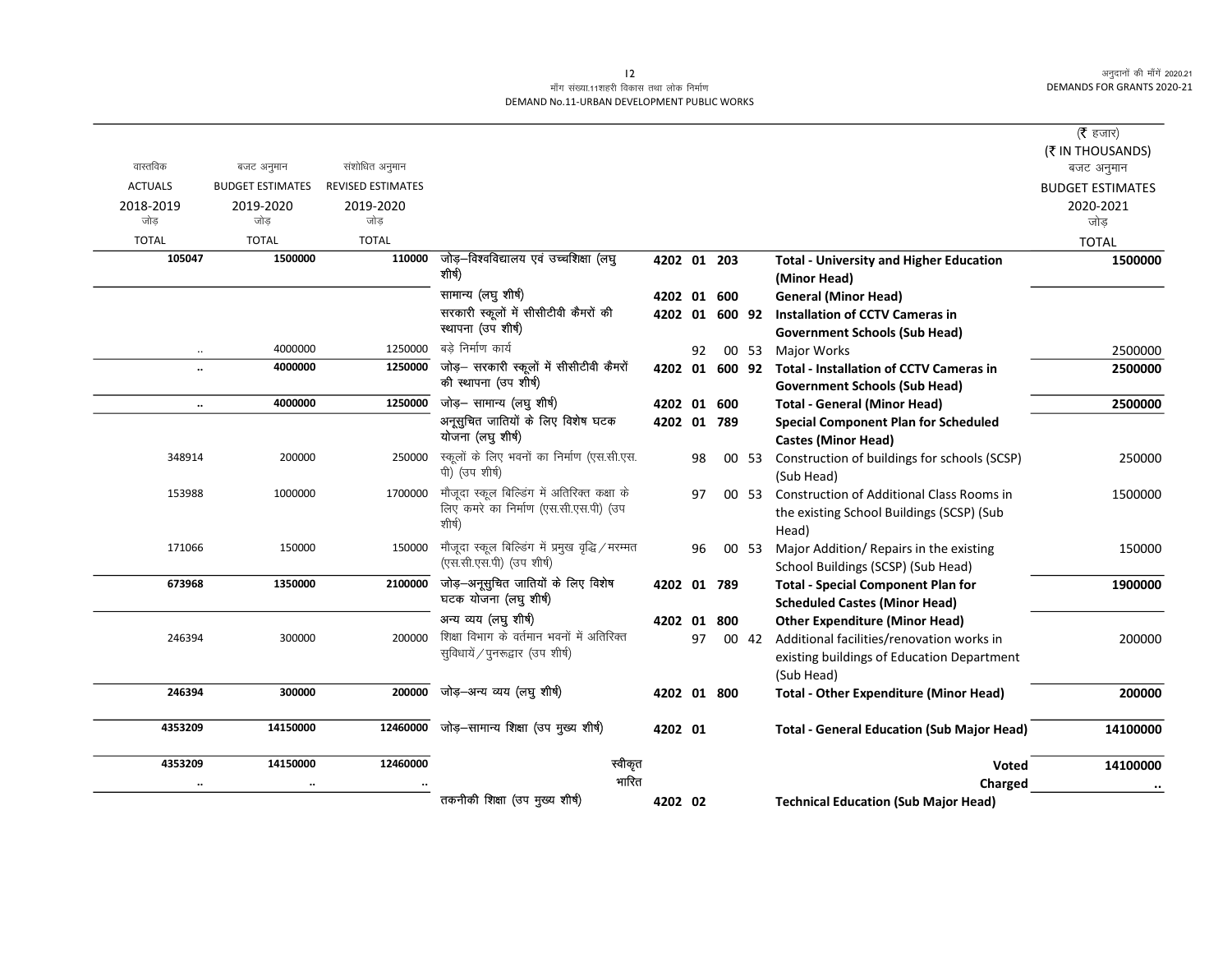# माँग संख्या.11शहरी विकास तथा लोक निर्माण DEMAND No.11-URBAN DEVELOPMENT PUBLIC WORKS

| वास्तविक<br>संशोधित अनुमान<br>बजट अनुमान<br><b>ACTUALS</b><br><b>BUDGET ESTIMATES</b><br><b>REVISED ESTIMATES</b><br><b>BUDGET ESTIMATES</b><br>2018-2019<br>2019-2020<br>2019-2020<br>जोड<br>जोड<br>जोड<br>जोड<br><b>TOTAL</b><br><b>TOTAL</b><br><b>TOTAL</b><br><b>TOTAL</b><br>पोलिटैक्निक (लघु शीर्ष)<br>4202 02 104<br><b>Polytechnics (Minor Head)</b><br>भवन (उप शीर्ष)<br>90<br>00 53<br><b>Buildings (Sub Head)</b><br>स्वीकृत<br>113197<br>100000<br>900000<br>Voted<br>भारित<br>Charged<br>$\ddotsc$<br>जोड़-पोलिटैक्निक (लघु शीर्ष)<br>100000<br>113197<br>900000<br>4202 02 104<br><b>Total - Polytechnics (Minor Head)</b><br>स्वीकृत<br>100000<br>113197<br>900000<br>Voted<br>भारित<br>Charged<br>$\ldots$<br>$\ddot{\phantom{0}}$<br>इंजीनियरिंग / तकनीकी शिक्षा<br>4202 02 105<br><b>Engineering/Technical Colleges and</b><br>कॉलेज/संस्थान (लघु शीर्ष)<br>institutes (Minor Head)<br>जी.बी.पंत इंजीनियरिंग कॉलेज (उप शीर्ष)<br>22243<br>20000<br>32300<br>00 42 G.B.Pant Engineering College (Sub Head)<br>88<br>राजकीय इंजीनियरिंग कॉलेज, जाफरपुर (उप<br>2895<br>4000<br>5000<br>00 42 Govt. Engineering College, Jaffarpur (Sub<br>87<br>शीर्ष)<br>Head)<br>गीता कॉलोनी में इंजीनियरिंग कॉलेज (उप<br>995<br>10000<br>5000<br>85<br>00 42<br>Engineering college at Geeta Colony (Sub<br>शीर्ष)<br>Head)<br>जोड़-इंजीनियरिंग/तकनीकी शिक्षा<br>26133<br>46300<br>30000<br>4202 02 105<br><b>Total - Engineering/Technical Colleges and</b><br>कॉलेज/संस्थान (लघु शीर्ष)<br>institutes (Minor Head)<br>जोड़-तकनीकी शिक्षा (उप मुख्य शीर्ष)<br>139330<br>946300<br>130000<br>4202 02<br><b>Total - Technical Education (Sub Major</b><br>Head)<br>130000<br>स्वीकृत<br>139330<br>946300<br>Voted<br>भारित<br>Charged<br>$\ddotsc$<br>$\ddot{\phantom{0}}$<br>खेल-कूद युवा सेवायें व स्टेडियम (उप<br>4202 03<br>Sports, youth services Sports Stadium (Sub<br>मुख्य शीर्ष)<br>Major Head)<br>अन्य व्यय (लघु शीर्ष)<br><b>Other Expenditure (Minor Head)</b><br>4202 03<br>800<br>एन.सी.सी. के लिए भवनों का निर्माण (उप<br>19200<br>26500<br>24000<br>Construction of buildings for NCC (Sub<br>99<br>00 53<br>शीर्ष)<br>Head)<br>खेल के मैदान, खेल परिसर, तरणताल आदि<br>400000<br>284027<br>500000<br>Development of Play Grounds, Sports<br>89<br>00 42<br>का विकास (उप शीर्ष)<br>Complexes and Swimming Pools etc. (Sub<br>Head)<br>दिल्ली क्रीड़ा विद्यालय (उप शीर्ष)<br>500<br>00 42 Delhi School of Sports (Sub Head)<br>80<br>$\ddotsc$ | ( <b>रै</b> हजार) |
|-----------------------------------------------------------------------------------------------------------------------------------------------------------------------------------------------------------------------------------------------------------------------------------------------------------------------------------------------------------------------------------------------------------------------------------------------------------------------------------------------------------------------------------------------------------------------------------------------------------------------------------------------------------------------------------------------------------------------------------------------------------------------------------------------------------------------------------------------------------------------------------------------------------------------------------------------------------------------------------------------------------------------------------------------------------------------------------------------------------------------------------------------------------------------------------------------------------------------------------------------------------------------------------------------------------------------------------------------------------------------------------------------------------------------------------------------------------------------------------------------------------------------------------------------------------------------------------------------------------------------------------------------------------------------------------------------------------------------------------------------------------------------------------------------------------------------------------------------------------------------------------------------------------------------------------------------------------------------------------------------------------------------------------------------------------------------------------------------------------------------------------------------------------------------------------------------------------------------------------------------------------------------------------------------------------------------------------------------------------------------------------------------------------------------------------------------------------------|-------------------|
|                                                                                                                                                                                                                                                                                                                                                                                                                                                                                                                                                                                                                                                                                                                                                                                                                                                                                                                                                                                                                                                                                                                                                                                                                                                                                                                                                                                                                                                                                                                                                                                                                                                                                                                                                                                                                                                                                                                                                                                                                                                                                                                                                                                                                                                                                                                                                                                                                                                                 | (₹ IN THOUSANDS)  |
|                                                                                                                                                                                                                                                                                                                                                                                                                                                                                                                                                                                                                                                                                                                                                                                                                                                                                                                                                                                                                                                                                                                                                                                                                                                                                                                                                                                                                                                                                                                                                                                                                                                                                                                                                                                                                                                                                                                                                                                                                                                                                                                                                                                                                                                                                                                                                                                                                                                                 | बजट अनुमान        |
|                                                                                                                                                                                                                                                                                                                                                                                                                                                                                                                                                                                                                                                                                                                                                                                                                                                                                                                                                                                                                                                                                                                                                                                                                                                                                                                                                                                                                                                                                                                                                                                                                                                                                                                                                                                                                                                                                                                                                                                                                                                                                                                                                                                                                                                                                                                                                                                                                                                                 |                   |
|                                                                                                                                                                                                                                                                                                                                                                                                                                                                                                                                                                                                                                                                                                                                                                                                                                                                                                                                                                                                                                                                                                                                                                                                                                                                                                                                                                                                                                                                                                                                                                                                                                                                                                                                                                                                                                                                                                                                                                                                                                                                                                                                                                                                                                                                                                                                                                                                                                                                 | 2020-2021         |
|                                                                                                                                                                                                                                                                                                                                                                                                                                                                                                                                                                                                                                                                                                                                                                                                                                                                                                                                                                                                                                                                                                                                                                                                                                                                                                                                                                                                                                                                                                                                                                                                                                                                                                                                                                                                                                                                                                                                                                                                                                                                                                                                                                                                                                                                                                                                                                                                                                                                 |                   |
|                                                                                                                                                                                                                                                                                                                                                                                                                                                                                                                                                                                                                                                                                                                                                                                                                                                                                                                                                                                                                                                                                                                                                                                                                                                                                                                                                                                                                                                                                                                                                                                                                                                                                                                                                                                                                                                                                                                                                                                                                                                                                                                                                                                                                                                                                                                                                                                                                                                                 |                   |
|                                                                                                                                                                                                                                                                                                                                                                                                                                                                                                                                                                                                                                                                                                                                                                                                                                                                                                                                                                                                                                                                                                                                                                                                                                                                                                                                                                                                                                                                                                                                                                                                                                                                                                                                                                                                                                                                                                                                                                                                                                                                                                                                                                                                                                                                                                                                                                                                                                                                 |                   |
|                                                                                                                                                                                                                                                                                                                                                                                                                                                                                                                                                                                                                                                                                                                                                                                                                                                                                                                                                                                                                                                                                                                                                                                                                                                                                                                                                                                                                                                                                                                                                                                                                                                                                                                                                                                                                                                                                                                                                                                                                                                                                                                                                                                                                                                                                                                                                                                                                                                                 | 800000            |
|                                                                                                                                                                                                                                                                                                                                                                                                                                                                                                                                                                                                                                                                                                                                                                                                                                                                                                                                                                                                                                                                                                                                                                                                                                                                                                                                                                                                                                                                                                                                                                                                                                                                                                                                                                                                                                                                                                                                                                                                                                                                                                                                                                                                                                                                                                                                                                                                                                                                 |                   |
|                                                                                                                                                                                                                                                                                                                                                                                                                                                                                                                                                                                                                                                                                                                                                                                                                                                                                                                                                                                                                                                                                                                                                                                                                                                                                                                                                                                                                                                                                                                                                                                                                                                                                                                                                                                                                                                                                                                                                                                                                                                                                                                                                                                                                                                                                                                                                                                                                                                                 | 800000            |
|                                                                                                                                                                                                                                                                                                                                                                                                                                                                                                                                                                                                                                                                                                                                                                                                                                                                                                                                                                                                                                                                                                                                                                                                                                                                                                                                                                                                                                                                                                                                                                                                                                                                                                                                                                                                                                                                                                                                                                                                                                                                                                                                                                                                                                                                                                                                                                                                                                                                 | 800000            |
|                                                                                                                                                                                                                                                                                                                                                                                                                                                                                                                                                                                                                                                                                                                                                                                                                                                                                                                                                                                                                                                                                                                                                                                                                                                                                                                                                                                                                                                                                                                                                                                                                                                                                                                                                                                                                                                                                                                                                                                                                                                                                                                                                                                                                                                                                                                                                                                                                                                                 |                   |
|                                                                                                                                                                                                                                                                                                                                                                                                                                                                                                                                                                                                                                                                                                                                                                                                                                                                                                                                                                                                                                                                                                                                                                                                                                                                                                                                                                                                                                                                                                                                                                                                                                                                                                                                                                                                                                                                                                                                                                                                                                                                                                                                                                                                                                                                                                                                                                                                                                                                 | $\cdot\cdot$      |
|                                                                                                                                                                                                                                                                                                                                                                                                                                                                                                                                                                                                                                                                                                                                                                                                                                                                                                                                                                                                                                                                                                                                                                                                                                                                                                                                                                                                                                                                                                                                                                                                                                                                                                                                                                                                                                                                                                                                                                                                                                                                                                                                                                                                                                                                                                                                                                                                                                                                 |                   |
|                                                                                                                                                                                                                                                                                                                                                                                                                                                                                                                                                                                                                                                                                                                                                                                                                                                                                                                                                                                                                                                                                                                                                                                                                                                                                                                                                                                                                                                                                                                                                                                                                                                                                                                                                                                                                                                                                                                                                                                                                                                                                                                                                                                                                                                                                                                                                                                                                                                                 | 50000             |
|                                                                                                                                                                                                                                                                                                                                                                                                                                                                                                                                                                                                                                                                                                                                                                                                                                                                                                                                                                                                                                                                                                                                                                                                                                                                                                                                                                                                                                                                                                                                                                                                                                                                                                                                                                                                                                                                                                                                                                                                                                                                                                                                                                                                                                                                                                                                                                                                                                                                 | 7000              |
|                                                                                                                                                                                                                                                                                                                                                                                                                                                                                                                                                                                                                                                                                                                                                                                                                                                                                                                                                                                                                                                                                                                                                                                                                                                                                                                                                                                                                                                                                                                                                                                                                                                                                                                                                                                                                                                                                                                                                                                                                                                                                                                                                                                                                                                                                                                                                                                                                                                                 |                   |
|                                                                                                                                                                                                                                                                                                                                                                                                                                                                                                                                                                                                                                                                                                                                                                                                                                                                                                                                                                                                                                                                                                                                                                                                                                                                                                                                                                                                                                                                                                                                                                                                                                                                                                                                                                                                                                                                                                                                                                                                                                                                                                                                                                                                                                                                                                                                                                                                                                                                 | 7500              |
|                                                                                                                                                                                                                                                                                                                                                                                                                                                                                                                                                                                                                                                                                                                                                                                                                                                                                                                                                                                                                                                                                                                                                                                                                                                                                                                                                                                                                                                                                                                                                                                                                                                                                                                                                                                                                                                                                                                                                                                                                                                                                                                                                                                                                                                                                                                                                                                                                                                                 | 64500             |
|                                                                                                                                                                                                                                                                                                                                                                                                                                                                                                                                                                                                                                                                                                                                                                                                                                                                                                                                                                                                                                                                                                                                                                                                                                                                                                                                                                                                                                                                                                                                                                                                                                                                                                                                                                                                                                                                                                                                                                                                                                                                                                                                                                                                                                                                                                                                                                                                                                                                 | 864500            |
|                                                                                                                                                                                                                                                                                                                                                                                                                                                                                                                                                                                                                                                                                                                                                                                                                                                                                                                                                                                                                                                                                                                                                                                                                                                                                                                                                                                                                                                                                                                                                                                                                                                                                                                                                                                                                                                                                                                                                                                                                                                                                                                                                                                                                                                                                                                                                                                                                                                                 |                   |
|                                                                                                                                                                                                                                                                                                                                                                                                                                                                                                                                                                                                                                                                                                                                                                                                                                                                                                                                                                                                                                                                                                                                                                                                                                                                                                                                                                                                                                                                                                                                                                                                                                                                                                                                                                                                                                                                                                                                                                                                                                                                                                                                                                                                                                                                                                                                                                                                                                                                 | 864500            |
|                                                                                                                                                                                                                                                                                                                                                                                                                                                                                                                                                                                                                                                                                                                                                                                                                                                                                                                                                                                                                                                                                                                                                                                                                                                                                                                                                                                                                                                                                                                                                                                                                                                                                                                                                                                                                                                                                                                                                                                                                                                                                                                                                                                                                                                                                                                                                                                                                                                                 | $\ldots$          |
|                                                                                                                                                                                                                                                                                                                                                                                                                                                                                                                                                                                                                                                                                                                                                                                                                                                                                                                                                                                                                                                                                                                                                                                                                                                                                                                                                                                                                                                                                                                                                                                                                                                                                                                                                                                                                                                                                                                                                                                                                                                                                                                                                                                                                                                                                                                                                                                                                                                                 |                   |
|                                                                                                                                                                                                                                                                                                                                                                                                                                                                                                                                                                                                                                                                                                                                                                                                                                                                                                                                                                                                                                                                                                                                                                                                                                                                                                                                                                                                                                                                                                                                                                                                                                                                                                                                                                                                                                                                                                                                                                                                                                                                                                                                                                                                                                                                                                                                                                                                                                                                 |                   |
|                                                                                                                                                                                                                                                                                                                                                                                                                                                                                                                                                                                                                                                                                                                                                                                                                                                                                                                                                                                                                                                                                                                                                                                                                                                                                                                                                                                                                                                                                                                                                                                                                                                                                                                                                                                                                                                                                                                                                                                                                                                                                                                                                                                                                                                                                                                                                                                                                                                                 | 27500             |
|                                                                                                                                                                                                                                                                                                                                                                                                                                                                                                                                                                                                                                                                                                                                                                                                                                                                                                                                                                                                                                                                                                                                                                                                                                                                                                                                                                                                                                                                                                                                                                                                                                                                                                                                                                                                                                                                                                                                                                                                                                                                                                                                                                                                                                                                                                                                                                                                                                                                 |                   |
|                                                                                                                                                                                                                                                                                                                                                                                                                                                                                                                                                                                                                                                                                                                                                                                                                                                                                                                                                                                                                                                                                                                                                                                                                                                                                                                                                                                                                                                                                                                                                                                                                                                                                                                                                                                                                                                                                                                                                                                                                                                                                                                                                                                                                                                                                                                                                                                                                                                                 | 500000            |
|                                                                                                                                                                                                                                                                                                                                                                                                                                                                                                                                                                                                                                                                                                                                                                                                                                                                                                                                                                                                                                                                                                                                                                                                                                                                                                                                                                                                                                                                                                                                                                                                                                                                                                                                                                                                                                                                                                                                                                                                                                                                                                                                                                                                                                                                                                                                                                                                                                                                 |                   |
|                                                                                                                                                                                                                                                                                                                                                                                                                                                                                                                                                                                                                                                                                                                                                                                                                                                                                                                                                                                                                                                                                                                                                                                                                                                                                                                                                                                                                                                                                                                                                                                                                                                                                                                                                                                                                                                                                                                                                                                                                                                                                                                                                                                                                                                                                                                                                                                                                                                                 |                   |
|                                                                                                                                                                                                                                                                                                                                                                                                                                                                                                                                                                                                                                                                                                                                                                                                                                                                                                                                                                                                                                                                                                                                                                                                                                                                                                                                                                                                                                                                                                                                                                                                                                                                                                                                                                                                                                                                                                                                                                                                                                                                                                                                                                                                                                                                                                                                                                                                                                                                 |                   |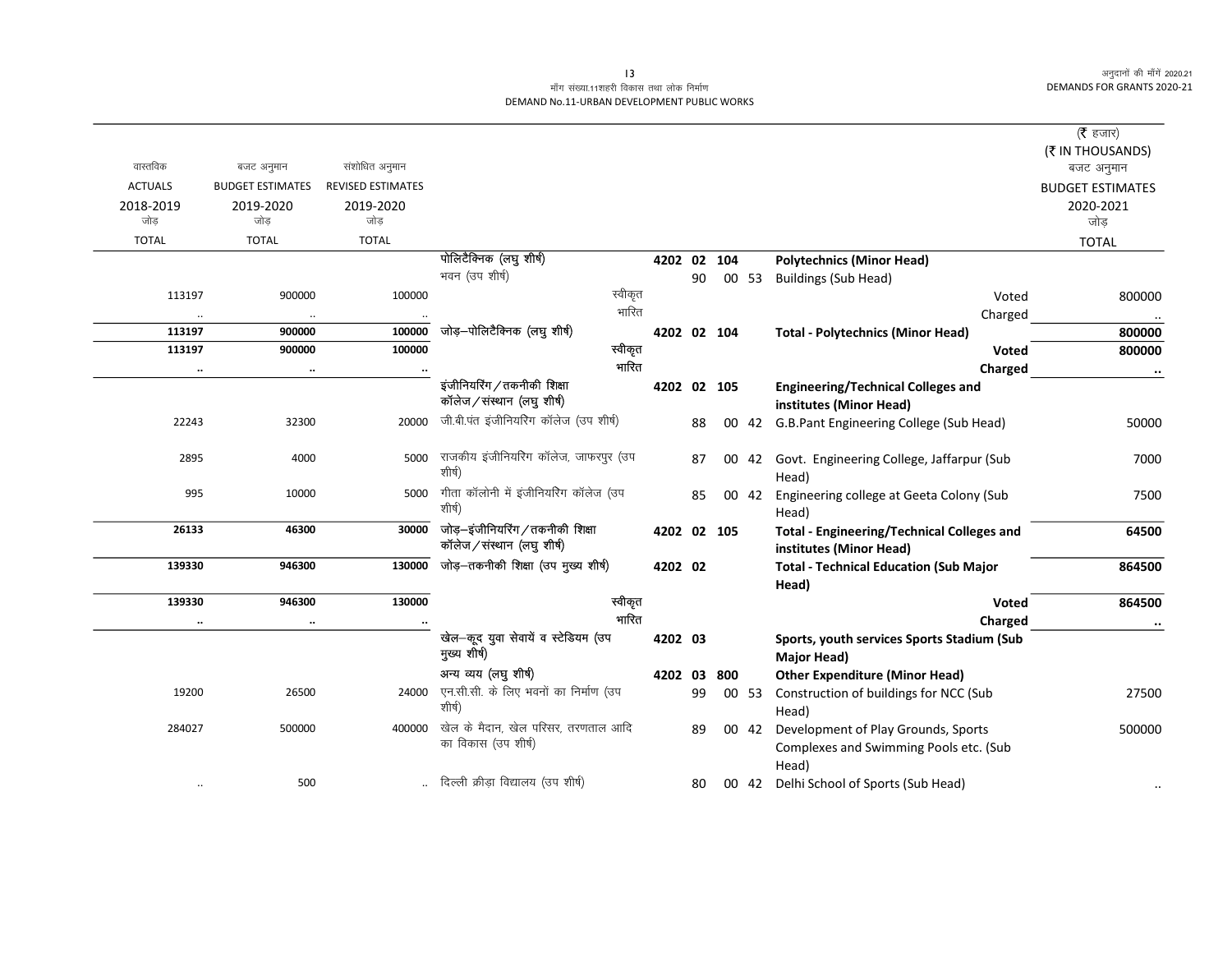# .<br>माँग संख्या.11शहरी विकास तथा लोक निर्माण DEMAND No.11-URBAN DEVELOPMENT PUBLIC WORKS

|                |                         |                          |                                            |                |    |        |       |                                                  | (रै हजार)               |
|----------------|-------------------------|--------------------------|--------------------------------------------|----------------|----|--------|-------|--------------------------------------------------|-------------------------|
|                |                         |                          |                                            |                |    |        |       |                                                  | (₹ IN THOUSANDS)        |
| वास्तविक       | बजट अनुमान              | संशोधित अनुमान           |                                            |                |    |        |       |                                                  | बजट अनुमान              |
| <b>ACTUALS</b> | <b>BUDGET ESTIMATES</b> | <b>REVISED ESTIMATES</b> |                                            |                |    |        |       |                                                  | <b>BUDGET ESTIMATES</b> |
| 2018-2019      | 2019-2020               | 2019-2020                |                                            |                |    |        |       |                                                  | 2020-2021               |
| जोड            | जोड                     | जोड                      |                                            |                |    |        |       |                                                  | जोड                     |
| <b>TOTAL</b>   | <b>TOTAL</b>            | <b>TOTAL</b>             |                                            |                |    |        |       |                                                  | <b>TOTAL</b>            |
| 303227         | 527000                  | 424000                   | जोड़-अन्य व्यय (लघु शीर्ष)                 | 4202 03 800    |    |        |       | <b>Total - Other Expenditure (Minor Head)</b>    | 527500                  |
|                |                         |                          |                                            |                |    |        |       |                                                  |                         |
| 303227         | 527000                  | 424000                   | जोड़- खेल-कूद युवा सेवायें व स्टेडियम      | 4202 03        |    |        |       | <b>Total - Sports, youth services Sports</b>     | 527500                  |
|                |                         |                          | (उप मुख्य शीर्ष)                           |                |    |        |       | <b>Stadium (Sub Major Head)</b>                  |                         |
|                |                         |                          | कला और संस्कृति (उप मुख्य शीर्ष)           | 4202 04        |    |        |       | Art & Culture (Sub Major Head)                   |                         |
|                |                         |                          | ललित कला शिक्षा (लघु शीर्ष)                | 4202 04 101    |    |        |       | <b>Fine Arts Education (Minor Head)</b>          |                         |
| 17094          | 20000                   | 19000                    | ललित कला महाविद्यालय (उप शीर्ष)            |                | 99 |        | 00 42 | College of Art (Sub Head)                        | 20000                   |
| 17094          | 20000                   | 19000                    | जोड़-ललित कला शिक्षा (लघु शीर्ष)           | 4202 04 101    |    |        |       | <b>Total - Fine Arts Education (Minor Head)</b>  | 20000                   |
|                |                         |                          |                                            |                |    |        |       |                                                  |                         |
|                |                         |                          | अभिलेख (लघु शीर्ष)                         | 4202 04        |    | 104    |       | <b>Archives (Minor Head)</b>                     |                         |
| 9741           | 30000                   | 15000                    | अभिलेख विभाग (उप शीर्ष)                    |                | 96 |        | 00 42 | Archives Deptt. (Sub Head)                       | 20000                   |
| 9741           | 30000                   | 15000                    | जोड़-अभिलेख (लघु शीर्ष)                    | 4202 04        |    | 104    |       | <b>Total - Archives (Minor Head)</b>             | 20000                   |
| 26835          | 50000                   | 34000                    | जोड़- कला और संस्कृति (उप मुख्य शीर्ष)     | 4202 04        |    |        |       | Total - Art & Culture (Sub Major Head)           | 40000                   |
|                |                         |                          |                                            |                |    |        |       |                                                  |                         |
| 4822601        | 15673300                | 13048000                 | जोड़-मुख्य शीर्ष "4202"                    | 4202           |    |        |       | TOTAL - MAJOR HEAD"4202"                         | 15532000                |
| 4822601        | 15673300                | 13048000                 | स्वीकृत                                    |                |    |        |       | Voted                                            | 15532000                |
| $\cdots$       | $\ldots$                |                          | गारित                                      |                |    |        |       | Charged                                          |                         |
|                |                         |                          | मुख्य शीर्ष "4210"                         |                |    |        |       | <b>MAJOR HEAD "4210"</b>                         |                         |
|                |                         |                          | चिकित्सा एवं जन स्वास्थ्य पर पूँजी परिव्यय | 4210           |    |        |       | <b>Capital Outlay on Medical and Public</b>      |                         |
|                |                         |                          | (मुख्य शीर्ष)                              |                |    |        |       | <b>Health (Major Head)</b>                       |                         |
|                |                         |                          | शहरी स्वास्थ्य योजना (उप मुख्य शीर्ष)      | 4210 01        |    |        |       | Urban Health schemes (Sub Major Head)            |                         |
|                |                         |                          |                                            |                |    |        |       |                                                  |                         |
|                |                         |                          | अस्पताल एवं औषधालय (लघु शीर्ष)             | 4210 01 110    |    |        |       | <b>Hospital &amp; Dispensaries (Minor Head)</b>  |                         |
|                |                         |                          | भवन (उप शीर्ष)                             | 4210 01        |    | 110 99 |       | <b>Buildings (Sub Head)</b>                      |                         |
| 1280237        | 1900000                 | 1300000                  | अस्पतालों के लिए भवन निर्माण               |                | 99 |        | 48 53 | Construction of buildings for hospitals.         | 3240000                 |
| 1280237        | 1900000                 | 1300000                  | जोड़–भवन (उप शीर्ष)                        | 4210 01 110 99 |    |        |       | <b>Total - Buildings (Sub Head)</b>              | 3240000                 |
|                |                         |                          | मौजूदा अस्पतालों का पुनर्गठन (उप शीर्ष)    | 4210 01 110 65 |    |        |       | <b>Remodelling of Existing Hospitals (Sub</b>    |                         |
|                |                         |                          |                                            |                |    |        |       | Head)                                            |                         |
| 54036          | 4000000                 | 650000                   | बडे निर्माण कार्य                          |                | 65 |        | 00 53 | <b>Major Works</b>                               | 4000000                 |
| 54036          | 4000000                 | 650000                   | जोड़-मौजूदा अस्पतालों का पुनर्गठन (उप      | 4210 01 110 65 |    |        |       | <b>Total - Remodelling of Existing Hospitals</b> | 4000000                 |
|                |                         |                          | शीर्ष)                                     |                |    |        |       | (Sub Head)                                       |                         |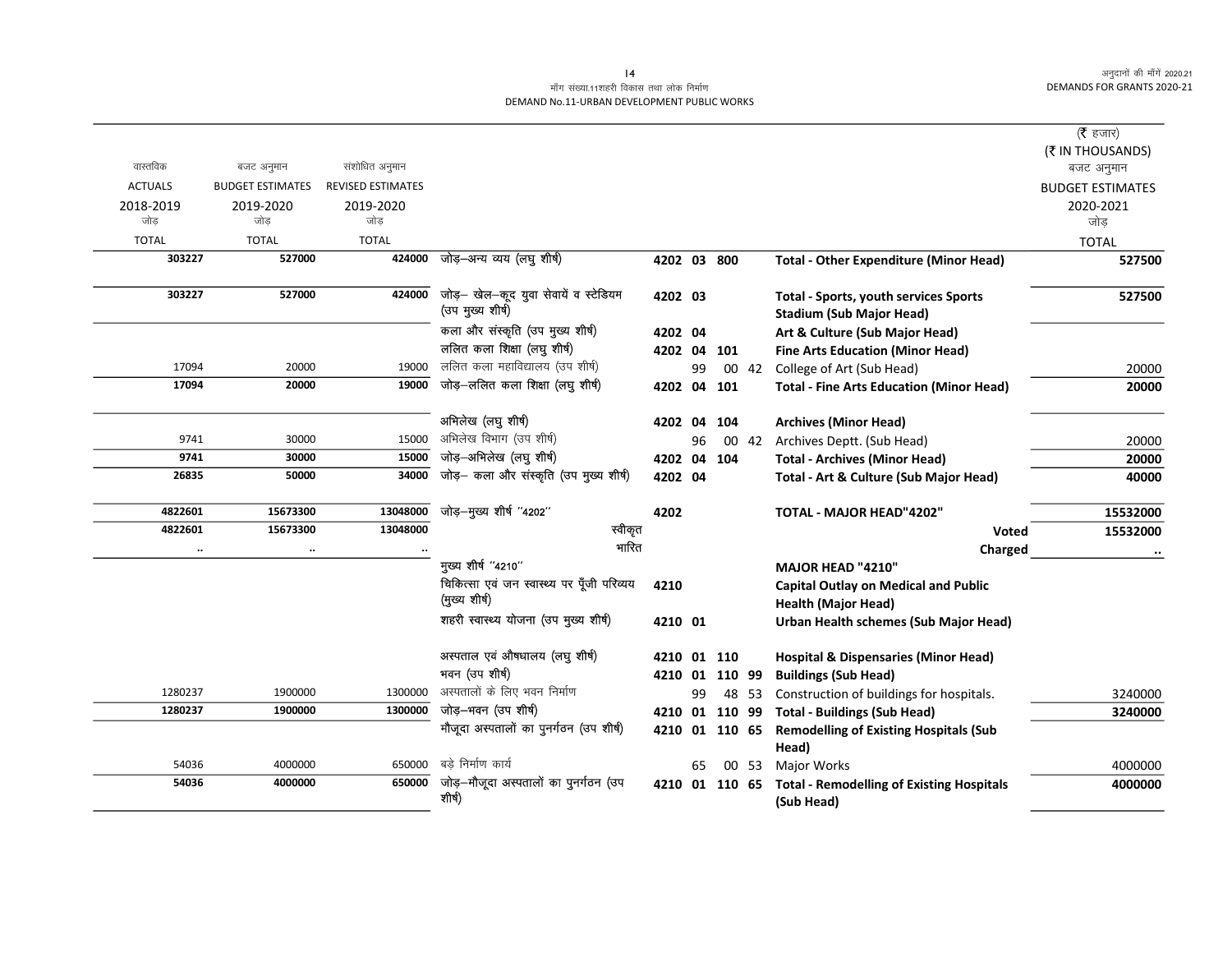# माँग संख्या.11शहरी विकास तथा लोक निर्माण DEMAND No.11-URBAN DEVELOPMENT PUBLIC WORKS

|                |                         |                          |                                                                 |             |    |     |       |                                                                                               | ( $\bar{\tau}$ हजार)    |
|----------------|-------------------------|--------------------------|-----------------------------------------------------------------|-------------|----|-----|-------|-----------------------------------------------------------------------------------------------|-------------------------|
|                |                         |                          |                                                                 |             |    |     |       |                                                                                               | (₹ IN THOUSANDS)        |
| वास्तविक       | बजट अनुमान              | संशोधित अनुमान           |                                                                 |             |    |     |       |                                                                                               | बजट अनुमान              |
| <b>ACTUALS</b> | <b>BUDGET ESTIMATES</b> | <b>REVISED ESTIMATES</b> |                                                                 |             |    |     |       |                                                                                               | <b>BUDGET ESTIMATES</b> |
| 2018-2019      | 2019-2020               | 2019-2020                |                                                                 |             |    |     |       |                                                                                               | 2020-2021               |
| जोड            | जोड                     | जोड                      |                                                                 |             |    |     |       |                                                                                               | जोड                     |
| <b>TOTAL</b>   | <b>TOTAL</b>            | <b>TOTAL</b>             |                                                                 |             |    |     |       |                                                                                               | <b>TOTAL</b>            |
|                |                         |                          | डिसपेंसरियों की मौजूदा इमारतों का<br>उन्नयन (उप शीर्ष)          |             |    |     |       | 4210 01 110 63 Upgradation of existing Buildings of<br><b>Dispensaries (Sub Head)</b>         |                         |
| 99732          | 900000                  | 382000                   | बडे निर्माण कार्य                                               |             | 63 |     | 00 53 | <b>Major Works</b>                                                                            | 700000                  |
| 99732          | 900000                  | 382000                   | जोड़–डिसपेंसरियों की मौजूदा इमारतों का<br>उन्नयन (उप शीर्ष)     |             |    |     |       | 4210 01 110 63 Total - Upgradation of existing Buildings of<br><b>Dispensaries (Sub Head)</b> | 700000                  |
| 1434005        | 6800000                 | 2332000                  | जोड़–अस्पताल एवं औषधालय (लघु शीर्ष)                             | 4210 01 110 |    |     |       | <b>Total - Hospital &amp; Dispensaries (Minor</b><br>Head)                                    | 7940000                 |
| 1434005        | 6800000                 | 2332000                  | जोड़-शहरी स्वास्थ्य योजना (उप मुख्य शीर्ष)                      | 4210 01     |    |     |       | Total - Urban Health schemes (Sub Major<br>Head)                                              | 7940000                 |
|                |                         |                          | चिकित्सा शिक्षा, प्रशिक्षण और अनुसंधान<br>(उप मुख्य शीर्ष)      | 4210 03     |    |     |       | <b>Medical Education, Training and Research</b><br>(Sub Major Head)                           |                         |
|                |                         |                          | होम्योपैथी (लघु शीर्ष)                                          | 4210 03     |    | 102 |       | Homoeopathy (Minor Head)                                                                      |                         |
| 3225           | 17000                   | 27000                    | होम्योपैथी की स्वास्थ्य सेवाओं का विकास<br>(उप शीर्ष)           |             | 98 |     | 00 42 | Development of health care services of                                                        | 25000                   |
|                |                         |                          |                                                                 |             |    |     |       | homoeopathic (Sub Head)                                                                       |                         |
| 3225           | 17000                   | 27000                    | जोड़-होम्योपैथी (लघु शीर्ष)                                     | 4210 03 102 |    |     |       | <b>Total - Homoeopathy (Minor Head)</b>                                                       | 25000                   |
| 3225           | 17000                   | 27000                    | जोड़-चिकित्सा शिक्षा, प्रशिक्षण और<br>अनुसंधान (उप मुख्य शीर्ष) | 4210 03     |    |     |       | <b>Total - Medical Education, Training and</b><br><b>Research (Sub Major Head)</b>            | 25000                   |
|                |                         |                          | सार्वजनिक स्वास्थ्य (उप मुख्य शीर्ष)                            | 4210 04     |    |     |       | <b>Public Health (Sub Major Head)</b>                                                         |                         |
|                |                         |                          | रोगो का रोकथाम एवम नियंत्रण (लघु शीर्ष)                         | 4210 04 101 |    |     |       | <b>Prevention and Control of Diseases (Minor</b><br>Head)                                     |                         |
| 118006         | 650000                  | 600000                   | जन स्वास्थ्य केन्द्रो का निर्माण (उप शीर्ष)                     |             | 89 |     | 00 53 | Construction of Public Health Centers (Sub<br>Head)                                           | 700000                  |
| 118006         | 650000                  | 600000                   | जोड़-रोगो का रोकथाम एवम नियंत्रण (लघु<br>शीर्ष)                 | 4210 04 101 |    |     |       | <b>Total - Prevention and Control of Diseases</b><br>(Minor Head)                             | 700000                  |
| 118006         | 650000                  | 600000                   | जोड़ – सार्वजनिक स्वास्थ्य (उप मुख्य शीर्ष)                     | 4210 04     |    |     |       | Total - Public Health (Sub Major Head)                                                        | 700000                  |
| 1555236        | 7467000                 | 2959000                  | जोड़-मुख्य शीर्ष "4210"<br>मुख्य शीर्ष "4216"                   | 4210        |    |     |       | <b>TOTAL - MAJOR HEAD"4210"</b><br>MAJOR HEAD "4216"                                          | 8665000                 |
|                |                         |                          | भवनों पर पूँजी परिव्यय (मुख्य शीर्ष)                            | 4216        |    |     |       | <b>Capital Outlay on Housing (Major Head)</b>                                                 |                         |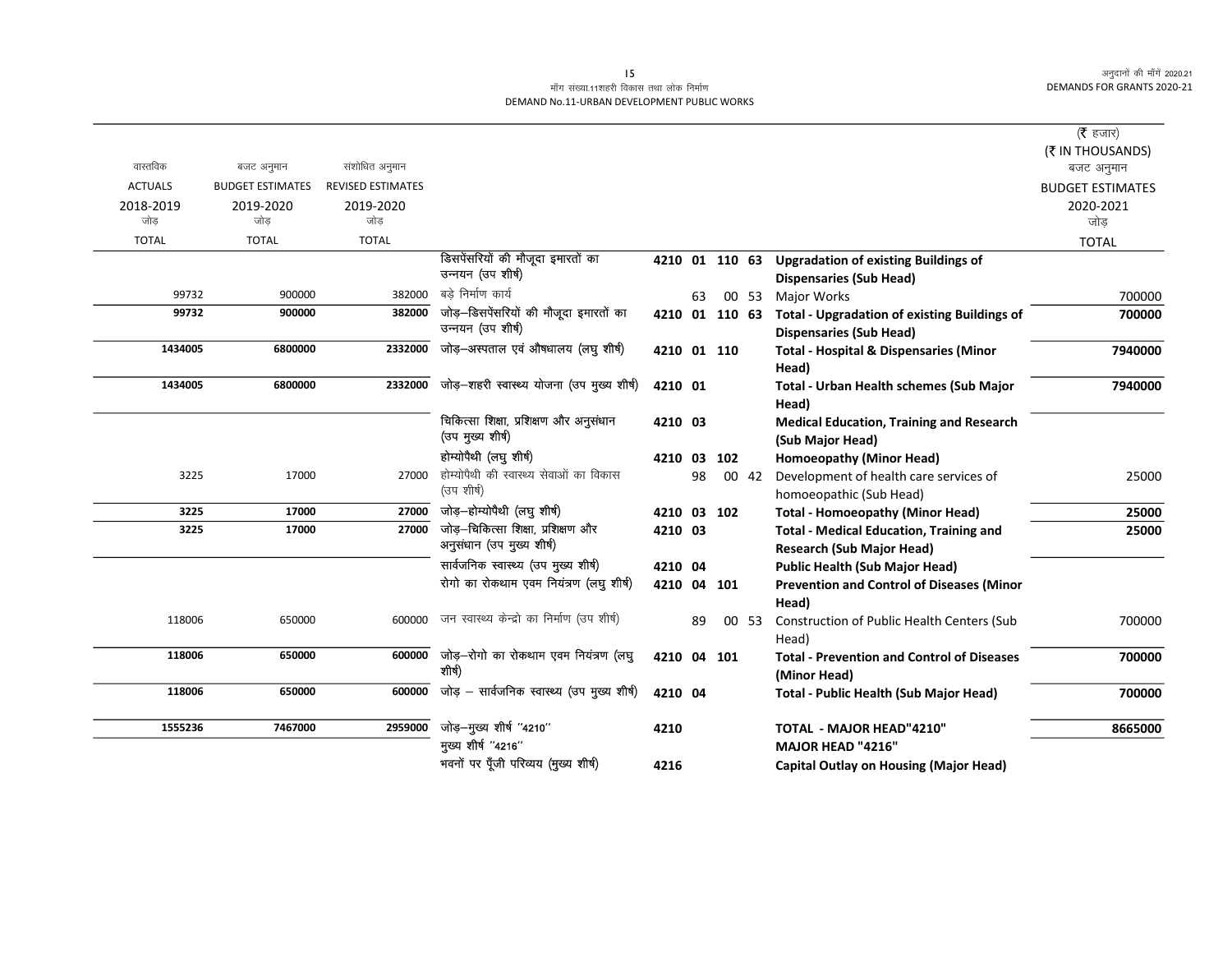|                |                         |                          |                                                                                               |             |    |       |                                                                                   | ( <b>रै</b> हजार)       |
|----------------|-------------------------|--------------------------|-----------------------------------------------------------------------------------------------|-------------|----|-------|-----------------------------------------------------------------------------------|-------------------------|
|                |                         |                          |                                                                                               |             |    |       |                                                                                   | (₹ IN THOUSANDS)        |
| वास्तविक       | बजट अनुमान              | संशोधित अनुमान           |                                                                                               |             |    |       |                                                                                   | बजट अनुमान              |
| <b>ACTUALS</b> | <b>BUDGET ESTIMATES</b> | <b>REVISED ESTIMATES</b> |                                                                                               |             |    |       |                                                                                   | <b>BUDGET ESTIMATES</b> |
| 2018-2019      | 2019-2020               | 2019-2020                |                                                                                               |             |    |       |                                                                                   | 2020-2021               |
| जोड            | जोड                     | जोड                      |                                                                                               |             |    |       |                                                                                   | जोड़                    |
| <b>TOTAL</b>   | <b>TOTAL</b>            | <b>TOTAL</b>             |                                                                                               |             |    |       |                                                                                   | <b>TOTAL</b>            |
|                |                         |                          | सरकारी आवास भवन (उप मुख्य शीर्ष)                                                              | 4216 01     |    |       | Govt. Residential buildings (Sub Major<br>Head)                                   |                         |
|                |                         |                          | सामान्य पूल आवास (लघु शीर्ष)                                                                  | 4216 01 106 |    |       | <b>General Pool Accommodation (Minor</b><br>Head)                                 |                         |
|                |                         |                          | बड़े निर्माण कार्य                                                                            |             | 00 | 00 53 | <b>Major Works</b>                                                                |                         |
| 16574          | 70000                   | 80000                    | स्वीकृत                                                                                       |             |    |       | Voted                                                                             | 100000                  |
| $\ldots$       | $\ddot{\phantom{0}}$    | $\ddotsc$                | भारित                                                                                         |             |    |       | Charged                                                                           | $\ldots$                |
| 16574          | 70000                   | 80000                    | जोड़–सामान्य पूल आवास (लघु शीर्ष)                                                             | 4216 01 106 |    |       | <b>Total - General Pool Accommodation</b>                                         | 100000                  |
|                |                         |                          |                                                                                               |             |    |       | (Minor Head)                                                                      |                         |
| 16574          | 70000                   | 80000                    | स्वीकृत                                                                                       |             |    |       | Voted                                                                             | 100000                  |
| $\ddotsc$      | $\ddot{\phantom{0}}$    |                          | गारित                                                                                         |             |    |       | Charged                                                                           | $\cdots$                |
| 16574          | 70000                   | 80000                    | जोड़-सरकारी आवास भवन (उप मुख्य शीर्ष)                                                         | 4216 01     |    |       | <b>Total - Govt. Residential buildings (Sub</b>                                   | 100000                  |
|                |                         |                          |                                                                                               |             |    |       | Major Head)                                                                       |                         |
| 16574          | 70000                   | 80000                    | स्वीकृत                                                                                       |             |    |       | Voted                                                                             | 100000                  |
| $\cdot\cdot$   | $\ddot{\phantom{0}}$    |                          | भारित                                                                                         |             |    |       | Charged                                                                           | $\cdots$                |
| 16574          | 70000                   | 80000                    | जोड़–मुख्य शीर्ष "4216"                                                                       | 4216        |    |       | <b>TOTAL - MAJOR HEAD"4216"</b>                                                   | 100000                  |
| 16574          | 70000                   | 80000                    | स्वीकृत                                                                                       |             |    |       | Voted                                                                             | 100000                  |
| $\cdot\cdot$   | $\ddot{\phantom{a}}$    |                          | गारित                                                                                         |             |    |       | Charged                                                                           | $\ddot{\phantom{a}}$    |
|                |                         |                          | मुख्य शीर्ष "4225"                                                                            |             |    |       | <b>MAJOR HEAD "4225"</b>                                                          |                         |
|                |                         |                          | अनु.जा./अनु. जनजाति और पिछड़े वर्गों के                                                       | 4225        |    |       | Capital Outlay on Welfare of SC/ST and                                            |                         |
|                |                         |                          | कल्याण हेतु पूँजी परिव्यय (मुख्य शीर्ष)                                                       |             |    |       | <b>Other Backward Classes (Major Head)</b>                                        |                         |
|                |                         |                          | अनूसूचित जाति का कल्याण (उप मुख्य<br>शीर्ष)                                                   | 4225 01     |    |       | <b>Welfare of SC (Sub Major Head)</b>                                             |                         |
|                |                         |                          | अनूसूचित जाति के लिए विशेष घटक<br>योजना (लघु शीर्ष)                                           | 4225 01 789 |    |       | Special component plan for Scheduled<br><b>Caste (Minor Head)</b>                 |                         |
| $\ddotsc$      | 5000                    | 1000                     | बकरवाला गाँव में अनुसूचित जातियों के लिए<br>शैक्षिक हब का निर्माण (एस.सी.एस.पी.)(उप<br>शीर्ष) |             | 97 | 00 53 | Construction of Educational Hub for SCs at<br>village Bakarwala (SCSP) (Sub Head) | 5000                    |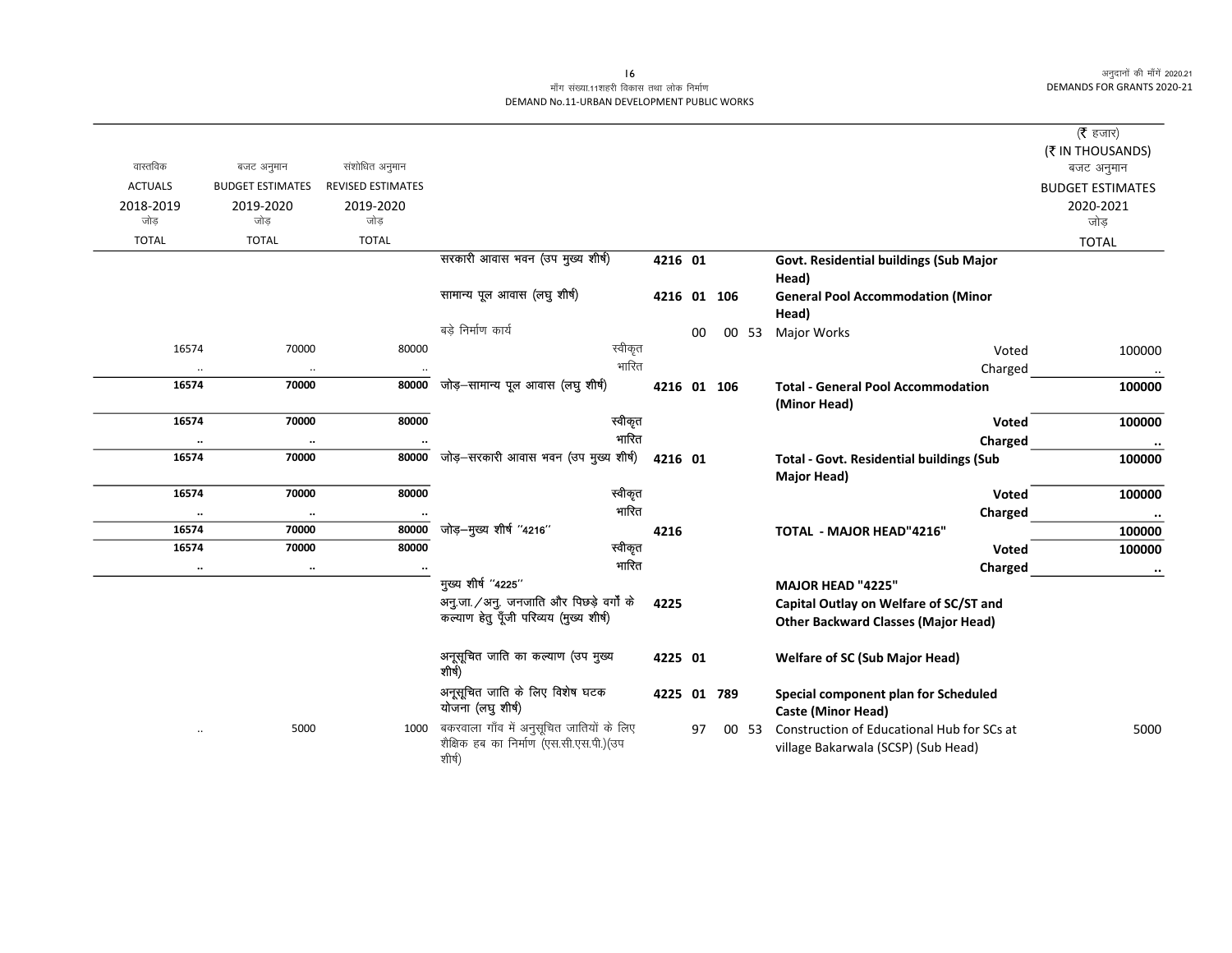# माँग संख्या.11शहरी विकास तथा लोक निर्माण DEMAND No.11-URBAN DEVELOPMENT PUBLIC WORKS

|                |                         |                          |                                                                                     |             |    |     |       |                                                | ( <b>रै</b> हजार)              |
|----------------|-------------------------|--------------------------|-------------------------------------------------------------------------------------|-------------|----|-----|-------|------------------------------------------------|--------------------------------|
| वास्तविक       | बजट अनुमान              | संशोधित अनुमान           |                                                                                     |             |    |     |       |                                                | (₹ IN THOUSANDS)<br>बजट अनुमान |
| <b>ACTUALS</b> | <b>BUDGET ESTIMATES</b> | <b>REVISED ESTIMATES</b> |                                                                                     |             |    |     |       |                                                | <b>BUDGET ESTIMATES</b>        |
| 2018-2019      | 2019-2020               | 2019-2020                |                                                                                     |             |    |     |       |                                                | 2020-2021                      |
| जोड            | जोड                     | जोड                      |                                                                                     |             |    |     |       |                                                | जोड                            |
| <b>TOTAL</b>   | <b>TOTAL</b>            | <b>TOTAL</b>             |                                                                                     |             |    |     |       |                                                |                                |
| 3644           | 20000                   | 20000                    | अ.जा. / अन्य पिछड़े वर्ग / अन्यसंख्यक छात्रों                                       |             | 96 |     |       | Construction of Residential school for         | <b>TOTAL</b>                   |
|                |                         |                          | और अनाथों के लिए कलिंग इंस्टीट्यूट ऑफ                                               |             |    |     | 00 53 |                                                | 20000                          |
|                |                         |                          | सोशल साइसेस (केआईएसएस) के सहयोग                                                     |             |    |     |       | weaker section of SC/OBC/Min. and Orphan       |                                |
|                |                         |                          | से गाँव ईसापुर में आवासीय विद्यालय का                                               |             |    |     |       | at village Issapur Delhi in colloboration with |                                |
|                |                         |                          | निर्माण (एस.सी.एस.पी.) (उप शीर्ष)                                                   |             |    |     |       | - Kalings Institute of Social Sciences (KISS)  |                                |
|                |                         |                          |                                                                                     |             |    |     |       | (SCSP) (Sub Head)                              |                                |
| 3644           | 25000                   | 21000                    | जोड़-अनूसूचित जाति के लिए विशेष घटक                                                 | 4225 01 789 |    |     |       | Total - Special component plan for             | 25000                          |
|                |                         |                          | योजना (लघु शीर्ष)                                                                   |             |    |     |       | <b>Scheduled Caste (Minor Head)</b>            |                                |
| 3644           | 25000                   | 21000                    | जोड़-अनूसूचित जाति का कल्याण (उप                                                    | 4225 01     |    |     |       | <b>Total - Welfare of SC (Sub Major Head)</b>  | 25000                          |
|                |                         |                          | मुख्य शीर्ष)                                                                        |             |    |     |       |                                                |                                |
|                |                         |                          | सामान्य (उप मुख्य शीर्ष)                                                            | 4225 80     |    |     |       | <b>General (Sub Major Head)</b>                |                                |
|                |                         |                          | अन्य व्यय (लघु शीर्ष)                                                               | 4225 80     |    | 800 |       | <b>Other Expenditure (Minor Head)</b>          |                                |
| 2343           | 30000                   | 30000                    | कलिंग सामाजिक विज्ञान संस्थान                                                       |             | 99 |     | 00 53 | Construction of Residential school for         | 30000                          |
|                |                         |                          | (केआईएसएस) के सहयोग से दिल्ली के                                                    |             |    |     |       | weaker section of SC/OBC/Min. and Orphan       |                                |
|                |                         |                          | ईसापुर गाँव में अ.जा. / अ.ज.जा. / अन्य<br>पिछड़े वर्ग के कमजोर वर्गों एवं अनाथों के |             |    |     |       | at village Issapur Delhi in colloboration with |                                |
|                |                         |                          | लिए आवासीय विद्यालय की स्थापना (उप                                                  |             |    |     |       | - Kalings Institute of Social Sciences (KISS)  |                                |
|                |                         |                          | शीर्ष)                                                                              |             |    |     |       | (Sub Head)                                     |                                |
|                |                         |                          |                                                                                     |             |    |     |       |                                                |                                |
| 2343           | 30000                   | 30000                    | जोड़–अन्य व्यय (लघु शीर्ष)                                                          | 4225 80 800 |    |     |       | <b>Total - Other Expenditure (Minor Head)</b>  | 30000                          |
|                |                         |                          |                                                                                     |             |    |     |       |                                                |                                |
| 2343           | 30000                   | 30000                    | जोड़-सामान्य (उप मुख्य शीर्ष)                                                       | 4225 80     |    |     |       | <b>Total - General (Sub Major Head)</b>        | 30000                          |
| 5987           | 55000                   | 51000                    | जोड़–मुख्य शीर्ष "4225"                                                             | 4225        |    |     |       | <b>TOTAL - MAJOR HEAD "4225"</b>               | 55000                          |
|                |                         |                          | मुख्य शीर्ष "4235"                                                                  |             |    |     |       | MAJOR HEAD "4235"                              |                                |
|                |                         |                          | सामाजिक सुरक्षा और कल्याण पर पूँजी                                                  | 4235        |    |     |       | <b>Capital Outlay on Social Security and</b>   |                                |
|                |                         |                          | परिव्यय (मुख्य शीर्ष)                                                               |             |    |     |       | <b>Welfare (Major Head)</b>                    |                                |
|                |                         |                          | समाज कल्याण (उप मुख्य शीर्ष)                                                        | 4235 02     |    |     |       | Social Welfare (Sub Major Head)                |                                |
|                |                         |                          | अपंगों का कल्याण (लघु शीर्ष)                                                        | 4235 02 101 |    |     |       | <b>Welfare of handicapped (Minor Head)</b>     |                                |
| 14048          | 5000                    | 10000                    | मन्दबुद्वियों के गृह का विकास (उप शीर्ष)                                            |             | 87 |     | 00 42 | Development of home for mentally               | 90000                          |
|                |                         |                          |                                                                                     |             |    |     |       | retarded (Sub Head)                            |                                |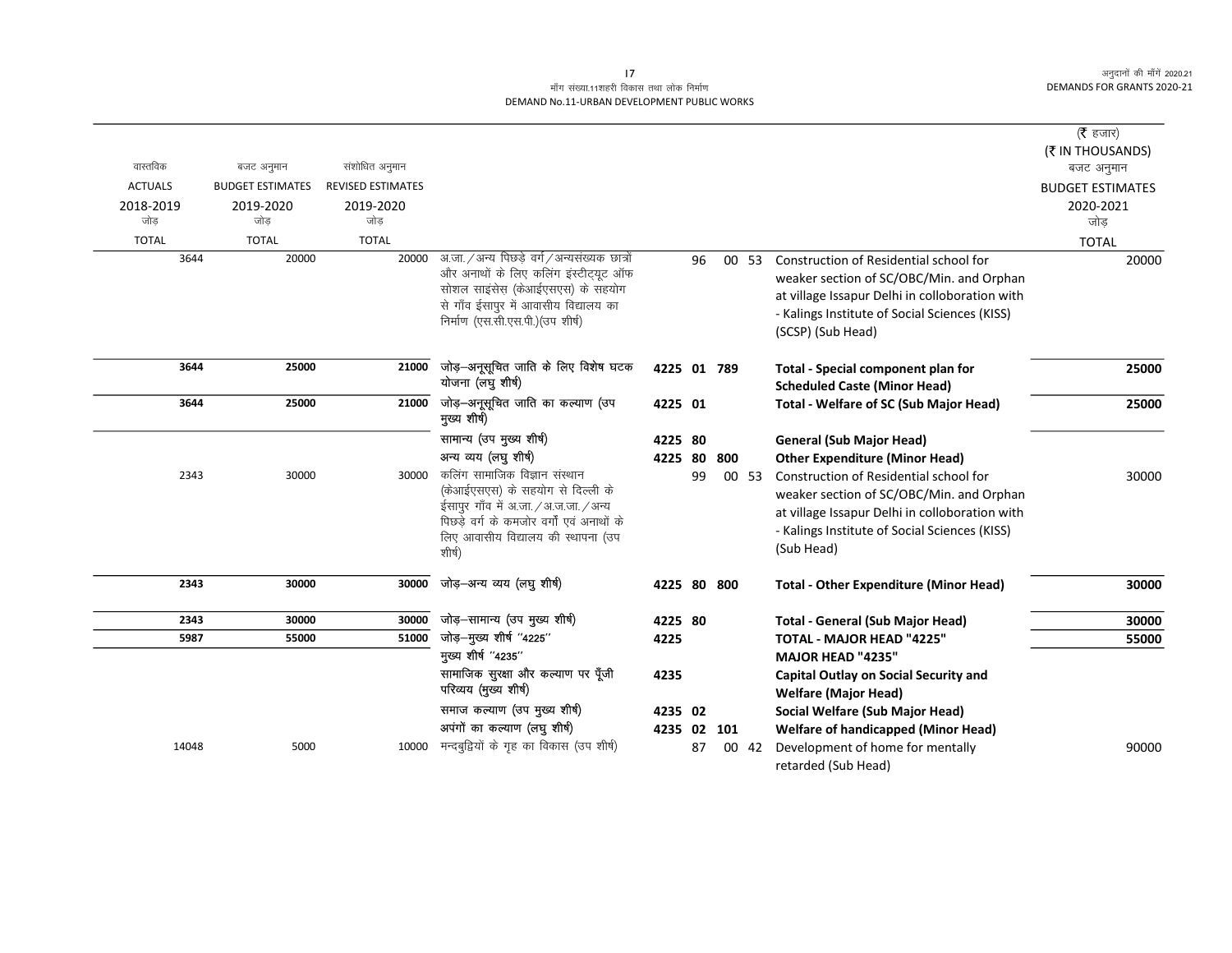|                      |                         |                          |                                                                                    |             |    |       |                                                                              | ( $\bar{\tau}$ हजार)    |
|----------------------|-------------------------|--------------------------|------------------------------------------------------------------------------------|-------------|----|-------|------------------------------------------------------------------------------|-------------------------|
|                      |                         |                          |                                                                                    |             |    |       |                                                                              | (₹ IN THOUSANDS)        |
| वास्तविक             | बजट अनुमान              | संशोधित अनुमान           |                                                                                    |             |    |       |                                                                              | बजट अनुमान              |
| <b>ACTUALS</b>       | <b>BUDGET ESTIMATES</b> | <b>REVISED ESTIMATES</b> |                                                                                    |             |    |       |                                                                              | <b>BUDGET ESTIMATES</b> |
| 2018-2019            | 2019-2020               | 2019-2020                |                                                                                    |             |    |       |                                                                              | 2020-2021               |
| जोड                  | जोड                     | जोड                      |                                                                                    |             |    |       |                                                                              | जोड                     |
| <b>TOTAL</b>         | <b>TOTAL</b>            | <b>TOTAL</b>             |                                                                                    |             |    |       |                                                                              | <b>TOTAL</b>            |
| $\ddot{\phantom{a}}$ | 50000                   |                          | सेवा कूटीर परिसर किंग्जवे कैम्प फेस़-2 मे<br>अधे छात्रो (लडको) के लिए छात्रावास का |             | 86 | 00 53 | Construction of Hostel for College going                                     | 100000                  |
|                      |                         |                          | निर्माण (उप शीर्ष)                                                                 |             |    |       | blind Students (Boys) at Sewa Kutir                                          |                         |
|                      |                         |                          |                                                                                    |             |    |       | Complex Kingsway Camp Phase-II (Sub                                          |                         |
|                      |                         |                          |                                                                                    |             |    |       | Head)                                                                        |                         |
| 1985                 | 50000                   | 50000                    | तिमारपुर मे अधे छात्रो (लडकियो) के लिए<br>छात्रावास का निर्माण (उप शीर्ष)          |             | 85 | 00 53 | Construction of Hostel for College going                                     | 130000                  |
|                      |                         |                          |                                                                                    |             |    |       | blind Students (Girls) at Timarpur (Sub                                      |                         |
|                      | 5000                    | 1000                     | नरेला मे मानसिक रूप से विकलागो के लिए                                              |             |    |       | Head)                                                                        |                         |
| $\ddotsc$            |                         |                          | छात्रावास का निर्माण (उप शीर्ष)                                                    |             | 84 | 00 53 | Construction of Home for mentally<br>challenged persons at Narela (Sub Head) |                         |
|                      |                         |                          |                                                                                    |             |    |       |                                                                              |                         |
| 16033                | 110000                  | 61000                    | जोड़-अपंगों का कल्याण (लघु शीर्ष)                                                  | 4235 02 101 |    |       | <b>Total - Welfare of handicapped (Minor</b>                                 | 320000                  |
|                      |                         |                          |                                                                                    |             |    |       | Head)                                                                        |                         |
|                      |                         |                          | बाल कल्याण (लघु शीर्ष)                                                             | 4235 02 102 |    |       | <b>Child welfare (Minor Head)</b>                                            |                         |
| 22594                | 47000                   | 20000                    | किशोर न्याय अधिनियम 2000 का कार्यान्वयन                                            |             | 99 | 00 53 | Implementation of Juvenile Justice Act                                       | 47000                   |
|                      |                         |                          | (उप शीर्ष)                                                                         |             |    |       | 2000 (Sub Head)                                                              |                         |
| 22594                | 47000                   | 20000                    | जोड़—बाल कल्याण (लघु शीर्ष)                                                        | 4235 02 102 |    |       | <b>Total - Child welfare (Minor Head)</b>                                    | 47000                   |
|                      |                         |                          | महिला कल्याण (लघु शीर्ष)                                                           | 4235 02 103 |    |       | <b>Women's Welfare (Minor Head)</b>                                          |                         |
| $\ddotsc$            | 10000                   | 1000                     | भवन (उप शीर्ष)                                                                     |             | 90 | 00 53 | <b>Buildings (Sub Head)</b>                                                  | 10000                   |
| $\ddot{\phantom{a}}$ | 15000                   | 1000                     | कामकाजी महिलाओं के लिए छात्रावास का                                                |             | 88 | 00 53 | Construction of working Women Hostel                                         | 15000                   |
|                      |                         |                          | निर्माण (उप शीर्ष)                                                                 |             |    |       | (Sub Head)                                                                   |                         |
|                      | 25000                   | 2000                     | जोड़—महिला कल्याण (लघु शीर्ष)                                                      | 4235 02 103 |    |       | <b>Total - Women's Welfare (Minor Head)</b>                                  | 25000                   |
|                      |                         |                          |                                                                                    |             |    |       |                                                                              |                         |
|                      |                         |                          | बृद्वों, अपंगों एवं निस्सहायों का कल्याण                                           | 4235 02 104 |    |       | Welfare of aged, infirm and destitute                                        |                         |
|                      |                         |                          | (लघु शीर्ष)                                                                        |             |    |       | (Minor Head)                                                                 |                         |
| 62967                | 100000                  | 80000                    | वृद्वावस्था गृह (उप शीर्ष)                                                         |             | 94 | 00 42 | Old Age Home (Sub Head)                                                      | 100000                  |
| $\ddot{\phantom{a}}$ | 50000                   |                          | सेवा सदन परिसर, लामपुर मे भवन निर्माण<br>(उप शीर्ष)                                |             | 93 | 00 53 | Construction of Building at Sewa Sadan                                       | 90000                   |
|                      |                         |                          | जोड़-बूद्वों, अपंगों एवं निस्सहायों का                                             |             |    |       | Complex, Lampur (Sub Head)                                                   |                         |
| 62967                | 150000                  | 80000                    | कल्याण (लघु शीर्ष)                                                                 | 4235 02 104 |    |       | Total - Welfare of aged, infirm and                                          | 190000                  |
|                      |                         |                          | अन्य व्यय (लघु शीर्ष)                                                              |             |    |       | destitute (Minor Head)                                                       |                         |
|                      |                         |                          |                                                                                    | 4235 02 800 |    |       | <b>Other Expenditure (Minor Head)</b>                                        |                         |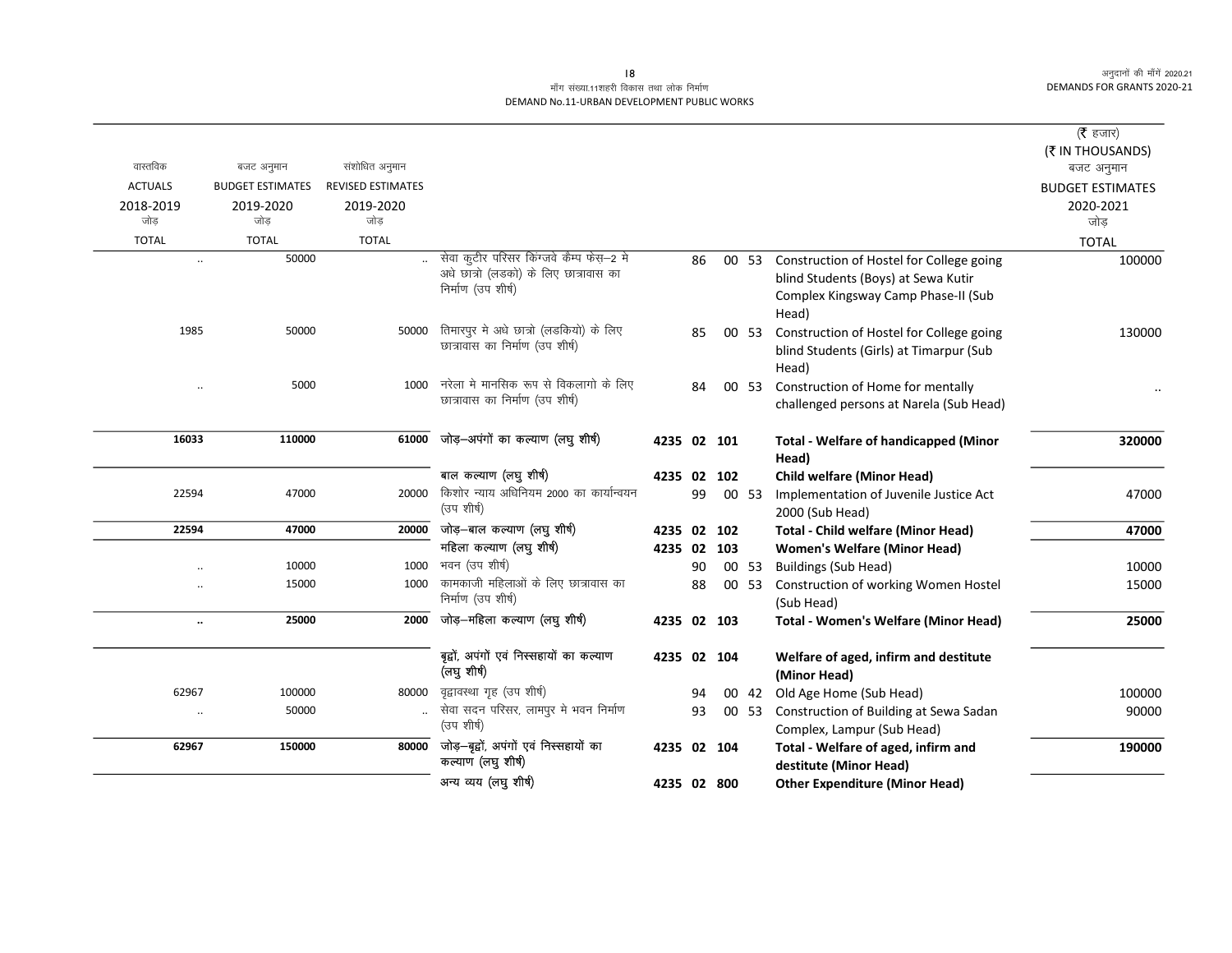|                |                         |                          |                                                                                  |             |    |            |       |                                                                      | ( $\bar{\tau}$ हजार)                  |
|----------------|-------------------------|--------------------------|----------------------------------------------------------------------------------|-------------|----|------------|-------|----------------------------------------------------------------------|---------------------------------------|
| वास्तविक       | बजट अनुमान              | संशोधित अनुमान           |                                                                                  |             |    |            |       |                                                                      | (₹ IN THOUSANDS)                      |
| <b>ACTUALS</b> | <b>BUDGET ESTIMATES</b> | <b>REVISED ESTIMATES</b> |                                                                                  |             |    |            |       |                                                                      | बजट अनुमान<br><b>BUDGET ESTIMATES</b> |
| 2018-2019      | 2019-2020               | 2019-2020                |                                                                                  |             |    |            |       |                                                                      | 2020-2021                             |
| जोड            | जोड                     | जोड                      |                                                                                  |             |    |            |       |                                                                      | जोड                                   |
| <b>TOTAL</b>   | <b>TOTAL</b>            | <b>TOTAL</b>             |                                                                                  |             |    |            |       |                                                                      | <b>TOTAL</b>                          |
| 56644          | 97900                   | 100000                   | वर्तमान भवनों में अतिरिक्त सुविधाएं (उप शीर्ष)                                   |             | 90 |            | 00 42 | Provision of additional facilities in the                            | 70000                                 |
|                |                         |                          |                                                                                  |             |    |            |       | existing buildings (PWD) (Sub Head)                                  |                                       |
| 56644          | 97900                   | 100000                   | जोड़-अन्य व्यय (लघु शीर्ष)                                                       | 4235 02 800 |    |            |       | <b>Total - Other Expenditure (Minor Head)</b>                        | 70000                                 |
| 158238         | 429900                  | 263000                   | जोड़-समाज कल्याण (उप मुख्य शीर्ष)                                                | 4235 02     |    |            |       | <b>Total - Social Welfare (Sub Major Head)</b>                       | 652000                                |
|                |                         |                          |                                                                                  |             |    |            |       |                                                                      |                                       |
| 158238         | 429900                  | 263000                   | जोड़-मुख्य शीर्ष "4235"                                                          | 4235        |    |            |       | TOTAL - MAJOR HEAD"4235"                                             | 652000                                |
|                |                         |                          | मुख्य शीर्ष "4250"                                                               |             |    |            |       | MAJOR HEAD "4250"                                                    |                                       |
|                |                         |                          | अन्य सामाजिक सेवाओं पर पूँजी परिव्यय                                             | 4250        |    |            |       | <b>Capital Outlay on Other Social Services</b>                       |                                       |
|                |                         |                          | (मुख्य शीर्ष)                                                                    |             |    |            |       | (Major Head)                                                         |                                       |
|                |                         |                          | श्रम (लघु शीर्ष)                                                                 | 4250 00     |    | 201        |       | Labour (Minor Head)                                                  |                                       |
|                | 4000                    |                          | कार्यालय परिसर तथा श्रमिक कल्याण केन्द्रों<br>का निर्माण / पूनरूद्वार (उप शीर्ष) |             | 99 |            | 00 53 | Construction/renovation of office                                    | 1500                                  |
|                |                         |                          |                                                                                  |             |    |            |       | complexes & labour welfare centres (Sub                              |                                       |
|                | 4000                    |                          | जोड़-श्रम (लघु शीर्ष)                                                            | 4250 00     |    |            |       | Head)                                                                | 1500                                  |
| $\ddotsc$      |                         | $\ddotsc$                | रोजगार (लघु शीर्ष)                                                               | 4250 00     |    | 201<br>203 |       | <b>Total - Labour (Minor Head)</b><br><b>Employment (Minor Head)</b> |                                       |
| 118227         | 280000                  | 130000                   | आई. टी. आई. का निर्माण (उप शीर्ष)                                                |             | 96 |            | 00 53 | Construction of I.T.Is (Sub Head)                                    | 500000                                |
| 2070           | 8500                    | 3000                     | रोजगार केन्द्रों का निर्माण (उप शीर्ष)                                           |             | 90 |            | 00 53 | <b>Construction of Employment Exchanges</b>                          | 5000                                  |
|                |                         |                          |                                                                                  |             |    |            |       | (Sub Head)                                                           |                                       |
| 9384           | 1000000                 | 50000                    | विश्व स्तरीय कौशल केन्द्र का निर्माण (उप                                         |             | 67 |            | 00 53 | Construction of World Class Skill Center                             | 60000                                 |
|                |                         |                          | शीर्ष)                                                                           |             |    |            |       | (Sub Head)                                                           |                                       |
| 129681         | 1288500                 | 183000                   | जोड़-रोजगार (लघु शीर्ष)                                                          | 4250 00 203 |    |            |       | <b>Total - Employment (Minor Head)</b>                               | 565000                                |
| 129681         | 1292500                 | 183000                   | जोड़-मुख्य शीर्ष "4250"                                                          | 4250        |    |            |       | <b>TOTAL - MAJOR HEAD"4250"</b>                                      | 566500                                |
|                |                         |                          | मुख्य शीर्ष "4405"                                                               |             |    |            |       | <b>MAJOR HEAD "4405"</b>                                             |                                       |
|                |                         |                          | मत्स्य पालन पर पूँजी परिव्यय (मुख्य शीर्ष)                                       | 4405        |    |            |       | <b>Capital Outlay on Fisheries (Major Head)</b>                      |                                       |
|                |                         |                          | अन्तर्देशीय मत्स्य पालन (लघु शीर्ष)                                              | 4405        | 00 | 101        |       | <b>Inland Fisheries (Minor Head)</b>                                 |                                       |
| 463            | 2000                    | 1700                     | दिल्ली क्षेत्र में मत्स्य पालन गतिविधियों का                                     |             | 92 |            | 00 53 | Expansion & reorganisation of fishery                                | 2000                                  |
|                |                         |                          | विस्तार एवं पुनर्गठन (उप शीर्ष)                                                  |             |    |            |       | activities in UT of Delhi (Sub Head)                                 |                                       |
| 463            | 2000                    | 1700                     | जोड़-अन्तर्देशीय मत्स्य पालन (लघु शीर्ष)                                         | 4405 00 101 |    |            |       | <b>Total - Inland Fisheries (Minor Head)</b>                         | 2000                                  |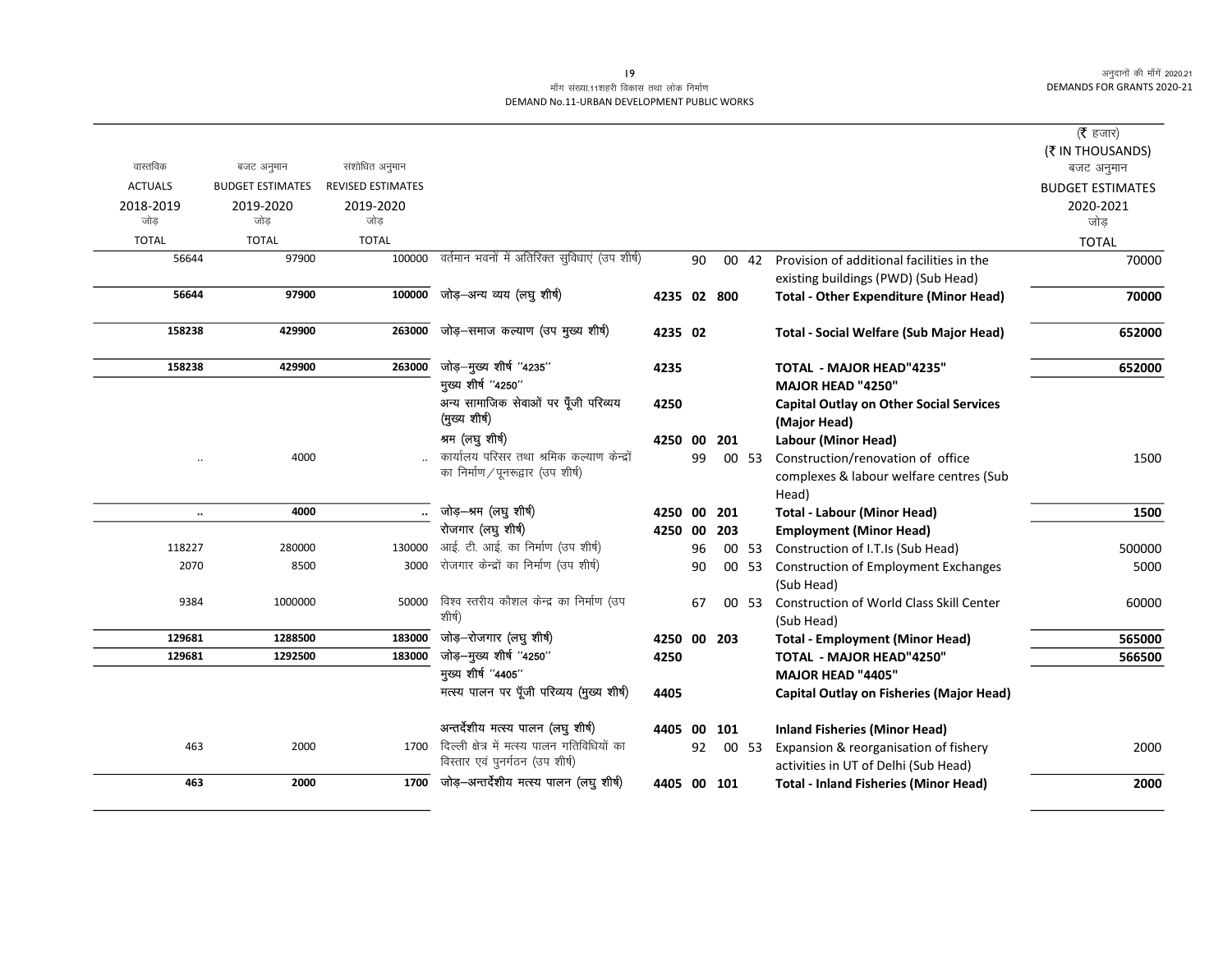|                      |                         |                          |                                                                       |             |    |     |       |                                                                                 | ( $\bar{\tau}$ हजार)    |
|----------------------|-------------------------|--------------------------|-----------------------------------------------------------------------|-------------|----|-----|-------|---------------------------------------------------------------------------------|-------------------------|
|                      |                         |                          |                                                                       |             |    |     |       |                                                                                 | (₹ IN THOUSANDS)        |
| वास्तविक             | बजट अनुमान              | संशोधित अनुमान           |                                                                       |             |    |     |       |                                                                                 | बजट अनुमान              |
| <b>ACTUALS</b>       | <b>BUDGET ESTIMATES</b> | <b>REVISED ESTIMATES</b> |                                                                       |             |    |     |       |                                                                                 | <b>BUDGET ESTIMATES</b> |
| 2018-2019            | 2019-2020               | 2019-2020                |                                                                       |             |    |     |       |                                                                                 | 2020-2021               |
| जोड                  | जोड                     | जोड                      |                                                                       |             |    |     |       |                                                                                 | जोड                     |
| <b>TOTAL</b>         | <b>TOTAL</b>            | <b>TOTAL</b>             |                                                                       |             |    |     |       |                                                                                 | <b>TOTAL</b>            |
| 463                  | 2000                    | 1700                     | जोड़-मुख्य शीर्ष "4405"                                               | 4405        |    |     |       | <b>TOTAL - MAJOR HEAD"4405"</b>                                                 | 2000                    |
|                      |                         |                          | मुख्य शीर्ष "4851"                                                    |             |    |     |       | MAJOR HEAD "4851"                                                               |                         |
|                      |                         |                          | ग्राम व लघु उद्योगों पर पूँजी परिव्यय (मुख्य<br>शीर्ष)                | 4851        |    |     |       | <b>Capital Outlay on Village and Small</b>                                      |                         |
|                      |                         |                          | औद्योगिक संपदा (लघु शीर्ष)                                            |             |    |     |       | <b>Industries (Major Head)</b>                                                  |                         |
|                      | 1000                    |                          | औद्योगिक संपदा का उच्चीकरण एवं सूधार                                  | 4851 00 101 | 70 |     | 00 42 | <b>Industrial Estate (Minor Head)</b><br>Upgradation and improvement industrial |                         |
|                      |                         |                          | (उप शीर्ष)                                                            |             |    |     |       | Estates (Sub Head)                                                              |                         |
| $\ddot{\phantom{a}}$ | 1000                    |                          | जोड़-औद्योगिक संपदा (लघु शीर्ष)                                       | 4851 00 101 |    |     |       | <b>Total - Industrial Estate (Minor Head)</b>                                   |                         |
| $\ddot{\phantom{a}}$ | 1000                    |                          | जोड़–मुख्य शीर्ष "4851"                                               | 4851        |    |     |       | TOTAL - MAJOR HEAD"4851"                                                        | $\ldots$                |
|                      |                         |                          | मुख्य शीर्ष "5054"                                                    |             |    |     |       | MAJOR HEAD "5054"                                                               |                         |
|                      |                         |                          | सड़को और पुलों पर पूँजी का परिव्यय                                    | 5054        |    |     |       | Capital Outlay on Road & Bridges (Major                                         |                         |
|                      |                         |                          | (मुख्य शीर्ष)                                                         |             |    |     |       | Head)                                                                           |                         |
|                      |                         |                          | जिला और अन्य सड़के (उप मुख्य शीर्ष)                                   | 5054 04     |    |     |       | District and Other Roads (Sub Major Head)                                       |                         |
|                      |                         |                          | पुल (लघु शीर्ष)                                                       | 5054 04     |    | 101 |       | <b>Bridges (Minor Head)</b>                                                     |                         |
| 10000                | 500000                  | 100000                   | आश्रम चौक पर अंडरपास का निर्माण (उप                                   |             | 99 |     | 00 53 | Construction of Underpass at Ashram                                             | 500000                  |
|                      |                         |                          | शीर्ष)                                                                |             |    |     |       | chowk (Sub Head)                                                                |                         |
| 49971                | 1000                    | 1000                     | डब्ल्यू प्वाइंट और आई.टी.ओ. चौराहे पर                                 |             | 98 |     | 00 53 | Construction of Skywalk and Footover                                            | 50000                   |
|                      |                         |                          | स्काई वॉक और फुटओवर ब्रिज का निर्माण<br>(उप शीर्ष)                    |             |    |     |       | Bridge at W point and ITO Junction (Sub                                         |                         |
|                      |                         |                          |                                                                       |             |    |     |       | Head)                                                                           |                         |
| 49535                | 820000                  | 10000                    | करावल नगर, भजनपुरा और गगन सिनेमा<br>मंगल के बीच फ्लाईओवर / अंडरपास का |             | 96 |     | 00 53 | Construction of Flyover/underpass at                                            | 2000000                 |
|                      |                         |                          | निर्माण (उप शीर्ष)                                                    |             |    |     |       | Karawal Nagar, Bhajanpura and Gagan                                             |                         |
|                      |                         |                          |                                                                       |             |    |     |       | Cinema on Mangal (Sub Head)                                                     |                         |
| $\cdot$ .            | 400000                  |                          | मजनूं का टीला और मैटकॉफ हॉउस बाहरी                                    |             | 95 |     | 00 53 | Flyover at Majnu ka Tilla and Metcalf House                                     | 100000                  |
|                      |                         |                          | रिंग रोड पर फ्लाईओवर (उप शीर्ष)                                       |             |    |     |       | on Outer Ring Road (Sub Head)                                                   |                         |
| 1088                 | 20000                   | 300                      | पूर्व पश्चिम कॉरिडोर (उप शीर्ष)                                       |             | 94 |     | 00 53 | East-West Carridor (Sub Head)                                                   | 100000                  |
| 1026                 | 20000                   |                          | उत्तर दक्षिण कॉरिडोर (उप शीर्ष)                                       |             | 93 |     | 00 53 | North-South Corridor (Sub Head)                                                 | 100000                  |
| 1588969              | 1300000                 | 550000                   | बारापुला नाला, फेस 3 के एलिवेटेड कॉरिडोर                              |             | 92 |     | 00 53 | Construction of Elevated Corridor Barapulla                                     | 1750000                 |
|                      |                         |                          | का निर्माण (उप शीर्ष)                                                 |             |    |     |       | Nallah Ph-III (Sub Head)                                                        |                         |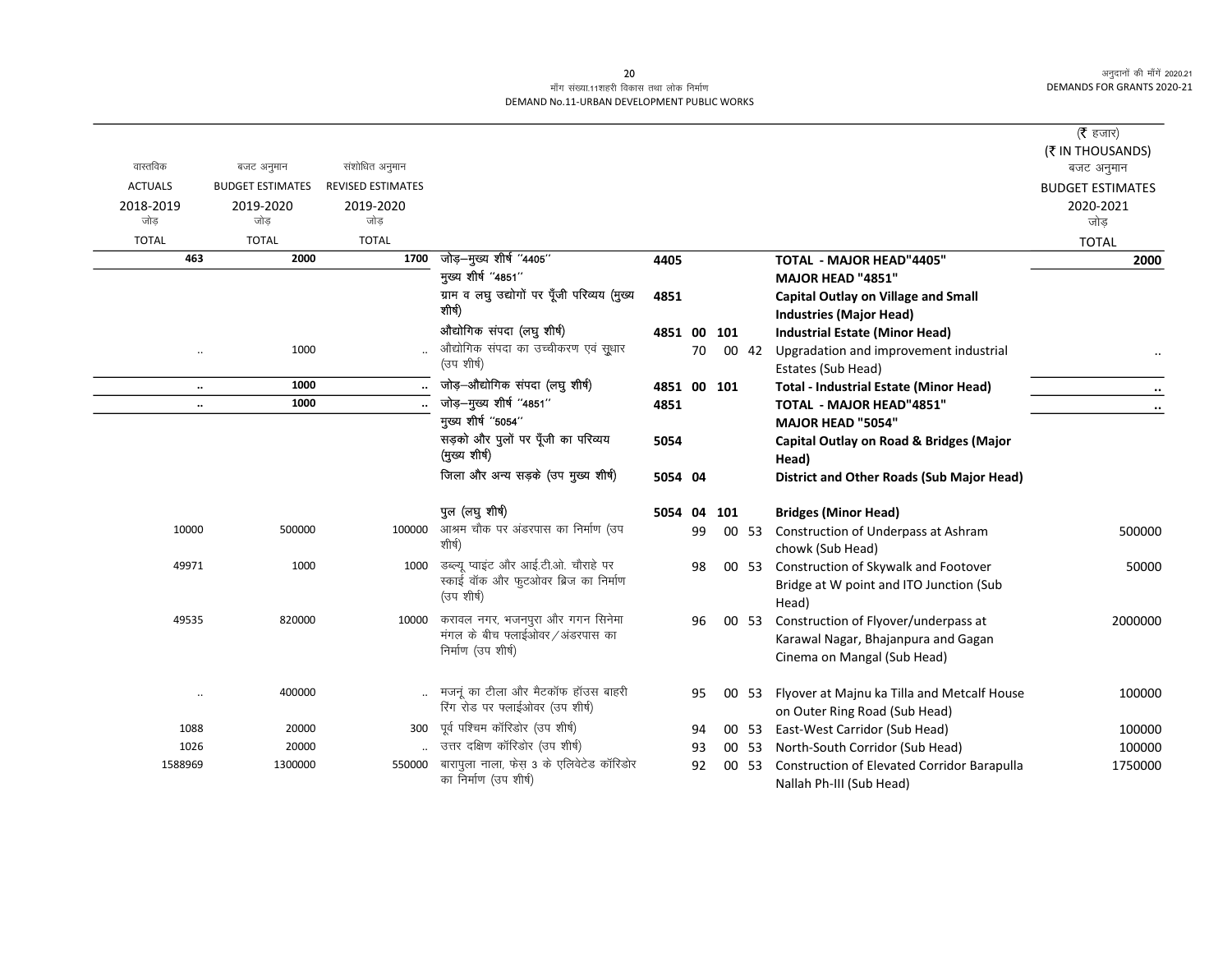|                      |                         |                          |                                                                                                                   |    |       |                                                                                                      | (रै हजार)               |
|----------------------|-------------------------|--------------------------|-------------------------------------------------------------------------------------------------------------------|----|-------|------------------------------------------------------------------------------------------------------|-------------------------|
|                      |                         |                          |                                                                                                                   |    |       |                                                                                                      | (₹ IN THOUSANDS)        |
| वास्तविक             | बजट अनुमान              | संशोधित अनुमान           |                                                                                                                   |    |       |                                                                                                      | बजट अनुमान              |
| <b>ACTUALS</b>       | <b>BUDGET ESTIMATES</b> | <b>REVISED ESTIMATES</b> |                                                                                                                   |    |       |                                                                                                      | <b>BUDGET ESTIMATES</b> |
| 2018-2019            | 2019-2020               | 2019-2020                |                                                                                                                   |    |       |                                                                                                      | 2020-2021               |
| जोड                  | जोड                     | जोड                      |                                                                                                                   |    |       |                                                                                                      | जोड                     |
| <b>TOTAL</b>         | <b>TOTAL</b>            | <b>TOTAL</b>             |                                                                                                                   |    |       |                                                                                                      | <b>TOTAL</b>            |
| $\ddot{\phantom{0}}$ | 50000                   |                          | आधा फ्लाईओवर का निर्माण (उप शीर्ष)                                                                                | 91 | 00 53 | Construction of Half Flyovers (Sub Head)                                                             |                         |
| 1015250              | 900000                  | 450000                   | आई.आई.टी से राष्ट्रीय राजमार्ग 8, पार्ट-ए<br>और पार्ट-बी के लिए बाहरी रिंग रोड के<br>कॉरिडोर में सुधार (उप शीर्ष) | 90 | 00 53 | Corridor improvement of Outer Ring Road<br>from IIT to NH-8 Part-A & Part-B (Sub Head)               | 500000                  |
| 31400                | 300000                  | 50000                    | ओ.आर.आर. गोपालपूर रेड लाइट – जगतपूर<br>ब्रिज पर आधे अंडरपास का निर्माण (उप शीर्ष)                                 | 89 | 00 53 | Construction of Half Underpass on ORR at<br>Gopalpur Red Light - Jagatpur Bridge (Sub<br>Head)       | 100000                  |
| 19303                | 200000                  | 180000                   | बसई दारापुर में नजफगढ़ नाले पर पूरी<br>पंक्ति को ढकने के लिए पुल का चौड़ीकरण<br>(उप शीर्ष)                        | 88 | 00 53 | Widening of Bridge on Najafgarh Drain at<br>Basai Darapur to cover the complete ROW<br>(Sub Head)    | 200000                  |
|                      | 100000                  | 100000                   | नांगलोई में राष्ट्रीय राजमार्ग-10 पर<br>नजफगढ़ नाले पर पुलों का चौड़ीकरण (उप<br>शीर्ष)                            | 87 |       | 00 53 Widening of Bridges on Najafgarh Drain at<br>NH-10 at Nangloi (Sub Head)                       | 100000                  |
| 20000                | 400000                  | 100000                   | रामपुरा, त्रिनगर/इंदरलोक और करमपुरा,<br>दिल्ली में राष्ट्रीय राजमार्ग-10 पर पुलों का<br>चौड़ीकरण (उप शीर्ष)       | 86 | 00 53 | Widening of Bridges on NH-10 at Rampura,<br>TriNagar/Inderlok and Karampura, Delhi<br>(Sub Head)     | 400000                  |
| 140435               | 150000                  | 120000                   | पुलों और फ्लाईओवरों की मरम्मत एवं<br>पुनर्वास (उप शीर्ष)                                                          | 85 | 00 53 | Repair & Rehabilitation of Bridges &<br>Flyovers (Sub Head)                                          | 200000                  |
| $\ddotsc$            | 200000                  |                          | खजूरी खास में अंडरपास का निर्माण (उप<br>शीर्ष)                                                                    | 84 | 00 53 | Construction of Underpass at Khajuri<br>Chowk (Sub Head)                                             | 1000                    |
| $\ddotsc$            | 1000000                 | 2000000                  | शास्त्री पार्क एवं सीलमपुर चौराहों पर<br>फ्लाईओवरों का निर्माण (उप शीर्ष)                                         | 83 | 00 53 | Construction of Flyover at Shastri Park<br>Intersection and Seelampur (Sub Head)                     | 500000                  |
| $\ddotsc$            | 300000                  |                          | आश्रम फ्लाईओवर का डीएनडी फ्लाईओवर<br>तक विस्तार (उप शीर्ष)                                                        | 82 | 00 53 | Extension of Flyover from Aashram Flyover<br>to DND Flyover (Sub Head)                               | 800000                  |
| 119800               |                         |                          | नंद नगरी. दिल्ली के निकट सडक संख्या 68<br>पर आरओबी एवं आरयूबी रेलवे क्रॉसिंग का<br>निर्माण (उप शीर्ष)             | 81 | 00 53 | Construction of ROB & RUB railway level<br>crossing at Road no.68 near Nandnagri<br>Delhi (Sub Head) |                         |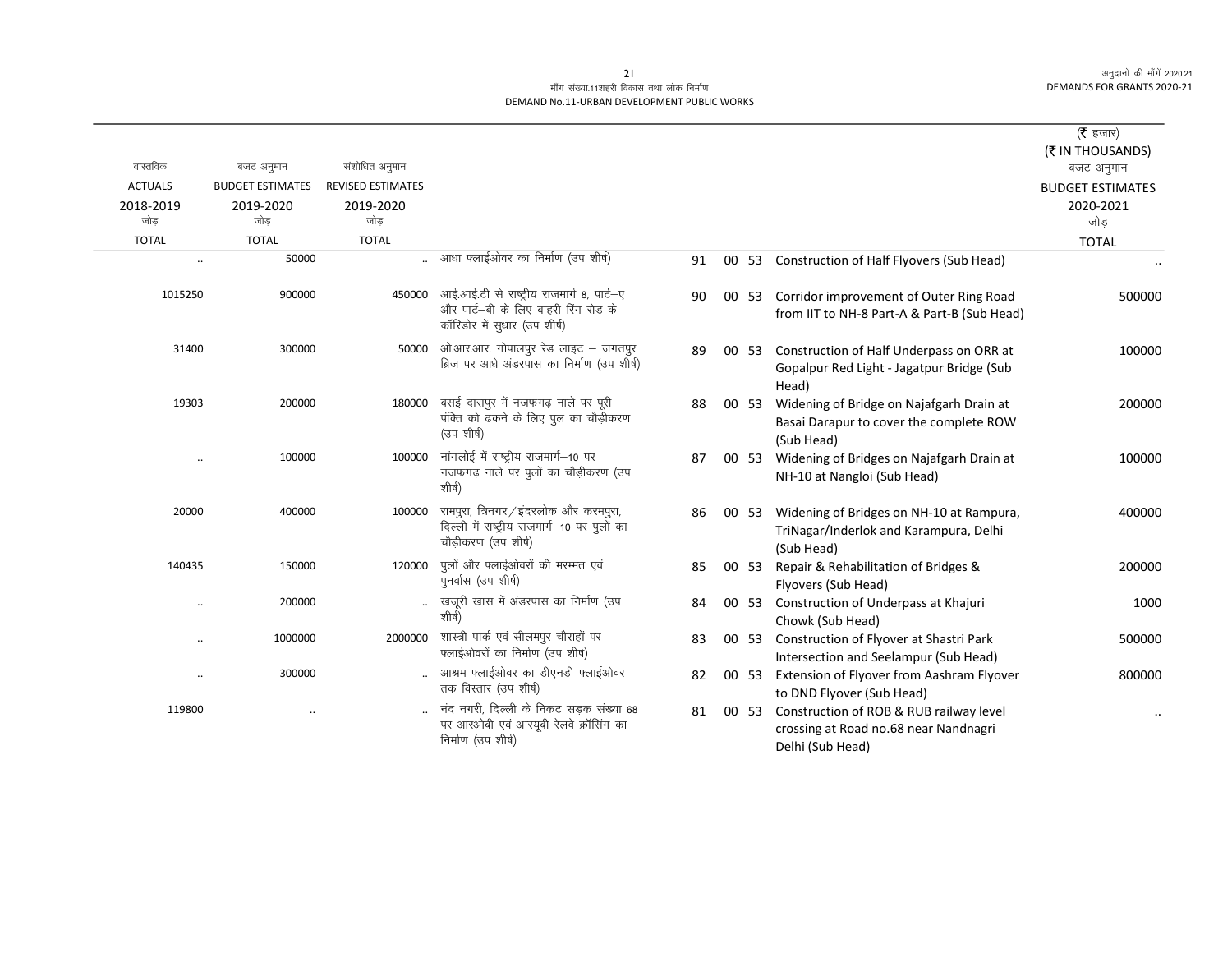|                                    |                                             |                                              |                                                                                                                                                                                            |    |       |                                                                                                                                                                                                                                     | ( $\bar{\tau}$ हजार)                        |
|------------------------------------|---------------------------------------------|----------------------------------------------|--------------------------------------------------------------------------------------------------------------------------------------------------------------------------------------------|----|-------|-------------------------------------------------------------------------------------------------------------------------------------------------------------------------------------------------------------------------------------|---------------------------------------------|
|                                    |                                             |                                              |                                                                                                                                                                                            |    |       |                                                                                                                                                                                                                                     | (₹ IN THOUSANDS)                            |
| वास्तविक                           | बजट अनुमान                                  | संशोधित अनुमान                               |                                                                                                                                                                                            |    |       |                                                                                                                                                                                                                                     | बजट अनुमान                                  |
| <b>ACTUALS</b><br>2018-2019<br>जोड | <b>BUDGET ESTIMATES</b><br>2019-2020<br>जोड | <b>REVISED ESTIMATES</b><br>2019-2020<br>जोड |                                                                                                                                                                                            |    |       |                                                                                                                                                                                                                                     | <b>BUDGET ESTIMATES</b><br>2020-2021<br>जोड |
| <b>TOTAL</b>                       | <b>TOTAL</b>                                | <b>TOTAL</b>                                 |                                                                                                                                                                                            |    |       |                                                                                                                                                                                                                                     | <b>TOTAL</b>                                |
|                                    | 30000                                       |                                              | वज़ीराबाद, दिल्ली स्थित मौजूदा पुल पर<br>यमुना नदी के नीचे की ओर पहुँचने के लिए<br>पुल एवं पहुँच रोड का निर्माण (उप शीर्ष)                                                                 | 80 | 00 53 | Construction of Bridge and its approaches<br>over River Yamuna downstream of existing<br>bridge at Wazirabad Delhi (Sub Head)                                                                                                       |                                             |
|                                    | 50000                                       |                                              | आनंद विहार आरओबी से अप्सरा बार्डर<br>आरओबी के बीच सडक संख्या 56 पर ग्रेड<br>विभाजक / फ्लाईओवर का निर्माण (उप शीर्ष)                                                                        | 79 | 00 53 | Construction of Grade Separater/ Flyover at<br>Road no.56 from Anand Vihar ROB to<br>Apsara Border ROB Delhi (Sub Head)                                                                                                             | 10000                                       |
|                                    | 100000                                      | 1400                                         | इंटीग्रेटेड कॉरिडोर (1) डीएनडी चौराहे से<br>भैरों मार्ग जंक्शन तक रिंग रोड (2) मोदी<br>मिल फ्लाईओतर से आईआईटी गेट तक रिंग<br>रोड (उप शीर्ष)                                                | 78 | 00 53 | Integrated corridor (i) Ring Road from DND<br>intersection to Bhairon Marg Junction (ii)<br>Outer Ring Road from Modi Mill flyover to<br>IIT Gate (Sub Head)                                                                        | 100000                                      |
|                                    | 294000                                      | 395300                                       | फुट ओवर ब्रिज का निर्माण (उप शीर्ष)                                                                                                                                                        | 77 | 00 53 | Construction of Foot Over Bridges (Sub<br>Head)                                                                                                                                                                                     | 300000                                      |
|                                    | $\ddotsc$                                   |                                              | एलिवेटेड कॉरिडोर, फुटपाथ, रोड साइनेज,<br>इलेक्ट्रिकल वर्क्स और ड्रेनेज सहित करावल<br>नगर, घोंडा और मंगल पांडे मार्ग के ब्रजपुरी<br>चौक पर फ्लाईओवर का निर्माण (उप शीर्ष)                   | 76 | 00 53 | Construction of Flyover at Karawal Nagar,<br>Ghonda and Brijpuri Junction of Mangal<br>Pandey Marg including Elevated Corridor,<br>Footpath, Road Work including Road<br>Signages, Electrical Works and Drainage<br>(Sub Head)      | 10000                                       |
| $\cdot \cdot$                      | $\ddotsc$                                   |                                              | एलिवेटेड कॉरिडोर, फुटपाथ, रोड साइनेज,<br>इलेक्ट्रिकल वर्क्स और ड्रेनेज सहित नंदनगरी,<br>गगन सिनेमा चौराहे और मंगल पांडे मार्ग के<br>लोनी चौक अन्डरपास पर फ्लाईओवर का<br>निर्माण (उप शीर्ष) | 75 | 00 53 | Construction of Flyover at Nandnagri and<br>Gagan Cinema junction & underpass at Loni<br>Chowk of Mangal Pandey Marg including<br>Elevated Corridor, Footpath, Road Work<br>including Road Signages, Electrical Works<br>(Sub Head) | 5000                                        |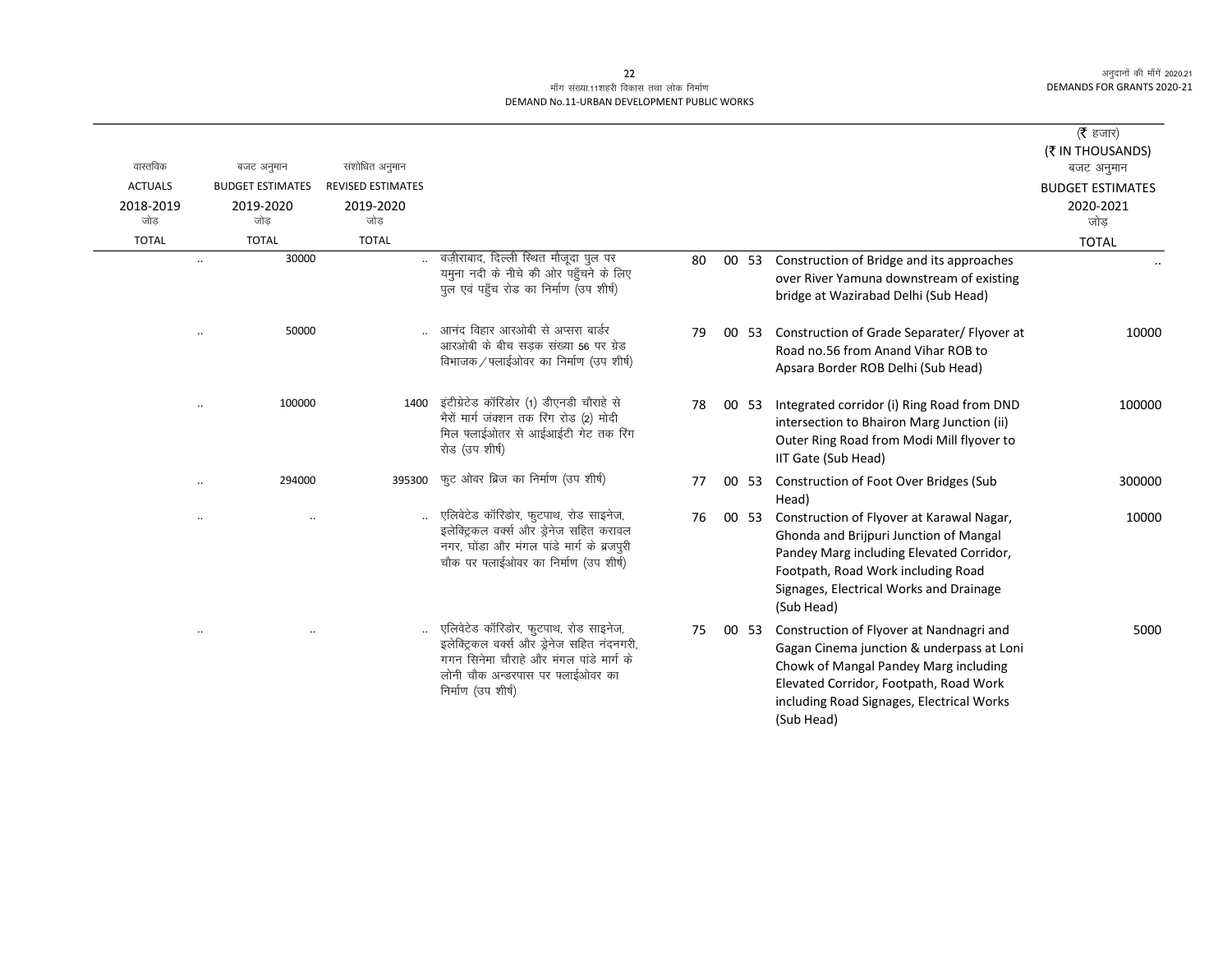| वास्तविक<br><b>ACTUALS</b><br>2018-2019<br>जोड | बजट अनुमान<br><b>BUDGET ESTIMATES</b><br>2019-2020<br>जोड | संशोधित अनुमान<br><b>REVISED ESTIMATES</b><br>2019-2020<br>जोड |                                                                                                                                                                  |         |          |     |       |                                                                                                                                                                                        | ( <b>रै</b> हजार)<br>(₹ IN THOUSANDS)<br>बजट अनुमान<br><b>BUDGET ESTIMATES</b><br>2020-2021<br>जोड |
|------------------------------------------------|-----------------------------------------------------------|----------------------------------------------------------------|------------------------------------------------------------------------------------------------------------------------------------------------------------------|---------|----------|-----|-------|----------------------------------------------------------------------------------------------------------------------------------------------------------------------------------------|----------------------------------------------------------------------------------------------------|
| <b>TOTAL</b>                                   | <b>TOTAL</b>                                              | <b>TOTAL</b>                                                   |                                                                                                                                                                  |         |          |     |       |                                                                                                                                                                                        | <b>TOTAL</b>                                                                                       |
| $\ddotsc$                                      | $\ddot{\phantom{a}}$                                      |                                                                | गाजीपुर नाले से गाजीपुर डेरी फार्म रोड<br>दिल्ली के शमशान घाट रोड के साथ<br>गाजीपुर नाले, हिंडन नहर के ऊपर (कोंडली<br>पुल पर) छोटे रास्ते की व्यवस्था (उप शीर्ष) |         | 74       |     | 00 53 | Providing Slip Road Bridge (on Kondli<br>Bridge) over Gazipur drain Hindon canal<br>from road along Gazipur Drain to Shamshan<br>Ghat, Ghazipur Dairy Farm Road Delhi (Sub<br>Head)    | 5000                                                                                               |
|                                                |                                                           |                                                                | गाजीपुर नाले से धर्मशिला रोड के साथ<br>गाजीपुर नाले, हिंडन नहर पर मौजूदा पुल के<br>चौंड़ीकरण के लिए अतिरिक्त पुल का निर्माण<br>(उप शीर्ष)                        |         | 73       |     | 00 53 | Construction of additional Bridge for<br>widening of existing bridge over Gazipur<br>Drain Hindon Canal from road along<br>Gazipur Drain to Dharamshila Road (Sub<br>Head)             | 5000                                                                                               |
|                                                |                                                           |                                                                | गाजीपुर नाले से अशोक नगर मैट्रो स्टेशन<br>के साथ गाजीपुर नाले, हिंडन नहर पर<br>मौजूदा पुल के चौंड़ीकरण के लिए अतिरिक्त<br>पुल का निर्माण (उप शीर्ष)              |         | 72       |     | 00 53 | Construction of aditional Bridge for<br>widening of existing Bridge over Gazipur<br>drain Hindon Canal from road along<br>Gazipur Drain to New Ashok Nagar Metro<br>Station (Sub Head) | 4000                                                                                               |
| 3046777                                        | 7135000                                                   | 4058000                                                        | जोड़-पुल (लघु शीर्ष)                                                                                                                                             | 5054 04 |          | 101 |       | <b>Total - Bridges (Minor Head)</b>                                                                                                                                                    | 7840000                                                                                            |
| 119762                                         | 80000                                                     | 45000                                                          | सड़क कार्य (लघु शीर्ष)<br>पी.डब्ल्यू.डी. की सड़कों (राष्ट्रीय राजमार्ग)<br>का सुदृढ़ीकरण / पुर्ननिर्माण / सूक्ष्म निर्माण<br>(उप शीर्ष)                          | 5054    | 04<br>97 | 337 | 00 53 | <b>Road Works (Minor Head)</b><br>Strengthening/Resurfacing/Micro Surfacing<br>of PWD Roads (NH) (Sub Head)                                                                            | 200000                                                                                             |
| 552621                                         | 600000                                                    | 294000                                                         | पी.डब्ल्यू.डी. की सड़कों (आर.आर. एवं ओ.आर.<br>आर) का सुदृढ़ीकरण / पुर्ननिर्माण / सूक्ष्म<br>निर्माण (उप शीर्ष)                                                   |         | 96       |     | 00 53 | Strengthening/Resurfacing/Micro Surfacing<br>of PWD Roads (RR & ORR) (Sub Head)                                                                                                        | 300000                                                                                             |
| 1208416                                        | 1000000                                                   | 800000                                                         | पी.डब्ल्यू.डी. की सड़कों (रोहिणीय सड़कों)<br>का सुदृढ़ीकरण / पुर्ननिर्माण / सूक्ष्म निर्माण<br>(उप शीर्ष)                                                        |         | 95       |     | 00 53 | Strengthening/Resurfacing/Micro Surfacing<br>of PWD Roads (ARTERIAL ROADS) (Sub<br>Head)                                                                                               | 750000                                                                                             |
| 1656885                                        | 1500000                                                   | 1200000                                                        | पी.डब्ल्यू.डी. की सड़कों (आर.ओ.डब्ल्यू 30 के<br>कम वाली सडकों) का<br>सुदृढ़ीकरण / पुर्ननिर्माण / सूक्ष्म निर्माण (उप<br>क्तीर्मी                                 |         | 94       |     | 00 53 | Strengthening/Resurfacing/Micro Surfacing<br>of PWD Roads (Road with ROW<30 Mtrs)<br>(Sub Head)                                                                                        | 1000000                                                                                            |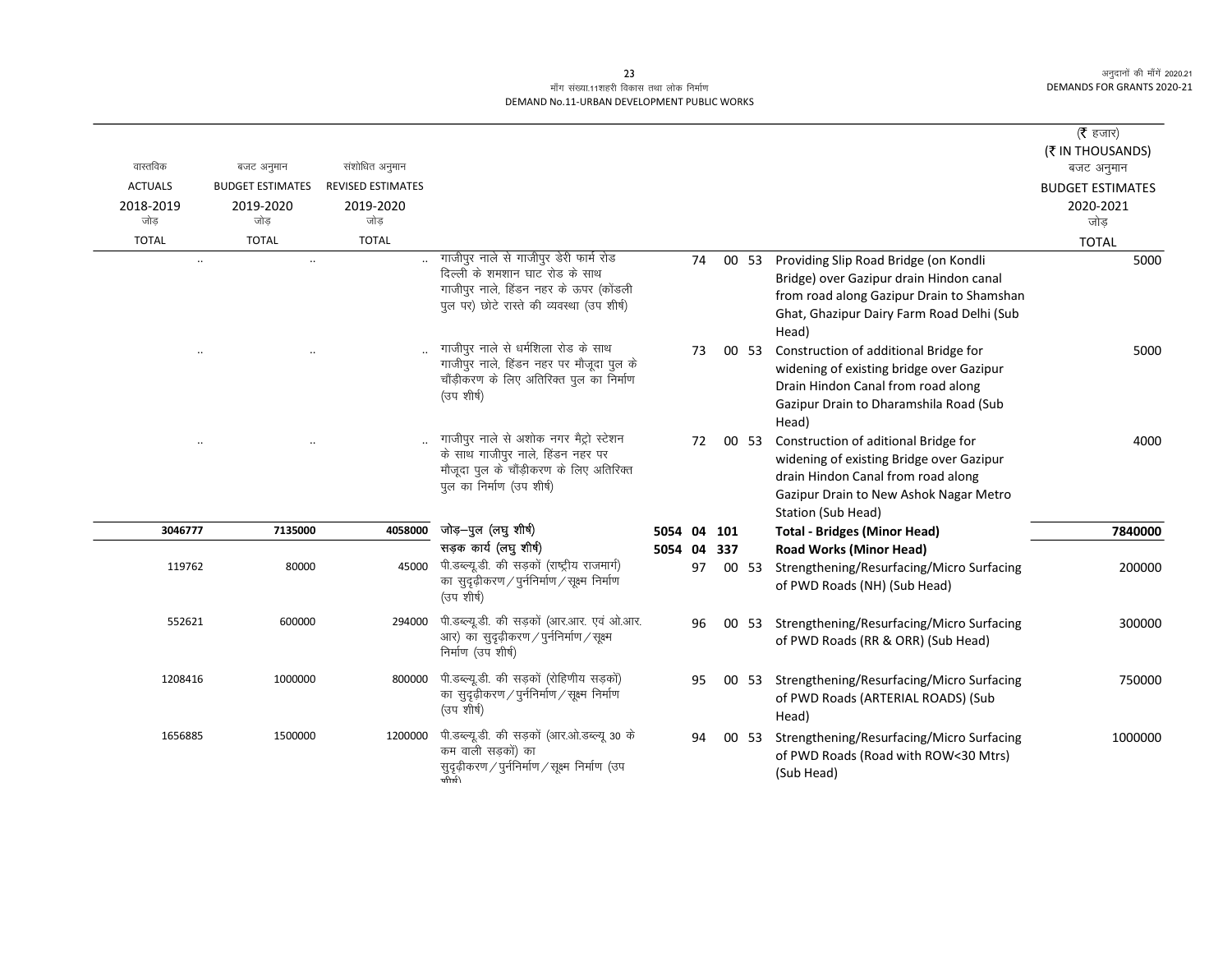# माँग संख्या.11शहरी विकास तथा लोक निर्माण DEMAND No.11-URBAN DEVELOPMENT PUBLIC WORKS

| वास्तविक       | बजट अनुमान                     | संशोधित अनुमान           |                                                                                       |         |    |     |       |                                                  | (रै हजार)<br>(₹ IN THOUSANDS)<br>बजट अनुमान |
|----------------|--------------------------------|--------------------------|---------------------------------------------------------------------------------------|---------|----|-----|-------|--------------------------------------------------|---------------------------------------------|
| <b>ACTUALS</b> | <b>BUDGET ESTIMATES</b>        | <b>REVISED ESTIMATES</b> |                                                                                       |         |    |     |       |                                                  | <b>BUDGET ESTIMATES</b>                     |
| 2018-2019      | 2019-2020                      | 2019-2020                |                                                                                       |         |    |     |       |                                                  | 2020-2021                                   |
| जोड            | जोड                            | जोड                      |                                                                                       |         |    |     |       |                                                  | जोड                                         |
| <b>TOTAL</b>   | <b>TOTAL</b>                   | <b>TOTAL</b>             |                                                                                       |         |    |     |       |                                                  | <b>TOTAL</b>                                |
|                | 50000<br>$\ldots$              | 1000                     | घांसा रेगुलेटर से द्वारका मोड़ तक नाला                                                |         | 93 |     | 00 53 | Construction of four Lane along bank of          | 10000                                       |
|                |                                |                          | संख्या 8 (नजफगढ़ नाला) के साथ चार लेन                                                 |         |    |     |       | Drain No.8 (Najafgarh Drain) from Dhansa         |                                             |
|                |                                |                          | का निर्माण (उप शीर्ष)                                                                 |         |    |     |       | Regulator to Dwarka Mor (Sub Head)               |                                             |
|                | 10000<br>$\ddotsc$             | 1000                     | काकरोला मोड से वजीराबाद के बीच                                                        |         | 92 |     | 00 53 | Construction of evevated Road over               | 10000                                       |
|                |                                |                          | नजफगढ़ नाले के ऊपर ऐलीवेटेड सड़क का                                                   |         |    |     |       | Najafgarh Drain from Kakrola More to             |                                             |
|                |                                |                          | निर्माण (उप शीर्ष)                                                                    |         |    |     |       | Wazirabad (Sub Head)                             |                                             |
|                | 10000<br>                      |                          | बवाना से इंदरलोक तक हरियाणा नहर के                                                    |         | 91 |     | 00 53 | New Connectivity along Haryana Canal             | 10000                                       |
|                |                                |                          | साथ नया संपर्क (उप शीर्ष)                                                             |         |    |     |       | from Bawana to Inderlok (Sub Head)               |                                             |
|                | 50000<br>$\ldots$              | 1000                     | वजी़राबाद से डी.एन.डी. फ्लाईओवर तक रिंग                                               |         | 90 |     | 00 53 | New Bypass Road along Ring Road from             | 100000                                      |
|                |                                |                          | रोड के साथ नया बाइपास रोड (उप शीर्ष)                                                  |         |    |     |       | Wazirabad to DND Flyover (Sub Head)              |                                             |
|                | 10000<br>$\ddot{\phantom{a}}$  |                          | सबवे का निर्माण (उप शीर्ष)                                                            |         | 89 |     |       | 00 53 Construction of Subways (Sub Head)         | 10000                                       |
|                | 100000                         |                          | पी.डब्ल्यू.डी. रोड का भूदृश्य निर्माण (उप शीर्ष)                                      |         | 88 |     | 00 53 | Land Scaping of PWD Roads (Sub Head)             |                                             |
|                | $\ddotsc$                      |                          | सड़कों का ढाँचागत सुधार (उप शीर्ष)                                                    |         | 86 |     | 00 53 | Improvement of Road Infrastructure (Sub<br>Head) | 1930000                                     |
| 3537684        | 3410000                        | 2342000                  | जोड़–सड़क कार्य (लघु शीर्ष)                                                           | 5054 04 |    | 337 |       | <b>Total - Road Works (Minor Head)</b>           | 4320000                                     |
|                |                                |                          | अन्य व्यय (लघु शीर्ष)                                                                 | 5054    | 04 | 800 |       | <b>Other Expenditure (Minor Head)</b>            |                                             |
|                |                                |                          | सड़कों और पुलों का निर्माण (उप शीर्ष)                                                 |         | 99 |     | 00 42 | <b>Construction of Roads and Bridges (Sub</b>    |                                             |
|                |                                |                          |                                                                                       |         |    |     |       | Head)                                            |                                             |
| 950758         | 521000                         | 570000                   | स्वीकृत                                                                               |         |    |     |       | Voted                                            | 580000                                      |
|                |                                |                          | भारित                                                                                 |         |    |     |       | Charged                                          | $\ddot{\phantom{0}}$                        |
|                | 50000                          |                          | केन्द्रीय सड़क निधि योजना (उप शीर्ष)                                                  |         | 89 |     |       | 00 42 CRF Scheme (Sub Head)                      |                                             |
| 213891         | 100000                         | 50000                    | जवाहर लाल नेहरू राष्ट्रीय शहरी नवीकरण                                                 |         | 88 |     | 00 53 | Jawahar Lal Nehru National Urban Renewal         | 20000                                       |
|                |                                |                          | अभियान (उप शीर्ष)                                                                     |         |    |     |       | Mission (Sub Head)                               |                                             |
| 1272700        | 110000                         | 110000                   | जे.एन.एन.यू.आर.एम. के तहत दि.प.एवं प.वि.नि.<br>के द्वारा सडकों व पुलों का निर्माण (उप |         | 87 |     | 00 53 | Construction of roads & bridges through          | $\ddot{\phantom{0}}$                        |
|                |                                |                          | शीर्ष)                                                                                |         |    |     |       | DT&TDC under JNNURM (Sub Head)                   |                                             |
| 73904          | 1000000                        | 200000                   | लो.नि.वि.की सड.कों की स्ट्रीट स्केपिंग (उप<br>शीर्ष)                                  |         | 84 | 00  | -53   | Streetscaping of PWD Roads (Sub Head)            | 800000                                      |
|                | 100000<br>$\ddot{\phantom{0}}$ |                          | एल.ई.डी.स्कीन के प्रावधान (उप शीर्ष)                                                  |         | 82 |     |       | 00 53 Provision of LED screens (Sub Head)        | 100000                                      |